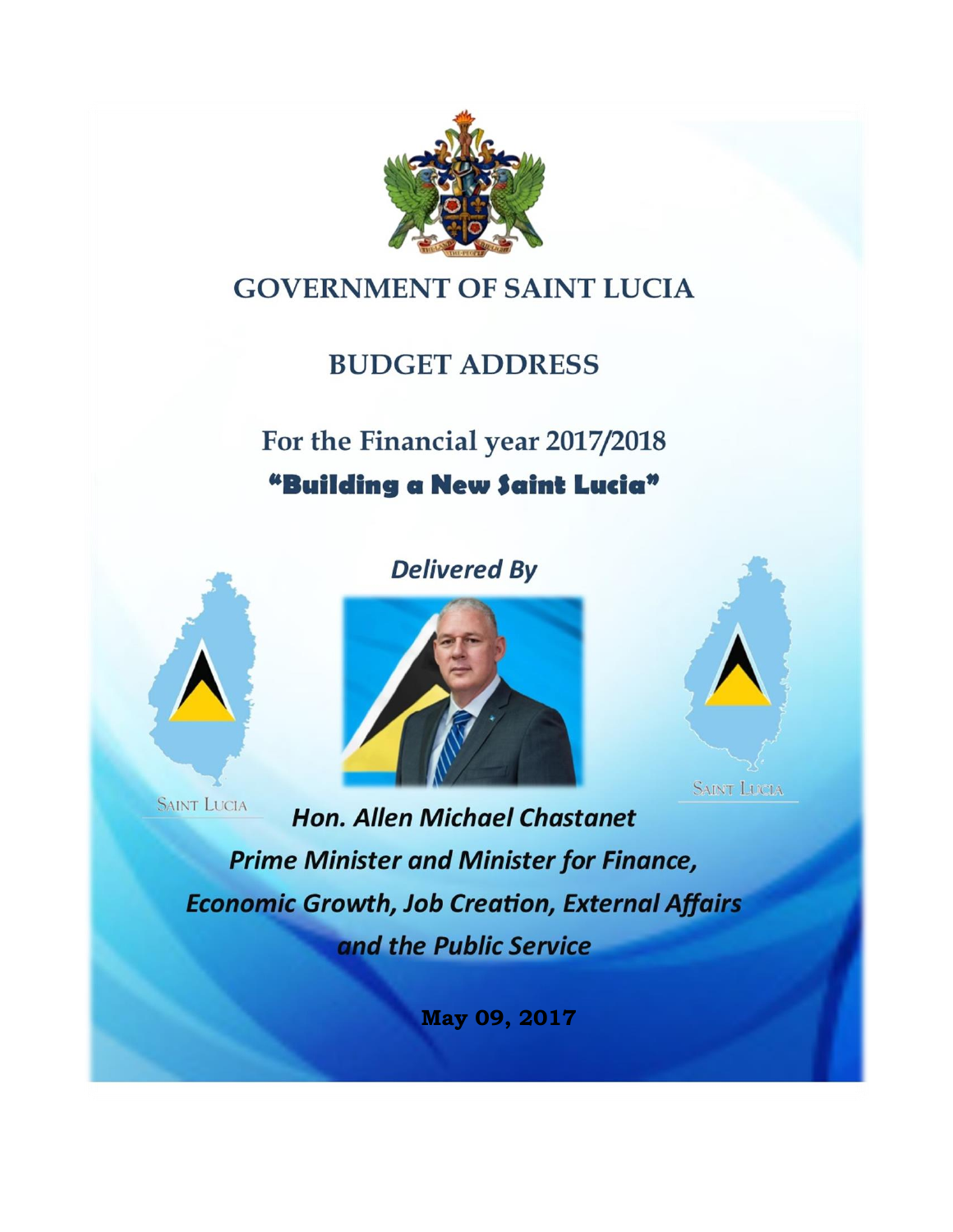# **Table of Contents**

| Introduction                                                                                                                                                                                                          | Page 3                                                                                 |
|-----------------------------------------------------------------------------------------------------------------------------------------------------------------------------------------------------------------------|----------------------------------------------------------------------------------------|
| <b>International Context</b>                                                                                                                                                                                          | Page 4                                                                                 |
| <b>Regional Economic Performance</b>                                                                                                                                                                                  | Page 4                                                                                 |
| <b>Domestic Performance</b><br>Tourism<br>Agriculture<br>Construction<br>Manufacturing<br><b>Financial and Monetary Sector</b><br>De-risking<br>Foreign Account Tax Compliance Act (FATCA)<br>Exchange of Information | Page 5<br>Page 6<br>Page 6<br>Page 6<br>Page 6<br>Page 7<br>Page 7<br>Page 8<br>Page 8 |
| Where are we now?                                                                                                                                                                                                     | Page 8                                                                                 |
| Socio- Economic reality in Saint Lucia                                                                                                                                                                                | Page 10                                                                                |
| A New Vision for Saint Lucia                                                                                                                                                                                          | Page 11                                                                                |
| I. Creating Sustainable Employment<br><b>Tourism Led Strategy</b>                                                                                                                                                     | Page 12<br>Page 12                                                                     |
| National Apprenticeship Programme                                                                                                                                                                                     | Page 15                                                                                |
| <b>Agriculture Led Strategy</b><br><b>Banana Resuscitation</b><br>$\circ$<br><b>Banana Productivity Improvement Project</b><br>$\circ$<br><b>Agriculture Diversification</b><br>O                                     | Page 15<br>Page 16<br>Page 16<br>Page 16                                               |
| Road Infrastructure programme<br>The Castries to Gros-Islet Highway<br>Desert Star Holdings Project- Pearl of the Caribbean<br>Hewanorra International Airport<br>The Castries Redevelopment Programme                | Page 17<br>Page 18<br>Page 19<br>Page 21<br>Page 21                                    |
| II. Reengineering Social Services<br><b>Education Revolution</b><br>Advancing the Health Reform Agenda                                                                                                                | Page 22<br>Page 23<br>Page 24                                                          |
| III. Reforming Government to make it More Responsive to<br>The Business Community and Citizens<br><b>Inclusive Growth</b>                                                                                             | Page 26<br>Page 27<br>$P309$ 1                                                         |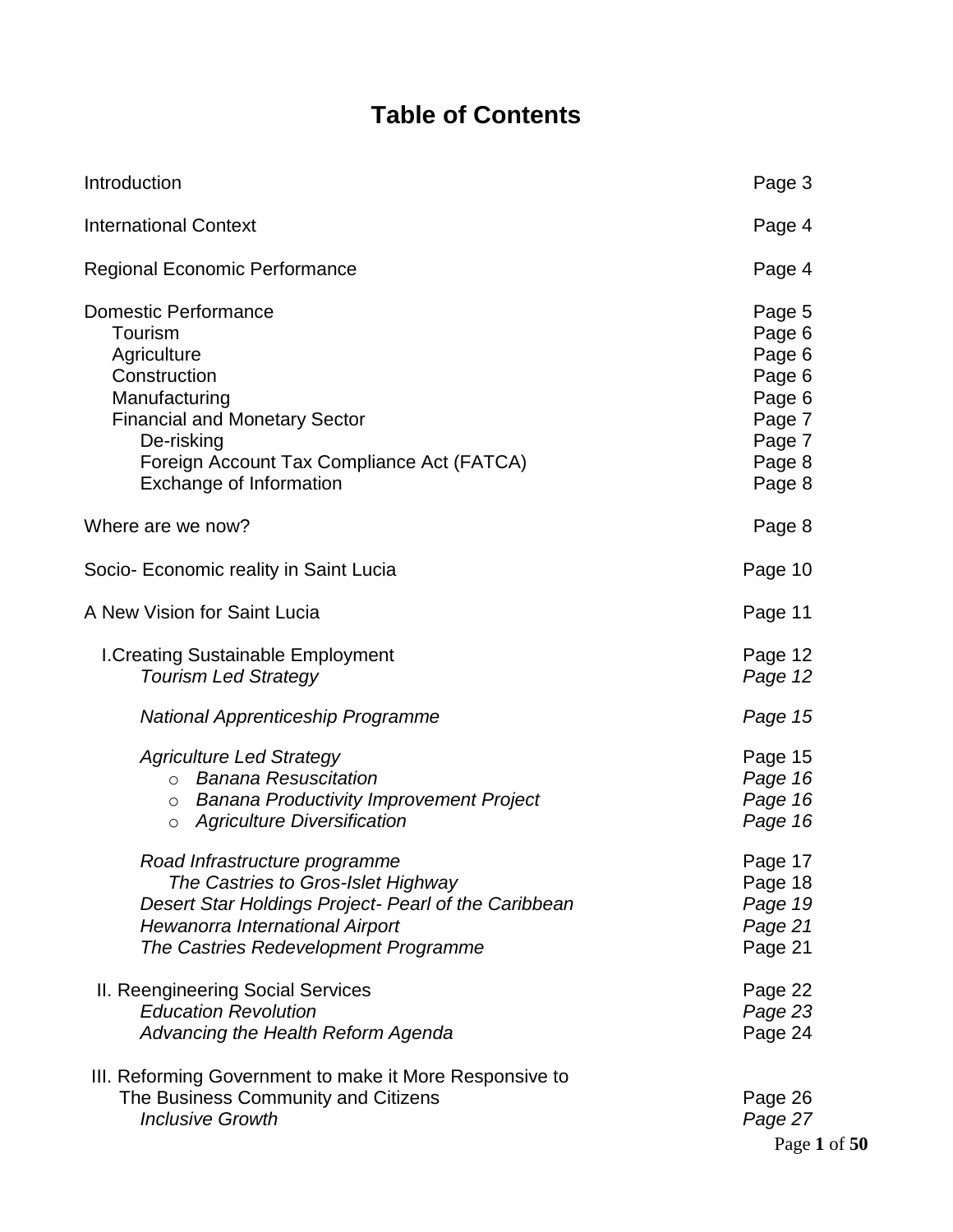| <b>Resolving Insolvency</b>                                                                                                                                                                                                                                                                                                                                                                                                                                                                     | Page 28                                                                                                                                                |
|-------------------------------------------------------------------------------------------------------------------------------------------------------------------------------------------------------------------------------------------------------------------------------------------------------------------------------------------------------------------------------------------------------------------------------------------------------------------------------------------------|--------------------------------------------------------------------------------------------------------------------------------------------------------|
| IV. Improving Security and Justice<br><b>Strengthening Border Control</b>                                                                                                                                                                                                                                                                                                                                                                                                                       | Page 28<br>Page 30                                                                                                                                     |
| V. Building Capacity in Renewable Energy                                                                                                                                                                                                                                                                                                                                                                                                                                                        | Page 31                                                                                                                                                |
| VI. Adapting to Climate Change                                                                                                                                                                                                                                                                                                                                                                                                                                                                  | Page 32                                                                                                                                                |
| <b>Our Fiscal Strategy</b><br><b>Tax Reforms</b><br><b>Value Added Tax</b><br><b>Personal Income Tax</b>                                                                                                                                                                                                                                                                                                                                                                                        | Page 33<br>Page 33<br>Page 34<br>Page 35                                                                                                               |
| Foreign Residency Programme<br>Sovereign Wealth Fund<br>Citizenship by Investment Programme<br><b>Revenue Measures</b><br><b>Excise Tax on Fuel</b><br><b>Expenditure Measures</b><br><b>Tackling the National Debt</b><br><b>Reduction in transfers</b><br>a. The Saint Lucia Marketing Board<br>b. The Saint Lucia Fish marketing Corporation<br>c. Radio Saint Lucia<br>d. The Supply Warehouse<br>e. The Saint Lucia National Trust<br>$f_{\cdot}$<br><b>The Saint Lucia Postal Service</b> | Page 36<br>Page 36<br>Page 37<br>Page 37<br>Page 37<br>Page 37<br>Page 37<br>Page 38<br>Page 39<br>Page 40<br>Page 41<br>Page 41<br>Page 42<br>Page 42 |
| Financing the 2017-2018 Estimates of Expenditure<br><b>Allocation of Expenditure</b>                                                                                                                                                                                                                                                                                                                                                                                                            | Page 43<br>Page 44                                                                                                                                     |
| Conclusion                                                                                                                                                                                                                                                                                                                                                                                                                                                                                      | Page 47                                                                                                                                                |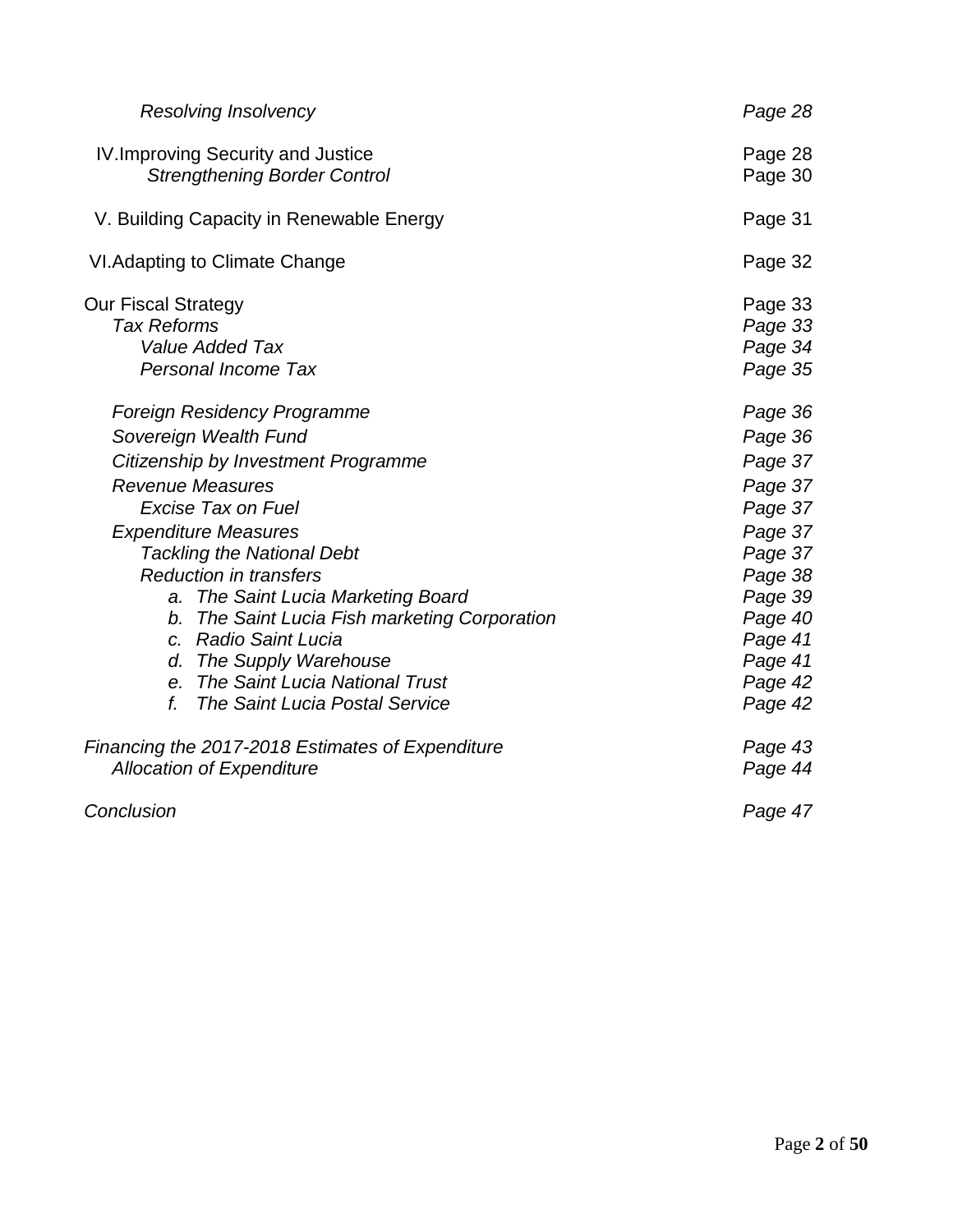#### **INTRODUCTION**

Madam Speaker, I am extremely honoured today to deliver the policy statement on the budget for fiscal year 2017/18 to this house. This is also a very special occasion for me as I am for the first time presenting a budget address to this Honourable House. I feel extremely humble Madam Speaker and I wish to place on record my thanks and appreciation to the people of Saint Lucia, especially the people of Micoud South many of whom are here today, for reposing their confidence in the United Workers Party when they voted our party by a landslide majority into office on June 06, 2016.

Madam Speaker, I wish to inform the people of Saint Lucia that our Government will not let them down. This is why we began to work on the day after elections. We are confident that with the help of the people of Saint Lucia we will rescue our economy. Madam Speaker, Our Government has been in office for a little over 11 months, and now have a full appreciation of the state of the economy and the public finances. I must say, the situation confronting Saint Lucia, is far worse than we thought it was.

Madam Speaker, the dashboard of economic and social indicators for Saint Lucia shows that we are trapped in a vicious cycle charscterised by low growth, high unemployment, and high debt. This malaise has brought untold suffering on the people of Saint Lucia. We intend, with the help of the people of Saint Lucia to turn this economy around. Madam Speaker, much has been written about the state of Saint Lucia's economy and I believe we all know the problems very well. The myriad of reports written by the International Monetary Fund (IMF), the World Bank, the Caribbean Development Bank, essentially highlight the same set of issues and challenges faced by this economy. These include low growth, high public debt and fiscal deficits, high unemployment, low productivity, lack of competitiveness, structural problems in the labour market and the high costs of doing business.

Madam Speaker, these issues have been discussed ad nauseum yet the problems still remain. We are determined to lift Saint Lucia out of this economic quagmire by taking the necessary tough policy decisions required to lead us back onto a trajectory of higher growth, sustainable debt, high levels of investment, low unemployment and an improved standard of living. Madam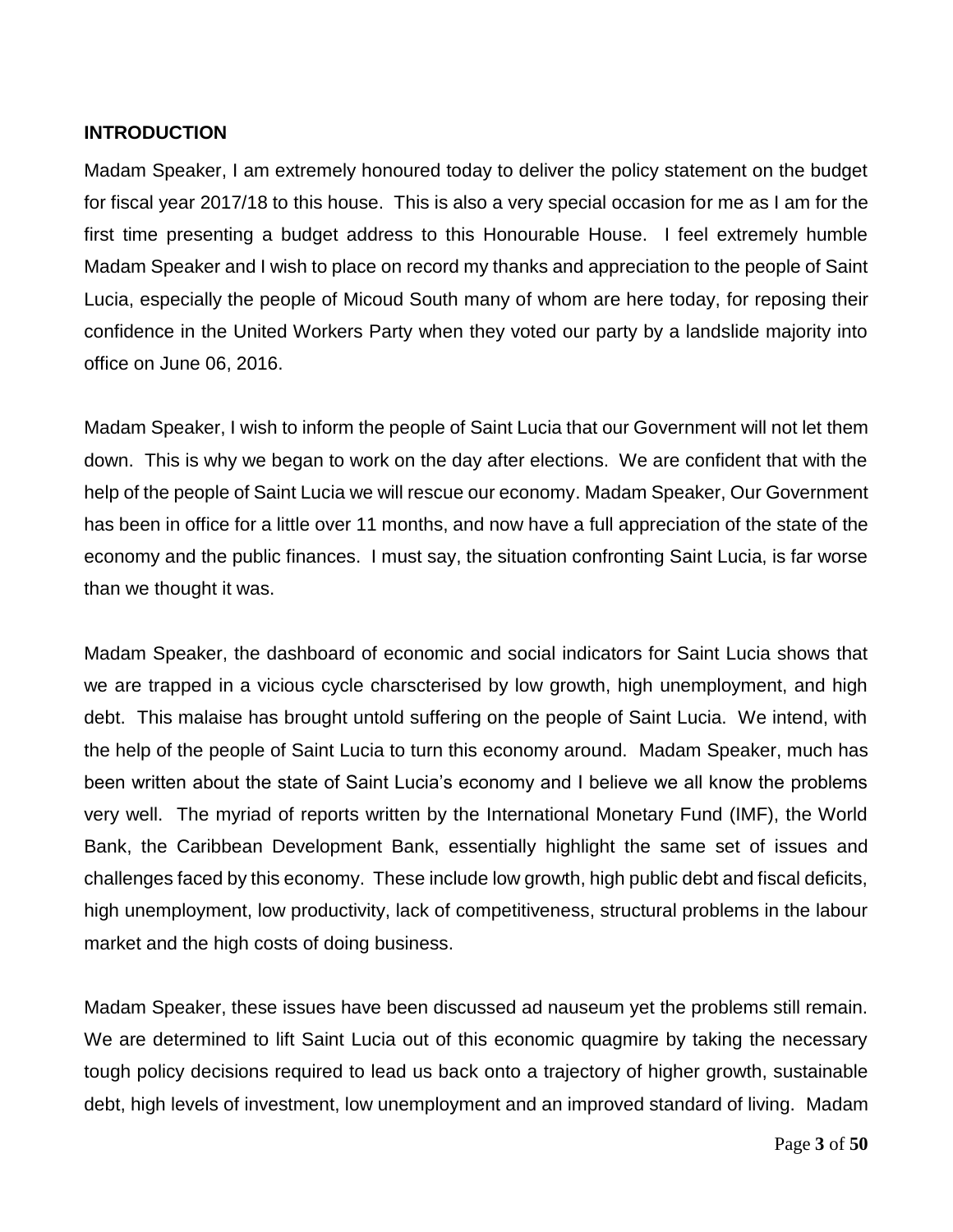Speaker, I have listened to many Saint Lucians of all walks of life and I feel inspired by them. I know that they are willing to partner with us in making the changes required to make Saint Lucia a prosperous economy.

We will not Madam Speaker achieve instant success. Rome was after all, not built in a day. This budget will lay the foundation for the implementation of the programmes, projects and policies which my Government intends to implement over the next four years to make Saint Lucia, the success story of the Caribbean. In this policy address, Madam Speaker, I shall outline the context, the vision, the plan, programmes and policies that we intend to implement which will be the foundation for the next four years. The road to our destination will be bumpy. Implementing change, is sometimes messy and never easy. I am however, confident in the people of Saint Lucia. They understand that we will have to choose a different path as the greatest risk is continuing to do the same thing. My Government will provide honest, effective and inspirational leadership to tackle the economic and social policy challenges in an equitable manner.

#### **International Context**

Madam Speaker, following the severe impact of the financial crisis, global economic growth has settled at a moderate rate of about 3%. The IMF is projecting that the US economic growth will accelerate to about 2.3% in 2017 and 2.5% in 2018 while the Euro Area is projected to grow by 1.7% in 2017 and 1.6% in 2018. Commodity prices have remained low, particularly energy prices, and this has contributed to low levels of inflation in most countries; crude oil prices have remained below US\$50 per barrel on average in 2016. This average remain significantly below its peak in 2008 when the average was US\$99.06 per barrel. Indications suggest a slight increase in inflation in 2017, particularly in advanced economies, as interest rates are expected to increase.

# **Regional Economic Performance**

Madam Speaker, the economies of most Caribbean countries showed signs of strengthening in 2016 with the exception of Trinidad and Tobago. However, constraints to growth, namely high debt levels and external current and fiscal deficits, remained. The main drivers of growth were tourism and construction activity.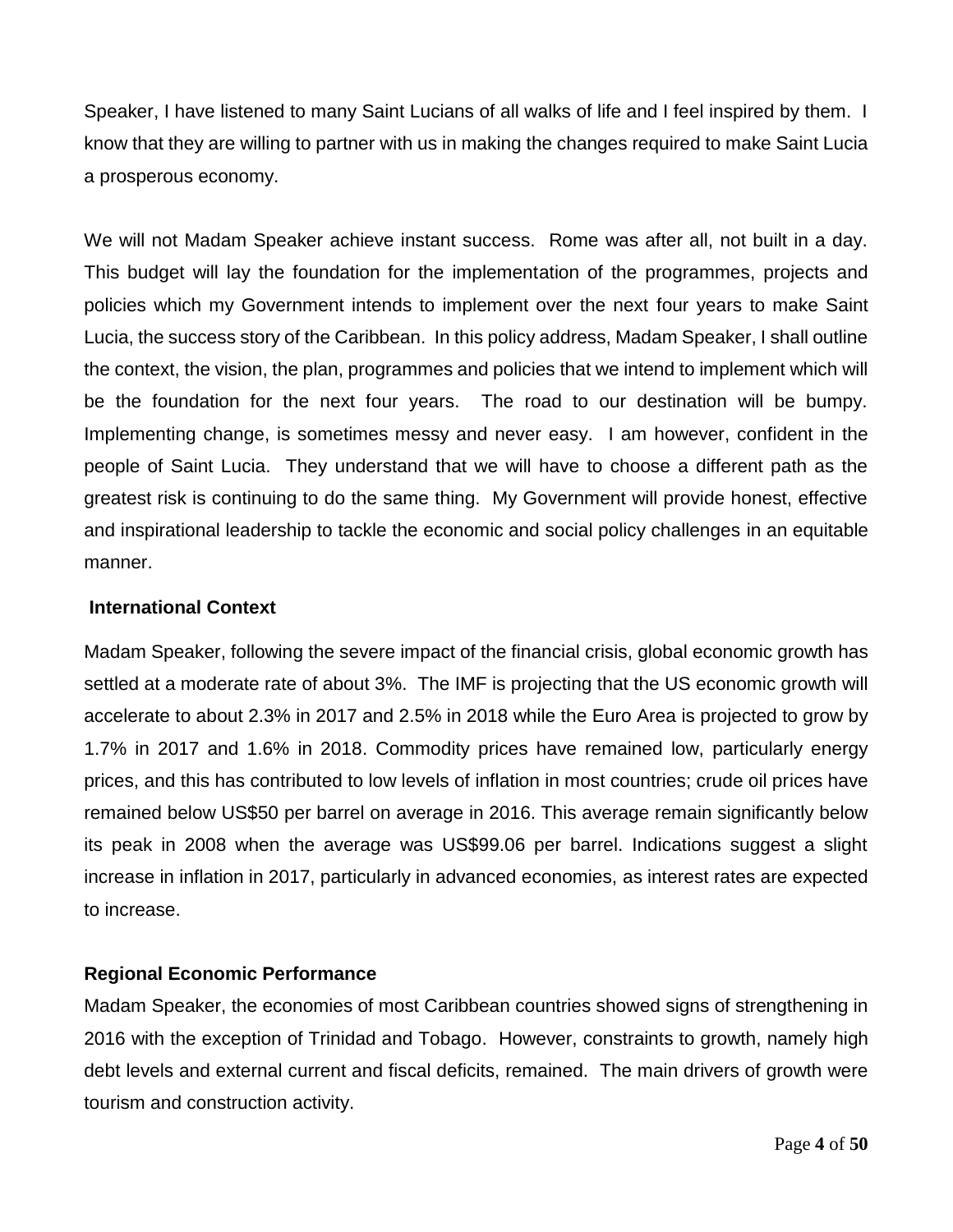The tourism-dependent countries such as Barbados, Jamaica, the Bahamas and the Member States of the Eastern Caribbean Currency Union (ECCU) experienced increased arrivals, mainly from the United States.

The economies of the Eastern Caribbean Currency Union averaged a growth rate of 2.2% whilst Saint Lucia's economy grew by only 0.9% from 1.9% in 2015. The fiscal position of the governments of some countries improved markedly, most notably in Grenada, Montserrat and St Kitts and Nevis.

#### **Domestic Economic Performance**

Madam Speaker, Saint Lucia's 0.9% growth performance in 2016, though meager, was attributed to expansions in the construction, manufacturing, agriculture, wholesale and retail and financial services sectors. Over the past ten years from 2006 to 2016 the overall economy has been growing at an average rate of 1.3%.

Saint Lucia's economy continued to experience deflation in 2016 with the consumer price index falling by 3.1%. This was mainly due to lower energy prices. The country's major trading partners experienced negative to low inflation which also contributed to the lower consumer prices in Saint Lucia.

The increase in domestic economic activity was accompanied by an improvement in the labour force participation rate (which increased to 73.4%) and a further reduction in the rate of unemployment. There was a reduction in the unemployment rate from 24.1% in 2015 to 21.6% in 2016. While this is good news, there are still about 22,500 people unemployed in this country and a youth unemployment rate of 43.1% which is a serious matter that my Government is already tackling head-on.

The fiscal operations of the Central Government improved in fiscal year 2016/17 as evidenced by the narrowing of the fiscal deficit which moved from 100.9 million in 2015/16 to \$67.8 million in 2016/17. This was mainly due to higher growth in revenue and moderate growth in expenditure. Total revenue and grants receipts increased by 6%, while total expenditure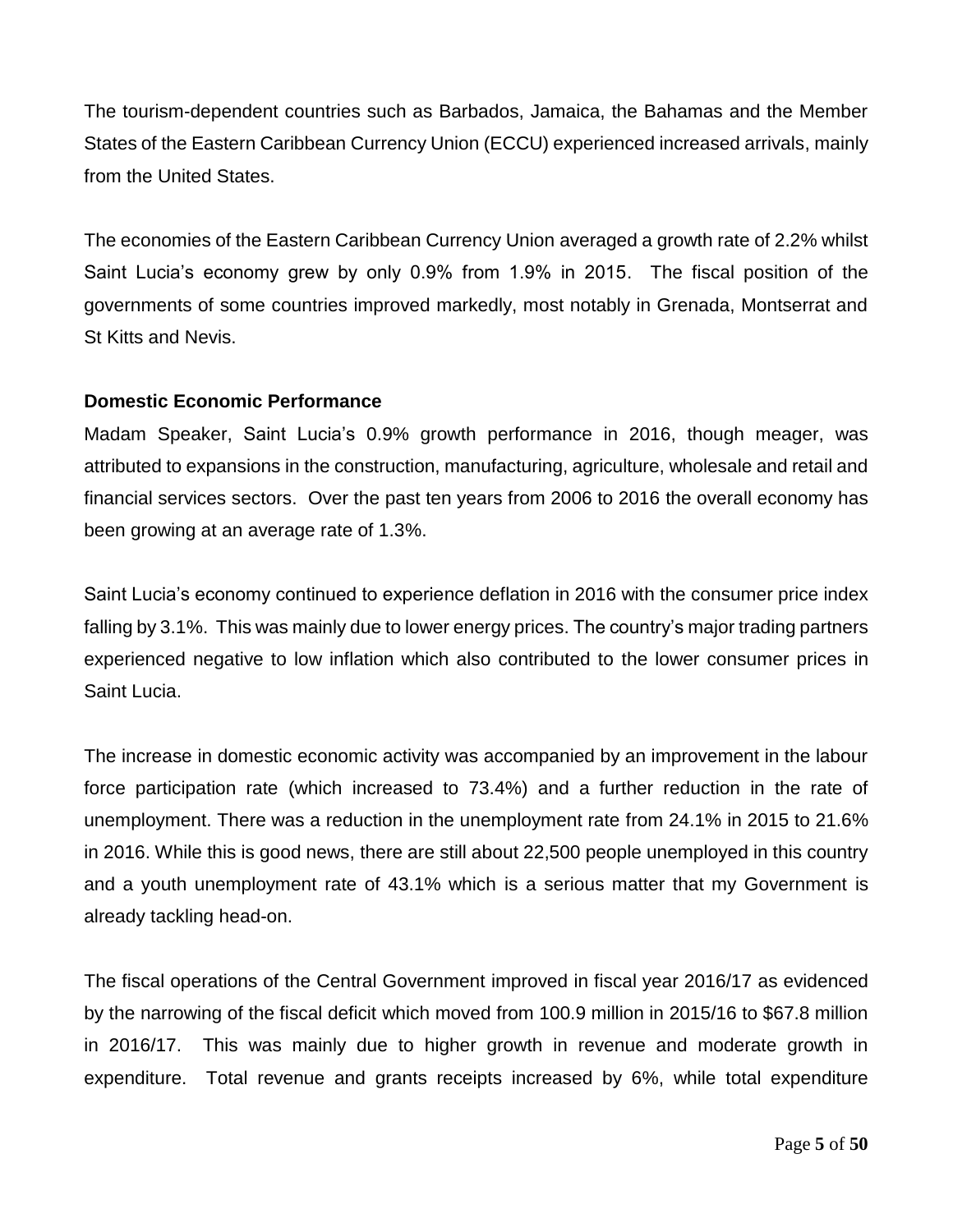increased by 3%. The growth in current expenditure was driven by double digit increases in interest payments and current transfers.

#### **Tourism**

The tourism sector continued to dominate economic activity despite declining numbers in 2016. Total visitor arrivals fell by 7.3%, mainly due to a 13.2% decline in cruise arrivals. The drop in cruise passengers was partly offset by an increase of 0.9% in stay over visitors primarily from the US and the Caribbean. Visitor expenditure contracted by 4.8% to \$1.97 billion.

#### **Agriculture**

The agriculture sector grew by 4%. The sector was poised to make an even greater contribution, but its performance was impacted by Tropical Storm Matthew in September 2016. Banana exports were poised to record a second consecutive year of growth with the volume of exports increasing by 15%, up to the third quarter; however production declined in the fourth quarter as a result of the storm resulting in an overall contraction in volume of 1.1% to 14,629 tonnes. Export earnings were reduced by 11.2% to \$19.8 million. The pattern of banana exports appears to be shifting with the volume of export to the Caribbean region, surpassing exports to the UK for the first time. Purchases of other fruits and vegetables by supermarkets and hotels declined due to the effects of the storm.

#### **Construction**

The construction sector was the most dynamic sector as a result of investment in the construction of hotels and commercial properties accounting for approximately 60% of the growth in real GDP. In 2016 work on the 450 room Royalton Hotel provided a significant boost to the construction sector. Activity in the construction sector employed 17% of the 5,248 persons who gained employment in 2016.

#### **Manufacturing**

The manufacturing sector experienced further growth in 2016 evidenced by a 7.2% increase in production. Increases were recorded for non-alcoholic beverages as well as bakery products. A lack of competitiveness and low levels of utilization of productive capacity did dampen the growth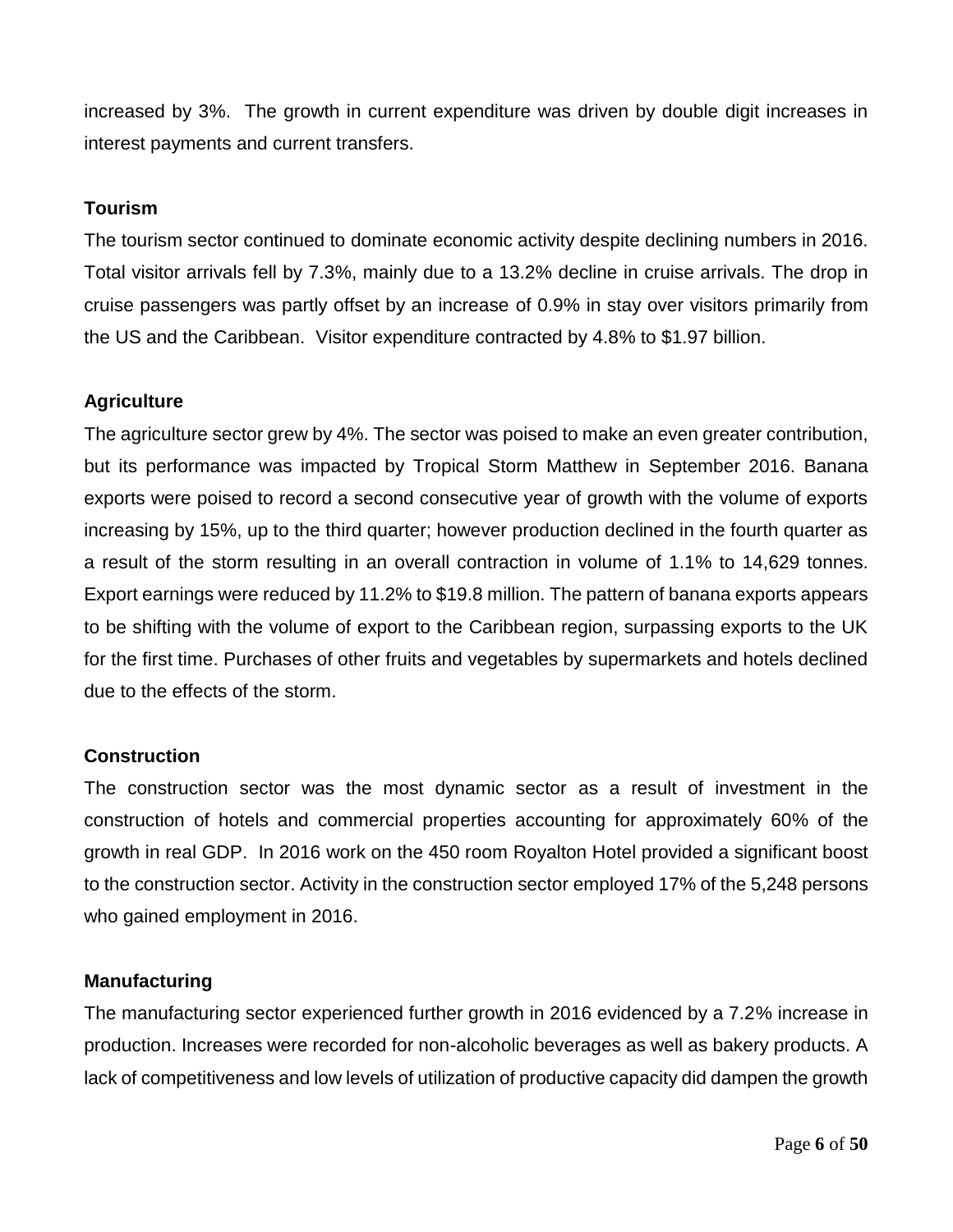prospects for the manufacturing sector. Exports of manufactured products to the region were affected by the continued difficulties in Trinidad and Tobago in accessing foreign exchange.

#### **Financial and Monetary Sector**

Madam Speaker, I now turn to the financial and monetary sectors. This includes the activities of banks, credit unions, insurance and money services entities.

In the commercial banking sector, the stock of bank credit and loans and advances by banks continued to fall in 2016 indicative of a higher level of risk aversion and arguably a low growth environment resulting in a reduced number of '*bankable*' projects. This decline is happening within the context of continued growth in deposits, which has resulted in liquidity indicators such as the loans-to-deposit ratios declining to 90.1% by 2016 from 119% in 2013 and excess reserves held at the ECCB by commercial banks rising to \$451.1m from \$244.3m in 2013. The liquidity of the financial sector now presents the opportunity for increased lending by banks.

Madam Speaker, following the 2008 global financial crisis, there were a series of global initiatives dealing with mitigating tax avoidance and evasion and enhancing the transparency of the global financial system. These resulted in Saint Lucia having to amend its financial regulatory framework so as to be compliant with the new international norms. Permit me then Madam Speaker, to highlight a few topical developments in this vein;

- *i.* De-risking,
- *ii.* Foreign Account Tax Compliance Act (FATCA),
- *iii.* Exchange of Information

#### *De-risking*

Madam Speaker, according to the World Bank, '*de-risking'* refers to the severing of correspondent banking relationships between local banks and overseas banks. Practices by global financial institutions threaten to cut off access to the global financial system for remittance companies and local banks in certain regions putting them at risk of losing access to the global financial system. If the current trend continues, people and organizations in the more volatile areas of the world or in small countries with limited financial markets such as Saint Lucia, could be completely cut off from access to regulated financial services. Keeping individuals and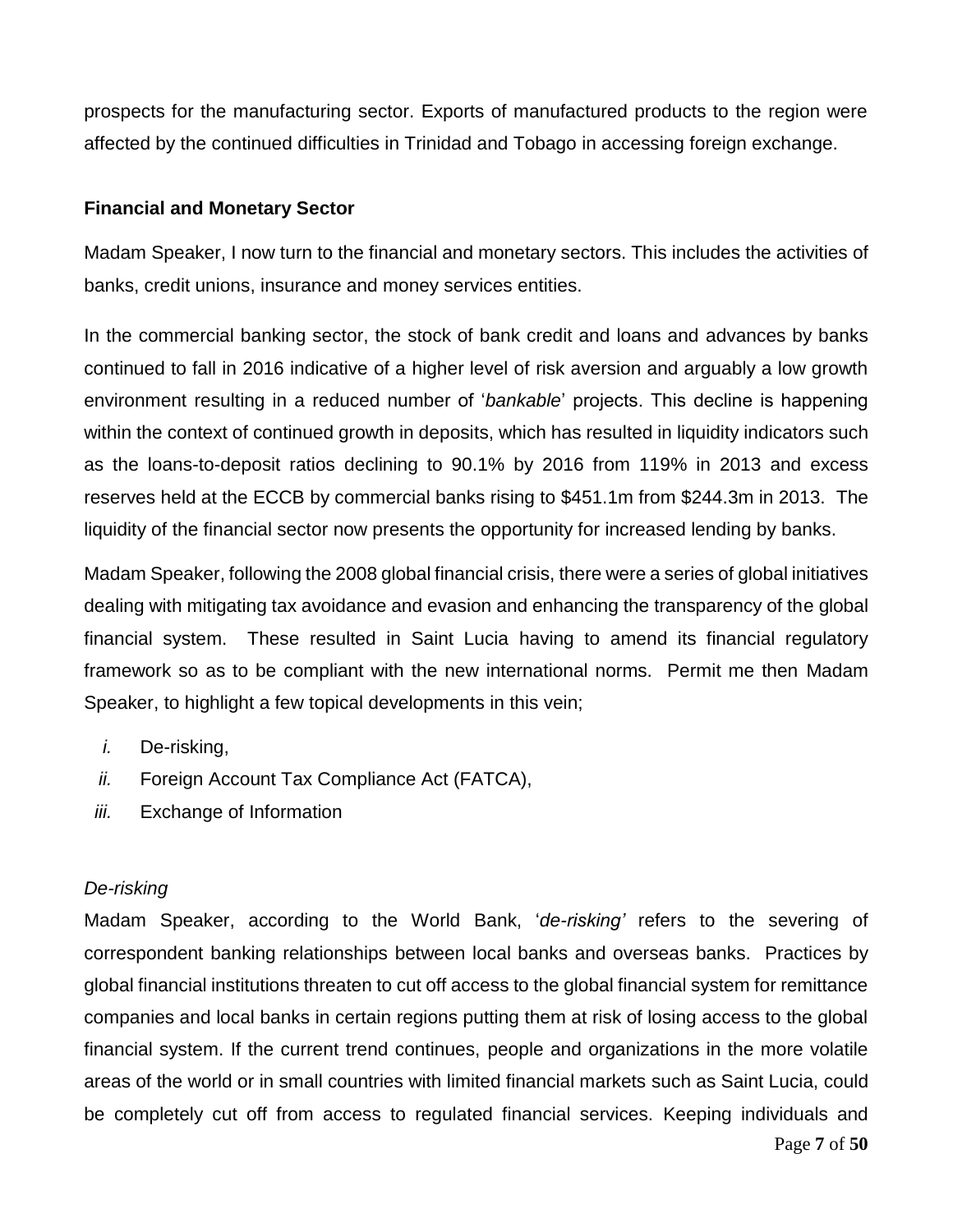businesses in regulated financial sy8stems is a precondition for effective systems to mitigate risks and combat financial crimes.

#### *FATCA*

In March 2010 the United States enacted *FATCA* in a direct effort to stop tax evasion and enhance financial oversight. To become compliant, Saint Lucia signed onto the Inter-Governmental Agreement Model 1A with the United States on November 19, 2015 in order to facilitate information exchange. This allows for the two way **automatic exchange** of information between the US and Saint Lucia.

#### *Exchange of Information*

Madam Speaker, in addition to our obligations to the United States in relation to FATCA, Sain8t Lucia is party to thirty two (32) active Exchange of Information Agreements with various countries which is spearheaded by the Global Forum on Transparency and Exchange of Information for Tax Purposes.

#### **Where are we now?**

Madam Speaker, allow me for a moment to take a step back and reflect on Saint Lucia today or what I hope will be the Saint Lucia of the past. What do I see? I see high unemployment, high debt and chronically low growth and development. These have been the hallmark of our economy for some time. Let me now spend some time to go over some of the data to illustrate our economic and social plight.

From 1996 to 2015 the economy grew by an average rate of only 1.6 %. More significantly, growth averaged only 1.3 % over the last ten years and what is of great concern to this Government, Madam Speaker, is the fact that the economy grew by an average of 0.3 % over the last five years. Madam Speaker, low economic growth is the number one economic challenge that we face in Saint Lucia today. It is clear from the numbers that I have quoted that growth has become progressively weaker in more recent periods. While one may argue that the economy was severely impacted by the financial crisis of 2008-09, several of our regional peers have successfully recovered and are now doing better than us with their economies growing at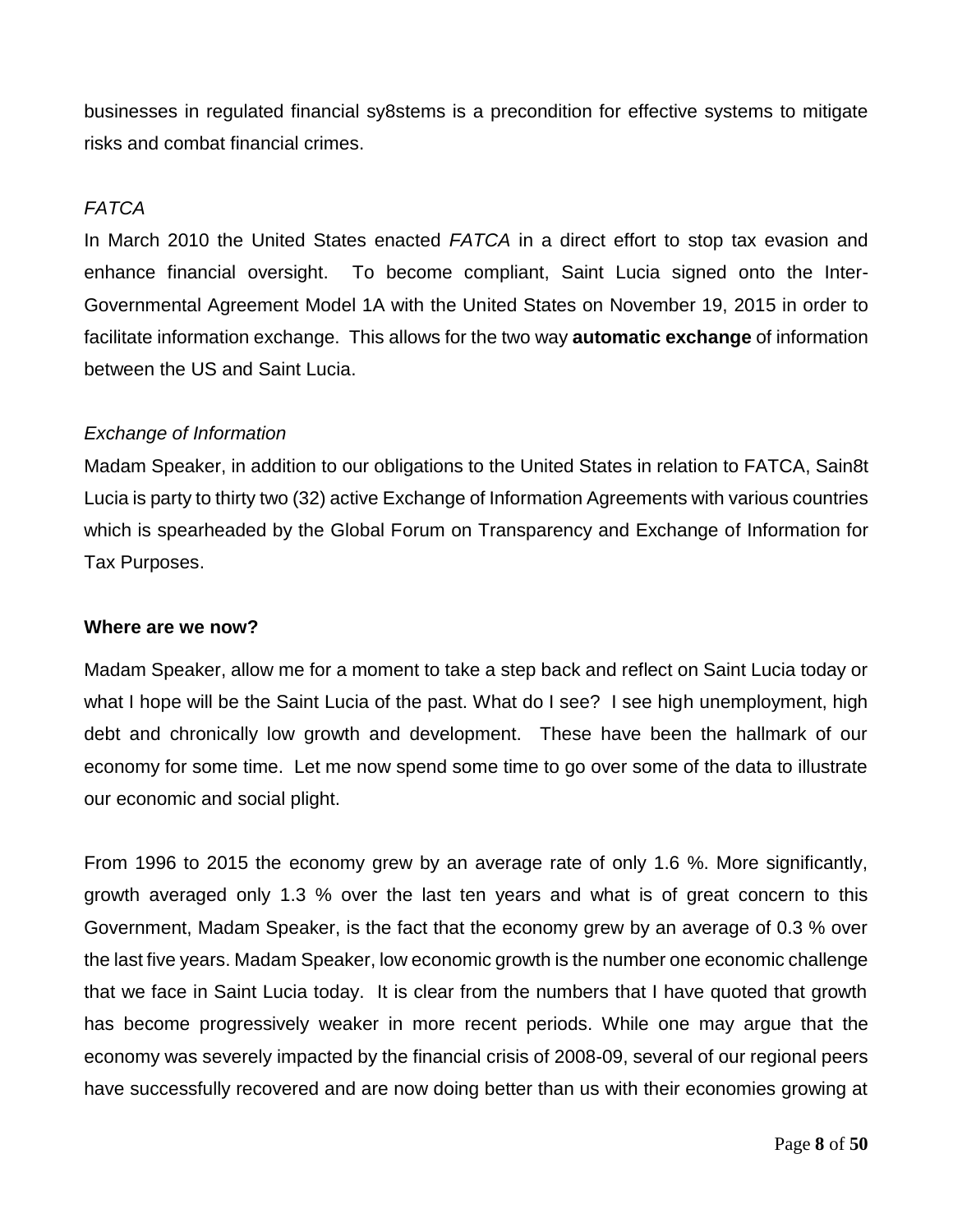higher rates. For example growth in the ECCU from 2012 to 2016 was estimated at 2% compared to 0.3% for Saint Lucia over the same period. This is not acceptable.

Over the past decade our unemployment rate has increased significantly from 14% in 2007 to above 20% where it has stubbornly remained. Youth unemployment has followed a similar trend and has remained extremely high at 43.1%. It is an extr2emely sad reality that over one-fifth or 20 % of our productive labour force is unemployed and by extension Madam Speaker this implies unemployed capital in that scenario. This, in effect means that we have substantial capacity for expansion, growth and development.

Another major concern that we have to address in our economy is the issue of productivity. It is estimated that Saint Lucia's productivity has been falling by an average of 0.6 % from 2007 to 2016. The low levels of worker productivity can be directly linked to an acute skills mismatch in Saint Lucia. Our workforce is predominantly low skills as has been revealed by many reports. However the economy requires an ample supply of skilled and semi-skilled labour, which we are failing to produce. I believe it is worrying to know that jobs are available within the economy but our citizens are not sufficiently skilled to hold these jobs.

Our debt position has continued to worsen, with the debt burden creeping up from one year to the next. The increase in the debt stock coupled with low growth and its implications for servicing the debt has severely restricted our degrees of freedom in implementing expansionary fiscal policy to cushion the adverse impact of low growth. In addition, the structure of our debt, with a large percentage of it being in the form of short term instruments has significantly increased the roll-over risk.

I would also like to highlight Madam Speaker that the cost of doing business in Saint Lucia is in most cases higher than that of its competitors. One area where this disparity is quite clear is with the cost of electricity, which in most cases directly impacts the cost of production. Saint Lucia's ranking in the Ease of Doing Business Report has fallen from 34 in 2008 to 86 in 2016. This Madam Speaker, tells us clearly that Saint Lucia's trajectory is in the wrong direction and this trend must be reversed.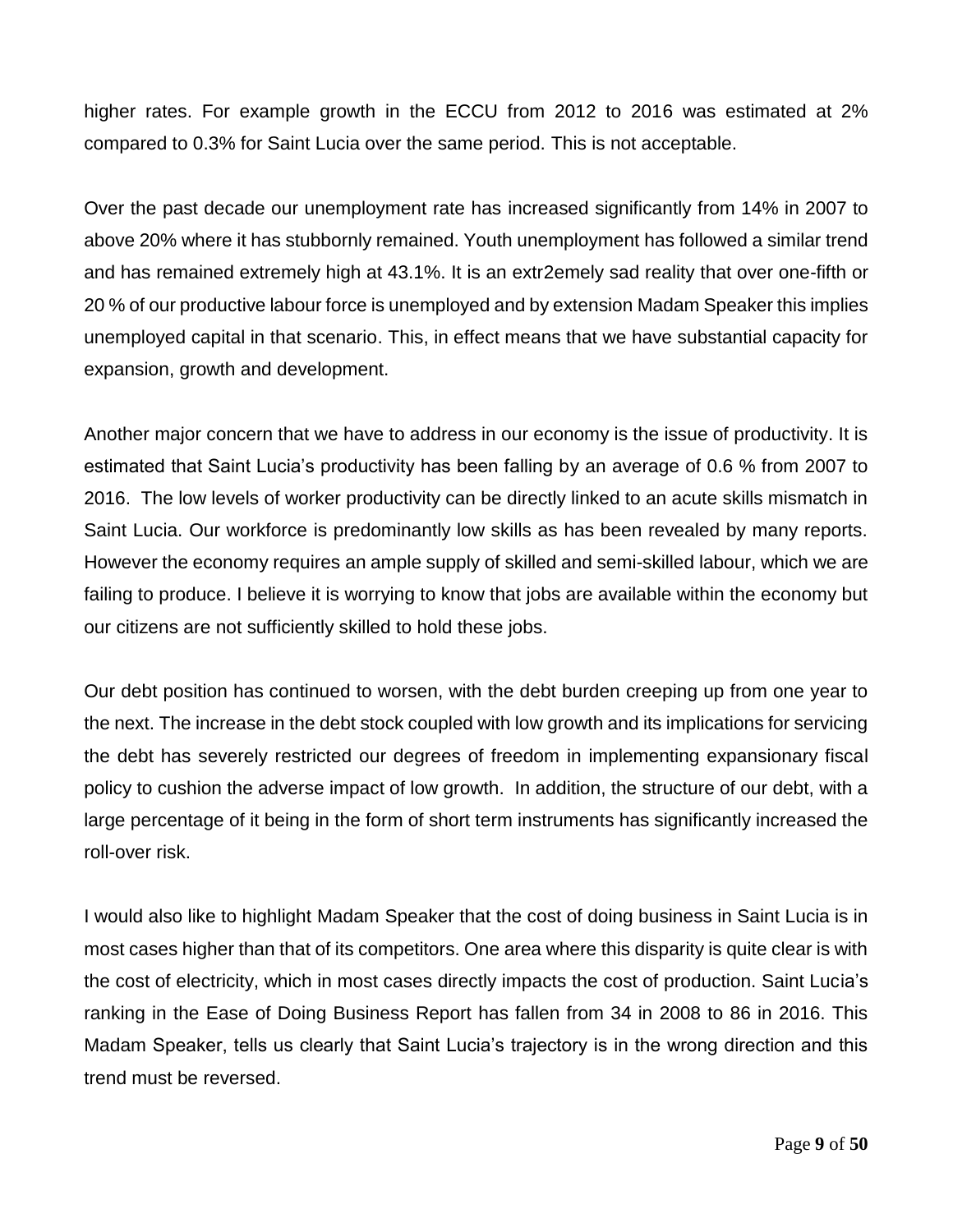I wish to finally mention a critical element of the enabling environment that is essential for supporting growth and investment on physical infrastructure. Madam Speaker, we have an aging infrastructure and public assets have deteriorated significantly due to the lack of timely, adequate and at times no maintenance. Our roads, schools, hospitals, water distribution network, government buildings including police stations, require urgent attention. These costs are however beyond what this country's fiscal capacity can support.

Madam Speaker, if we are to propel this economy on a trajectory of higher growth and development, we must restructure our economy to enhance its competitiveness and productivity. The choices are stark, we either embark on the journey of transforming our economy or we continue to wallow in the vicious cycle of low growth, high debt and high unemployment. My Government, has chosen the path which will restore prosperity to our nation.

# **The Socio-Economic reality in Saint Lucia**

Madam Speaker, this debate provides, as always, an opportunity for reflection and introspection. It is a task we must undertake with an honesty that is brutal and unrelenting. As I reflect on the social face of Saint Lucia, I am truly concerned. We are seemingly drowning in a pool of blatant negativity and decadent behavior. Let us not be shocked by such an assessment. It surrounds us in all its guises and forms. Crime, violence, abuse, lack of respect for people and property, these have become the norm and part of our daily existence. We must encourage discourse but not destruction. We have to set better standards for ourselves and for our children and take pride in our country.

We are confronted with rising levels of poverty and unemployment. Those who are vulnerable do not look with confidence to a system that is supposed to inform, support and empower them. So their vicious cycle of dependency and that of their household continues, with no hope in sight. We breed apathy, we nurture disinterest. We do nothing. Those who choose to deny such a characterization may do so, but my administration will not. For too long we have wallowed in mediocrity and negativity – content to stagnate and in some instances regress, while hiding behind the convenience of the socio –economic cards the world and its system has dealt us. In his last Budget Address as Prime Minister, Sir John Compton lamented the physical, economic and social divide that was unfolding within our country. He was strong in his conviction that a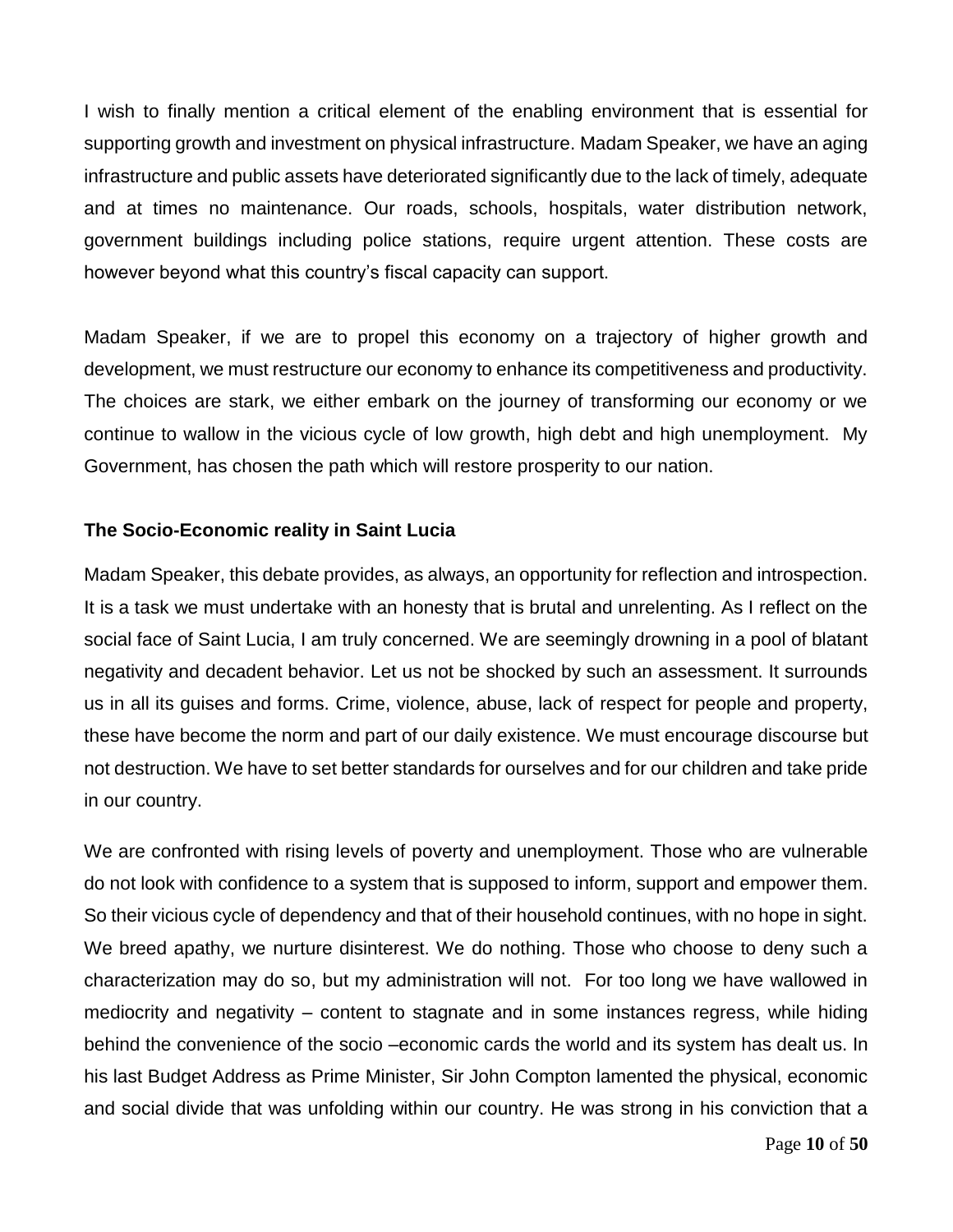"quantum leap" of thought and action was our only way out. Almost 10 years on, his words assume even greater relevance.

Madam Speaker, we are at a critical juncture in our development journey. We can either choose to act decisively to effect real change in our country or we can continue to plod an old familiar path to nowhere. We can find ways to harness the energy and industry of the majority of our people. We can seek to utilize and unleash their creativity and talents. Or we can allow the minority to continue to paint this sad face of Saint Lucia and we self - destruct, as a direct consequence of the inaction of the majority.

Our Government has chosen the path of change. We are committed to building a new Saint Lucia, with citizens who are humble and proud, committed to excellence and accepting of all people, thoughts and ideas. We relish the challenge of creating a society that is competitive, productive and inclusive.

#### **A NEW VISION FOR SAINT LUCIA**

Madam Speaker the times demand a new vision for Saint Lucia to provide a roadmap for growth and development. It cannot be business as usual and this new vision will require fundamental and structural changes in the economy. We want to build a Saint Lucia which instills pride, a place where businesses can flourish, where people can get jobs, not handouts, where people feel secure, care for each other, can access educational opportunities, receive quality health services, and enjoy a comfortable standard of living without imposing a burden on future generations. Our approach will engage all sectors of our society and be based on dialogue.

Therefore, the following strategic areas of focus will be aggressively pursued over the next four years with the underlying aim of achieving sustainable and inclusive growth.

- **I. Creating Sustainable Employment**
- **II. Reengineering Social Services**
- **III. Reforming Government to make it more responsive to the business community and citizens**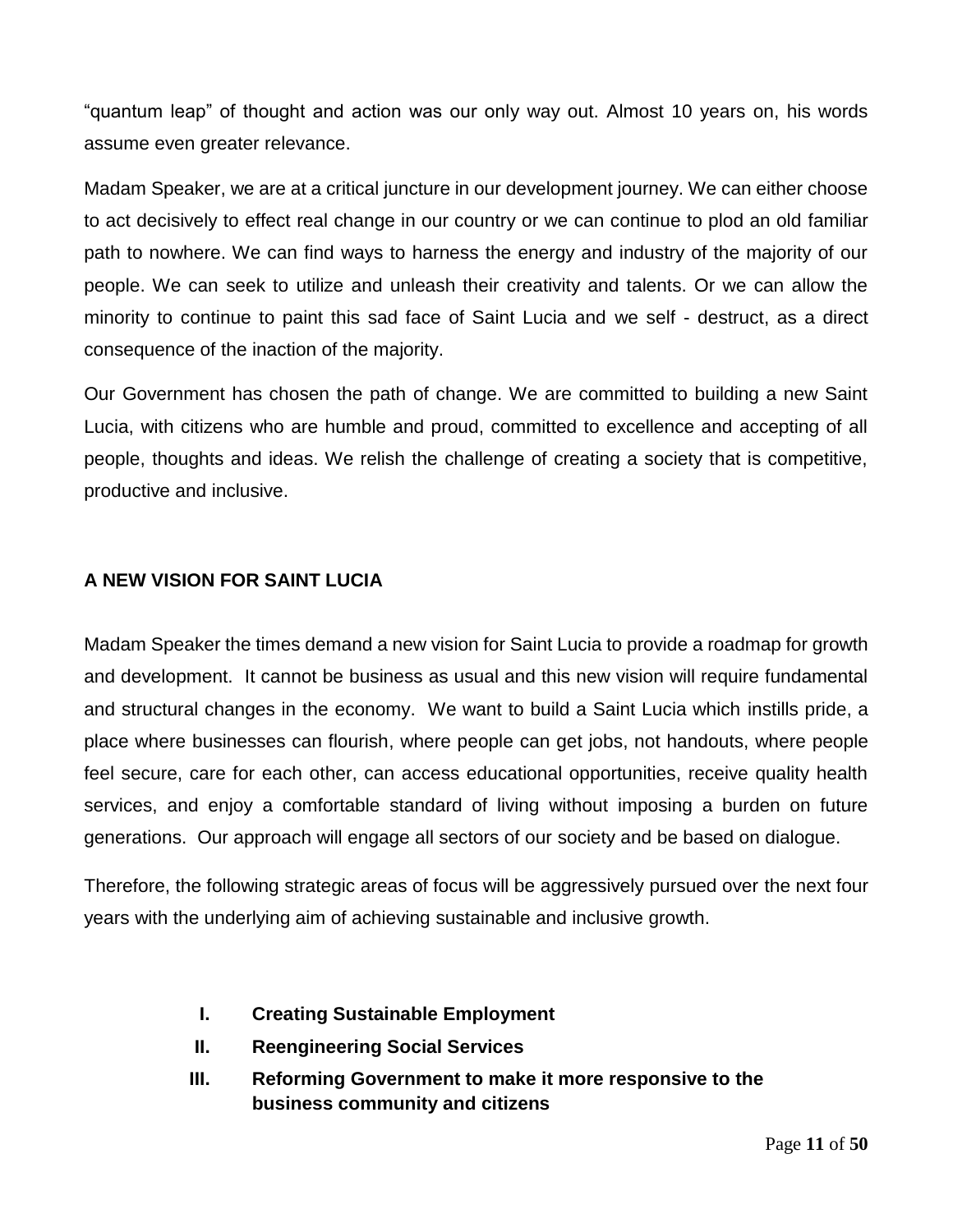- **IV. Improving Security and Justice**
- **V. Building Capacity in Renewable Energy**
- **VI. Adapting to Climate Change**

# **I. CREATING SUSTAINABLE EMPLOYMENT**

Madam Speaker creating sustainable employment is a priority of this Government and we have pledged to work towards an unemployment rate of no more than 15% by 2021 as stated in our manifesto. It is expected that many of the investments within the coming months will create employment throughout the island, particularly in the sectors of tourism, agriculture and construction. Clearly our approach is very different from the Labour Party. We aim to create the enabling environment for growth within the private sector – by providing incentives, enhancing government support services, improving efficiency in the public sector and addressing the existing skills gap.

We are currently working on a comprehensive incentives package which will create employment within the private sector and provide much needed support to businesses within Saint Lucia. More details will be given on the incentive package within the coming months.

# *Tourism Led Strategy*

Madam Speaker, as one of the main contributors to our economy, the tourism sector will be reengineered in order to achieve its full potential and to be used as a catalyst for economic growth. We will work towards building a tourism product that is globally competitive, environmentally and socially sustainable and will maximize both backward and forward linkages particularly in the agricultural, manufacturing and construction sectors.

Madam Speaker, it is possible to expand the tourism room stock by 2000 rooms over the next 4 years throughout the island. Major tourism investments are expected. We have already witnessed the opening of The Royalton where at minimum 900 jobs have been created during operations.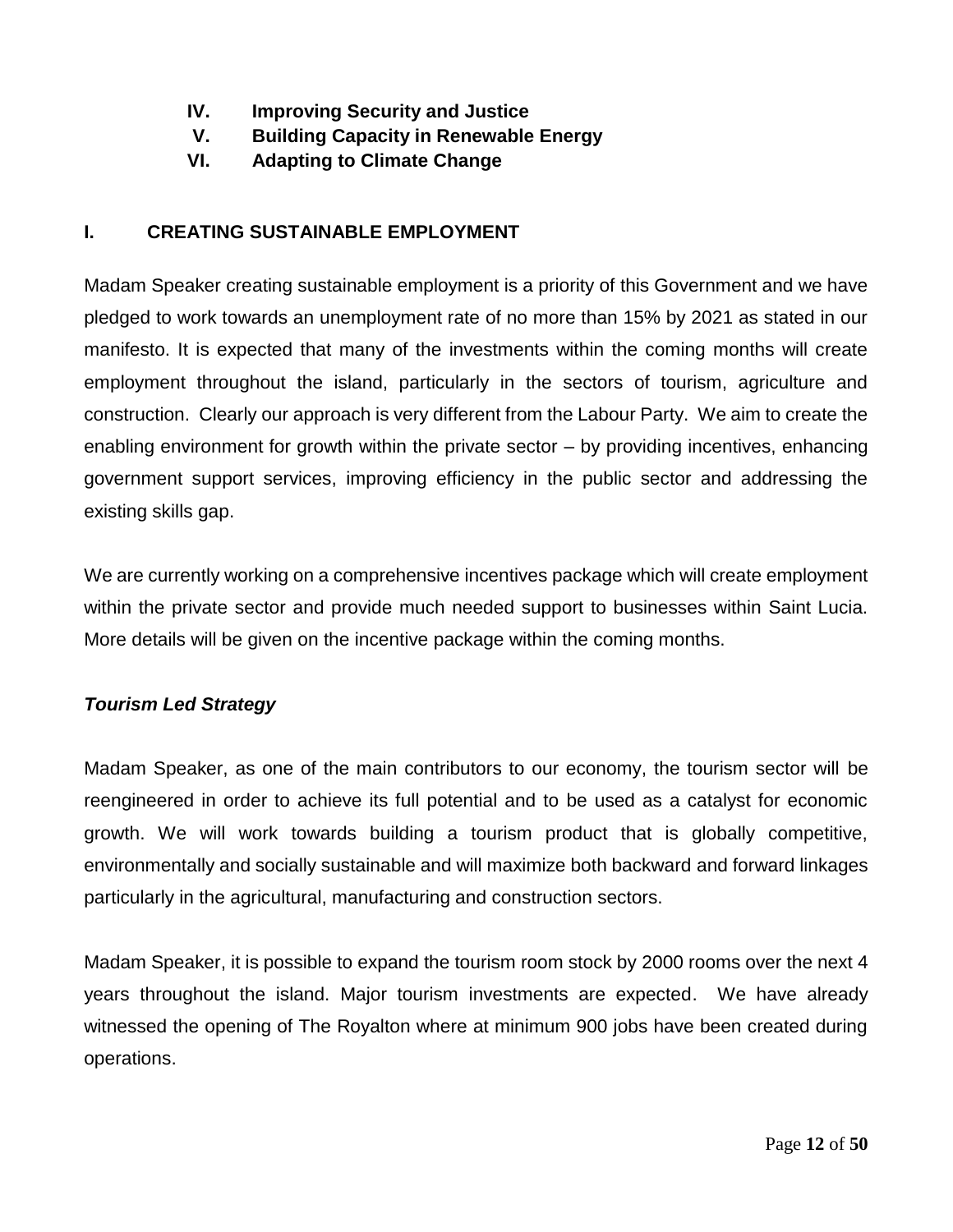The Harbour Club is expected to be opened towards the end of the third quarter of the calendar year, where 117 rooms are expected to be available and it is envisaged that a minimum of 150 jobs would be available.

Coconut Bay plans a 200-room expansion and is expected to employ a minimum of 400 persons during construction and an additional 320 jobs on completion.

Madam Speaker, there are, some other major investments under active consideration.

Work will begin on the Fairmont Saint Lucia Resort in Sabwisha Choiseul in September of this year. This development will employ 150 workers during construction and 250 workers upon completion. This resort will be a unique space that integrates local nature, a low-rise building complex and a wide range of recreational facilities. The hotel will include 120-five star hotel rooms, 37 villas, 3 restaurants, a spa, commercial areas for local producers and traders and 3 swimming pools. A special central place in the development is provided for local tradition – a number of shops for carvings and paintings will feature at the property.

The Reduit beach will be redeveloped and will become the home of a luxury five star dual branded hotel called Curio by Hilton. This property will be built where the Rex Resorts was previously located. The Curio by Hilton will feature 500 luxury rooms; 350 rooms assigned to the Hilton and 150 assigned to the Curio by Hilton. This development will cost in excess of US\$100 million and it is expected to employ at least 650 workers during operations. Work on this property will begin within the last quarter of 2017.

Madam Speaker, we are expecting work to commence on the Honeymoon Bay Resort in Cannelles very soon. This resort will consist of two hotels; the first is a 250 room 5-star luxury, family all-inclusive hotel and the second is an 80 room, 5-star luxury hotel. This resort will feature an 18-hole golf course and club house and a museum. The development is expected to cost US \$360 million and will employ about 600 workers during construction and 750 full time and 300 part-time workers during operation.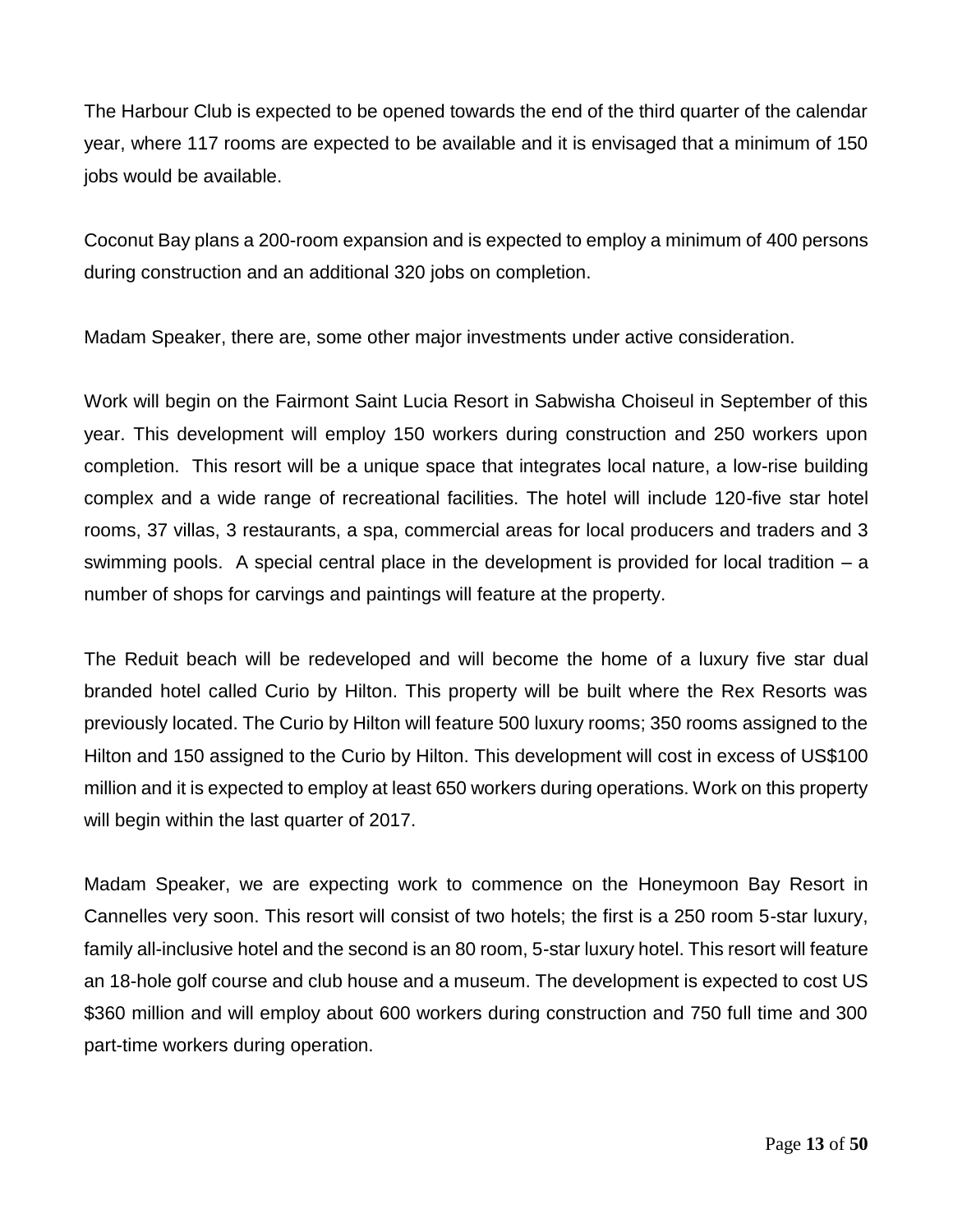Madam Speaker, the Range Developments signed an agreement with the Government of St. Lucia to acquire the Black Bay lands and develop Black Bay into an integrated master planned luxury touristic community. The Black Bay Master Development will consist of a luxury branded hotel and villas, and other amenities set on 180 acres on the southern tip of the island. The hotel is expected to have 180 rooms and will be the central anchor of the Black Bay Master Development. The estimated development value for the Black Bay Hotel is US\$130 million. Initial site works are expected to commence in the fourth of quarter of 2017 or the first quarter of 2018 and the hotel is expected to be complete by the end of 2020. Peak employment during the construction phase will be 300 direct hires and 400 during operations.

Madam Speaker, Sandals Resorts International has confirmed plans to add a fourth resort on Saint Lucia. The property will offer 350 rooms and suites inclusive of the exotic Sky Pool Butler Suites, all-butler signature swim-up Rondoval Suites and an infinity-edge sky pool bar. This project is estimated to cost US\$250 million. Madam Speaker, yet another opportunity for the creation of an estimated 600 jobs during the construction phase and an estimated 875 jobs during the operation phase. Ground-breaking for the project is set to begin in 2018.

In addition to these developments we will focus our efforts on increasing the number of 3-star properties on the island, as we recognize this is a preferred property type for our European visitors and yachters. The Government's policy is to reserve 3-star property developments for Saint Lucians to invest in, in keeping with the village tourism.

Madam Speaker we are looking to increase our room stock this has the effect of increasing our capacity and hence make Saint Lucia more competitive to increasing air lift and open possible markets which were previously untapped. We will create and capitalize on the concept of village tourism. Eight fishing villages will be transformed into unique tourism villages based on their attributes and strengths. These villages will be uniquely themed and development plans will be established in a participatory manner which address the villages' infrastructure, culinary assets, architecture and capacity. This is in support of expansion of the shared economy in much the same way that Gros Islet continues to benefit from village tourism.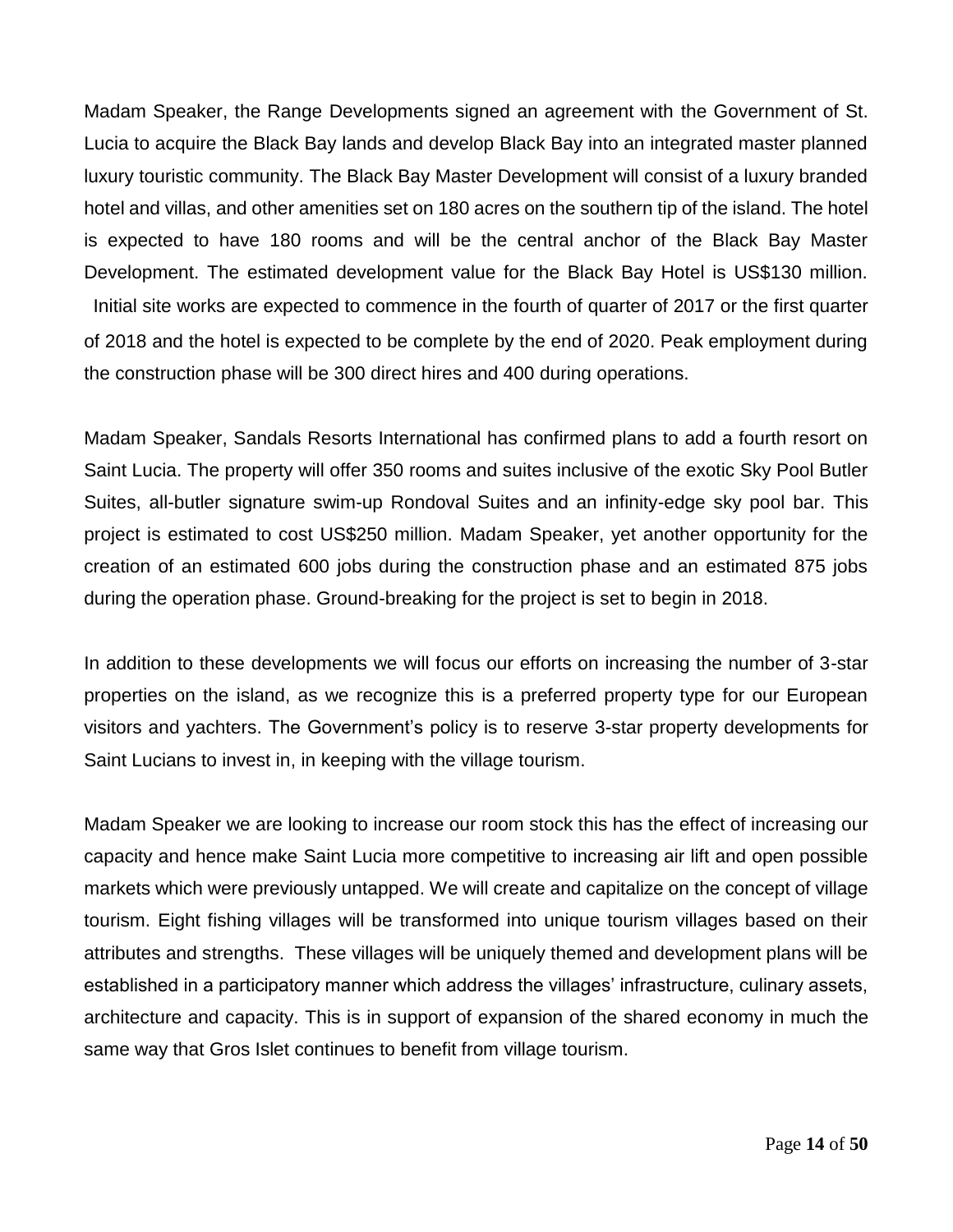We will further develop our niche markets of romance, family and adventure based tourism; and expand our offerings in the areas of eco-tourism, sports tourism and business tourism.

Madam Speaker, it is our intention that everyone in society be given an opportunity to benefit from tourism development at some level. This is clear given the decentralization of tourism related investments, particularly, the development of Vieux Fort as a new tourism frontier.

#### *National Apprenticeship Programme*

Our Government will continue to provide support, including financial support for persons in hospitality training. Once these persons have successfully completed their programs, they will be eligible for employment with many of the major cruise lines.

Madam Speaker, to generate employment opportunities especially within the south of the island, for example, our Government has partnered with OJO Labs International to develop an artificial intelligence training and call centre to market and sell the products, services, software and technology of OJO and its clients, including the fastest growing real estate company in the United States. By September OJO will occupy leased retrofitted premises within the Saint Lucia Freezone to house this facility. Employees will be recruited and trained starting this month. It is anticipated that 50 jobs in the area of artificial intelligence training will be immediately created with the plan to expand ultimately to over 200. This is a first for the Caribbean and we will provide our people with advanced technological skills that are not currently unavailable in the region. This will provide an opportunity for our young people to be exposed to cutting edge technology from a first-world company.

#### *Agriculture Led Strategy*

Madam Speaker, this Government recognizes the importance of agriculture, particularly for creating employment, especially in rural communities, reducing poverty; generating income and achieving food security. Our Government will create the environment to enable the private sector to participate in the development of the agriculture sector and foster a commercialized approach to livestock rearing, fresh produce farming, and fishing.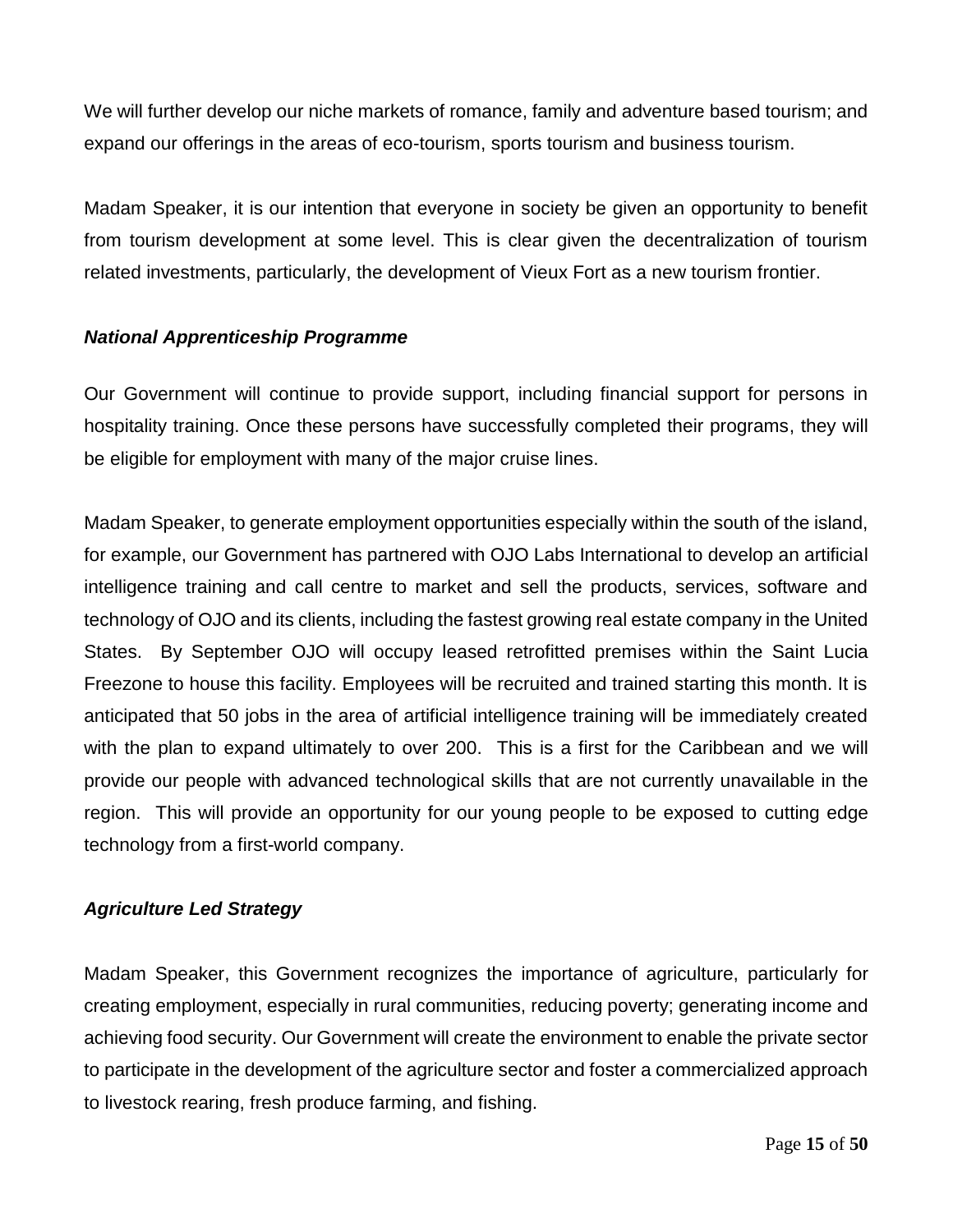#### *Banana Resuscitation*

We will revitalize the banana industry and increase banana production. The Ranju farms have been identified as available farm lands which will be utilized for banana cultivation. These lands will be leased to farmers, through Winfresh.

#### Banana Productivity Improvement Project

Madam Speaker a Banana Productivity Improvement Project will be undertaken during this financial year. In addition, to addressing the issues related to leaf spot control, that project will oversee the expansion of the current acreage by 600-1000 hectares, arrest the decline in production, rebuild farmers' confidence, increase productivity to 37-49 tonnes per hectare and restore production to satisfy the requirements of the market. With these efforts an export target of 60-70 thousand tonnes is anticipated by year three of the project. Assistance will be provided with input supply, leaf spot control, land development and drainage. Measures will also be adopted to build resilience to climate change and steps will be taken to help farmers mitigate the effects of natural disasters or economic shocks.

#### *Agricultural Diversification*

New opportunities will be created for generating income and employment in rural areas by expanding and diversifying production. Specific crops will be targeted and grown using greenhouse technology in an effort to reduce the seasonality of these crops. Additionally, specific farmers will be identified as producers for these crops and these farmers will enter into contracts with hotels for the constant supply of fresh produce. Madam Speaker, I am confident that this measure will reduce the uncertainty of supply amongst both farmers and hoteliers and create the environment for additional linkages to be made.

Madam Speaker, this government's agricultural diversification strategy will focus on national food security, the exploration and exploitation of niche markets for non-traditional products, and in so doing optimizing the employment opportunities available within the agricultural sector.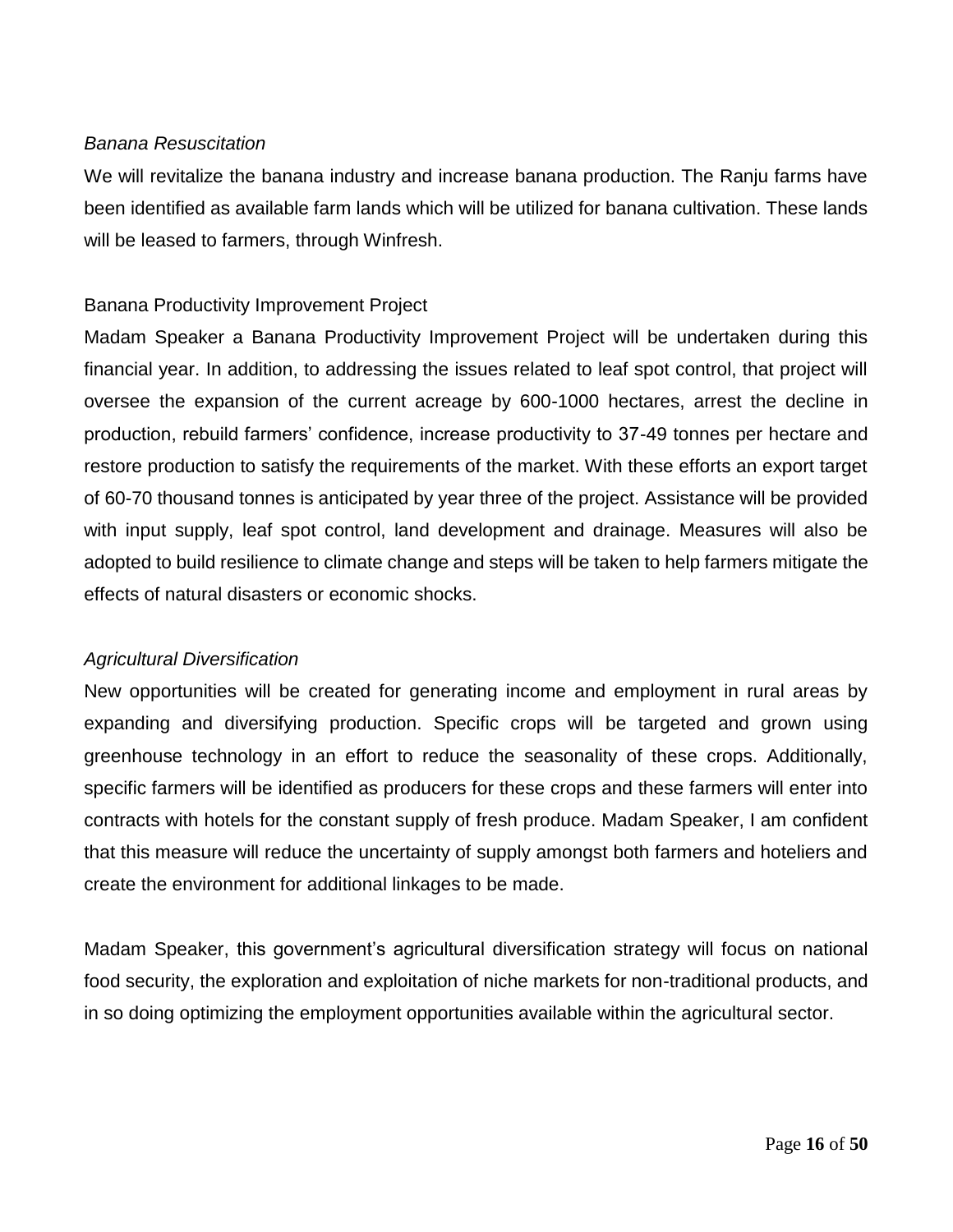Through the Agricultural Transformation Program (ATP) of the Banana Accompanying Measures (BAM) project, a number of components will be undertaken will be undertaken. The first component is the refurbishment and retrofitting of agro-processing facilities on the island.

The second component is the construction of the National Diagnostic Facility. This activity is designed to enhance our research and technology capability.

The third component is Disaster Risk Reduction in Agriculture. It includes the procurement of inputs to control the Black Sigatoka disease. The Rehabilitation of Farm Community Infrastructure is also part of this component. The initial focus was on Drainage and Riverbank Stabilization. We will also place emphasis on Rehabilitation of Farm Roads, commonly referred to as Feeder Roads.

The fourth component is the Youth Agri-Enterprise Facilitation programme (YAEP), which seeks to create the enabling environment to allow the entry of approximately 150 young persons into Agriculture as young entrepreneurs. The objective is to increase the number of new farmers. The YAEP is also an incubator programme designed to accelerate the pace at which St. Lucia's agricultural sector is modernized, transformed and diversified.

# *Road Infrastructure Programme*

Madam Speaker our road network has deteriorated badly over the years and funds allocated have been insufficient to adequately maintain the roads. This has been made worse by extreme weather events.

In the last fiscal year, only 5.35 million dollars was spent on road repairs and maintenance and we all see the poor results.

The Department of Infrastructure has prepared a comprehensive plan for the restoration of our road network. This plan is expected to be executed over 5 years, with restorative works to be carried out throughout the island, at an estimated cost of approximately 479 million dollars. We intend to explore cost effective options for financing this year's programme.

The rehabilitation and maintenance of the road network will include the following: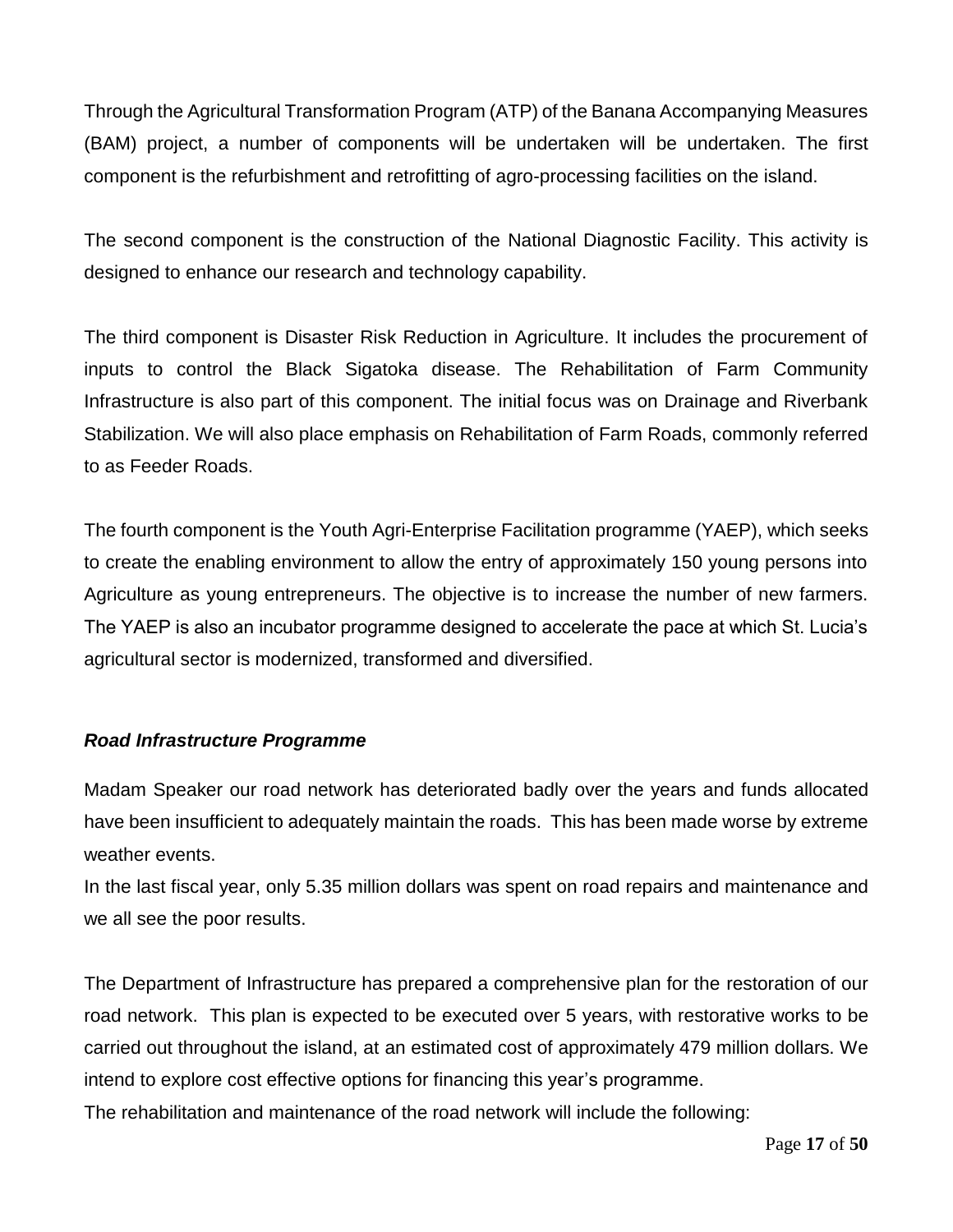- repairs and maintenance, potholing, drainage and retaining structures and grills on primary, secondary and tertiary roads.
- The acquisition of a Road Maintenance Management system which will assist the Department of Infrastructure in planning their maintenance program.
- Reconstruction and rehabilitation of bridges, culverts and water crossings. A bridge condition assessment has been undertaken island wide. This study has identified the bridges to be maintained or replaced.
- Rehabilitation of roads within the city, towns and villages.
- Road works associated with the Choc to Gros-Islet Highway.
- Rehabilitation of the Millennium Highway roadway and junction improvement.
- Procurement and acquisition of road safety equipment; this includes traffic lights, guard rails, road signs and other equipment.
- .We will endeavor to undertake the rehabilitation of approximately 38.9 km of Agricultural and Feeder Roads in various parts of the island.

#### *The Castries to Gros-Islet Highway*

Madam Speaker, the northern highway from Castries to Gros-Islet is the busiest stretch of road in Saint Lucia; and based on current trends, it is expected to become even more congested in coming years.

In December our Cabinet considered all the options available for addressing the congestion issue and directed the Department of Infrastructure to undertake the following:

- 1. Full rehabilitation of the bypass roads to provide drivers with viable alternatives to the Highway.
- 2. An in-depth review of the Choc bridge to ensure economy in the designs.

Feasibility studies for the north south highway is complete and all indications are that this is the long-term solution to the issue of congestion in the City and Castries to Gros-Islet highway. Our government has decided that a holistic, long term solution is necessary.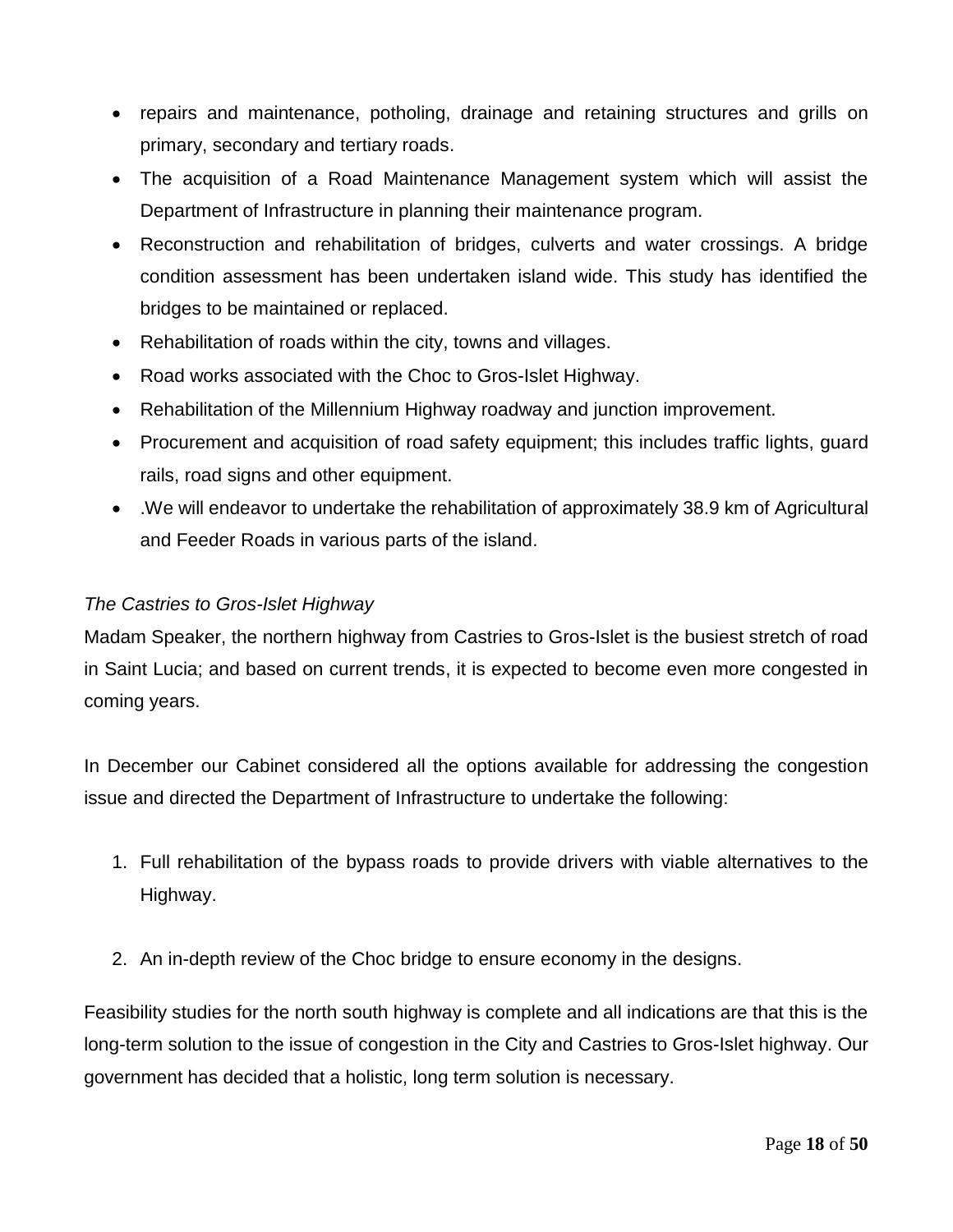### *The Desert Star Holdings Project – Pearl of the Caribbean*

Madam Speaker there has been much discussion regarding the DSH project, but regrettably a lot of it has been ill-informed. I am now grateful for the opportunity to clarify the details of this exciting investment which has the ability to transform the face of the south and to provide muchneeded hope to the thousands of unemployed youth who have been neglected for far too long. Finally we can bring some relief to the South.

The Government of Saint Lucia has entered into a framework agreement with Desert Star Holdings Limited for the development of the "Pearl of the Caribbean". This project has 3 phases and will include a racecourse, residential properties, casino, hotel, marina and recreational park. The project will be phased over 20 years, with the race track at Beausejour, Vieux Fort comprising the first phase of the project. **This is the only phase of the project that has been approved by my government.** All other plans are under consideration and are being reviewed Madam Speaker and on completion of the review we will continue consultations with all stakeholders particularly residents and property owners in the south.

Madam Speaker, please permit me to show the most recent details for phase 3 of the project. As you can see following the initial consultations, the developer has listened to the concerns of the people and fulfilled his promise that the design will not connect to Maria Island, but is looking to enhance the Point Sable Bay.

The DCA has granted approval in principle for the race track pending an Environmental and Social Impact Assessment. This assessment is now complete and has been submitted.

Madam Speaker, we know that this is a bold and sweeping project and that the scale of the project is unprecedented – but at the time, so was the Pigeon Island Causeway, the Millennium Highway, the John Compton Dam, the Hess Oil Refinery, the Rodney Bay Marina. **And we cannot be afraid to embrace development because without it there is no hope for our people. The jobs they need so desperately will not fall from the sky – we must create them.** And this Government will do so. And we will do it in a manner which marries respect for our environment with the need to develop. For the two must go hand in hand.

Phase one of the project will be implemented later this year, all in relation to the race track: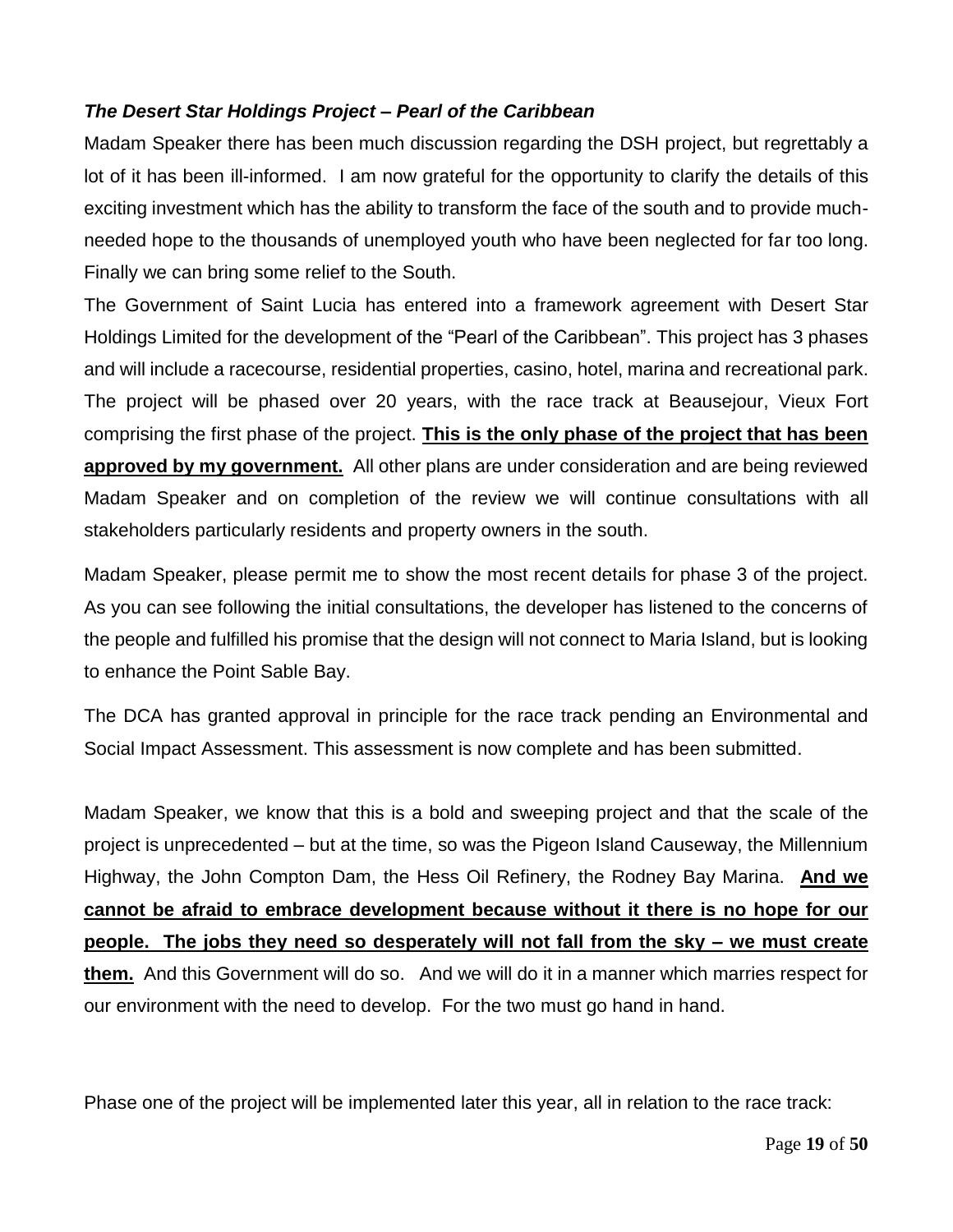- Domestic & International Barns
- Equestrian Lawn
- Equine Clinic & Quarantine Barn
- Fractional Ownership Homestead Villa
- Race Course Boulevard
- Infield Park & Polo Field
- Permanent Grandstand
- Temporary Grandstand

During the construction phase there will be an estimated 500 to 800 persons on site, with a management team of 10 to 20 persons.

Once the racecourse is operational, persons will receive training and employment in the areas of horse husbandry, maintenance of facilities, and management of the race course and training of the racehorses. On average in the horse racing industry 3 to 4 jobs are created for every thoroughbred, such jobs being jockeys, trainers, barn managers, grounds keepers, groomers, veterinarians, vet's assistants and blacksmiths. It is estimated that we will have over 400 horses.

Madam Speaker, the DSH project will transform Vieux Fort from the ghost town that it has become under the Labour Party administration into a modern, progressive city full of opportunities for its citizens. No longer will high rates of joblessness plague Vieux Fort and no longer will the people of the south feel like abandoned children. This project will also make use of underutilised lands in the south, particularly in Beausejour, and create several ancillary industries and linkages with existing businesses. The opportunities this project presents are endless and our Government is grateful to the developer for expressing this level of confidence in our country and in our Government to make such a large-scale investment here. We welcome this development and look forward to the job opportunities it will provide to our young people, particularly those from the south.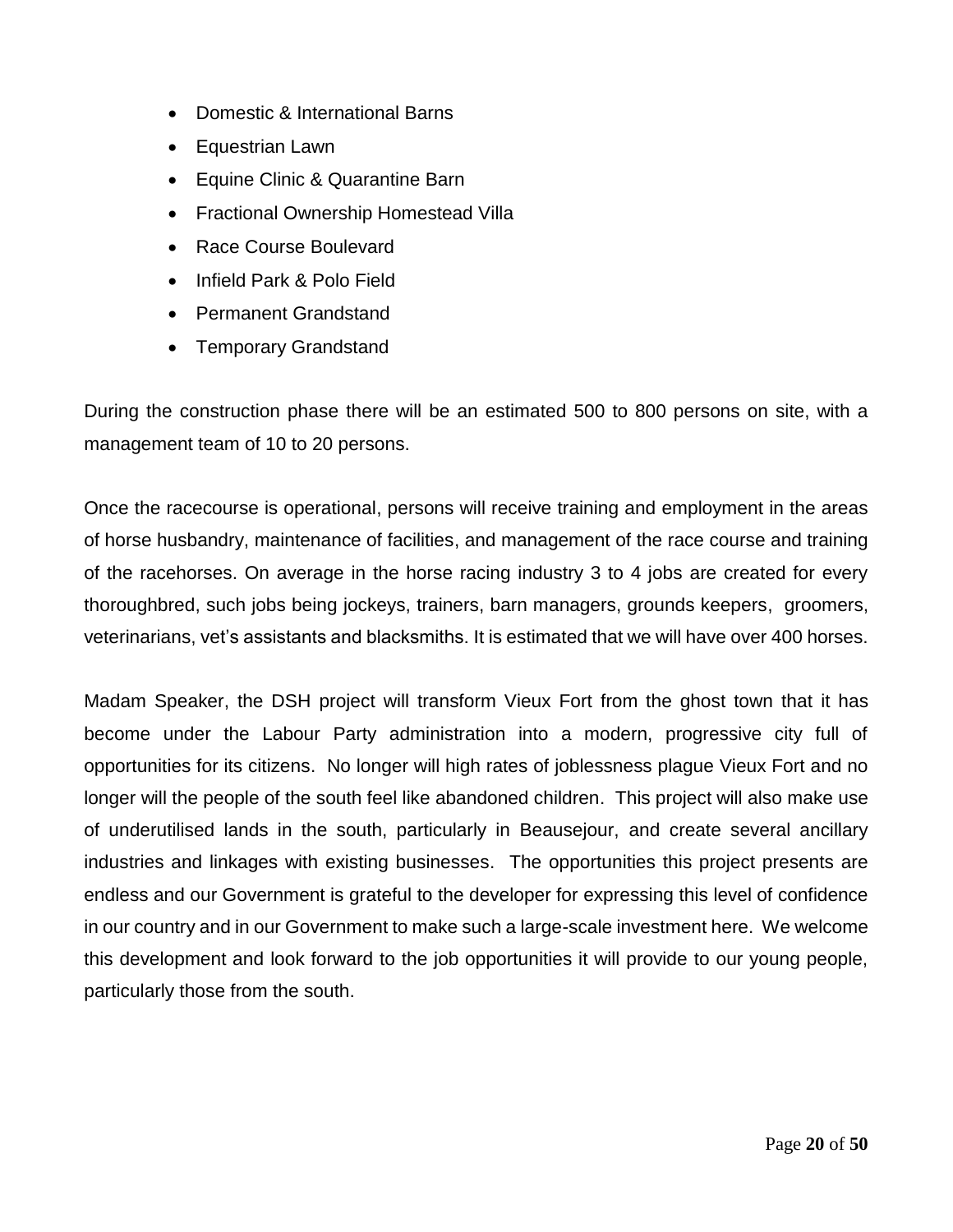#### *The Hewanorra International Airport*

Madam Speaker, our government is committed to the development of the Hewanorra International Airport. On assuming office, SLASPA had engaged the International Financial Corporation (IFC) to serve as lead advisor to develop and advise on the feasibility of implementing a public-private partnership transaction for the development of the HIA. On review of the IFC proposal our government decided to embark upon exploring alternative financing arrangements within the context of the broader vision for development in Vieux Fort, which includes the development of the HIA.

Madam Speaker as part of the development of Vieux Fort we aim to enhance the natural deep water harbour to accommodate cruise ships and build out a home porting facility given its close proximity to HIA.

An announcement on the confirmation of financing will be made this year.

#### *The Castries Redevelopment Programme*

Madam Speaker, there is no question that our city is in desperate need of redevelopment if we are to be competitive and modern and ready to face the future.

My government will undertake several projects which we envision are critical to the modernization of the city. Traffic congestion must be addressed and the construction of a new cargo port at Cul de Sac will enable the relocation of cargo operations. The port will be enhanced to accommodate larger cruise ships and a marina. The freed land area will become available for significant cruise-related commercial, entertainment and residential developments. These redevelopments will include shops and plazas, duty free shopping zones and restaurants. Sewage treatment in Castries has long been unacceptable. The construction of a sewage treatment facility to handle the black water generated by the areas of Central Castries that are connected to the sewerage network is a priority as well as a pre-condition for the expansion of cruise and water related activities in the Castries Harbour.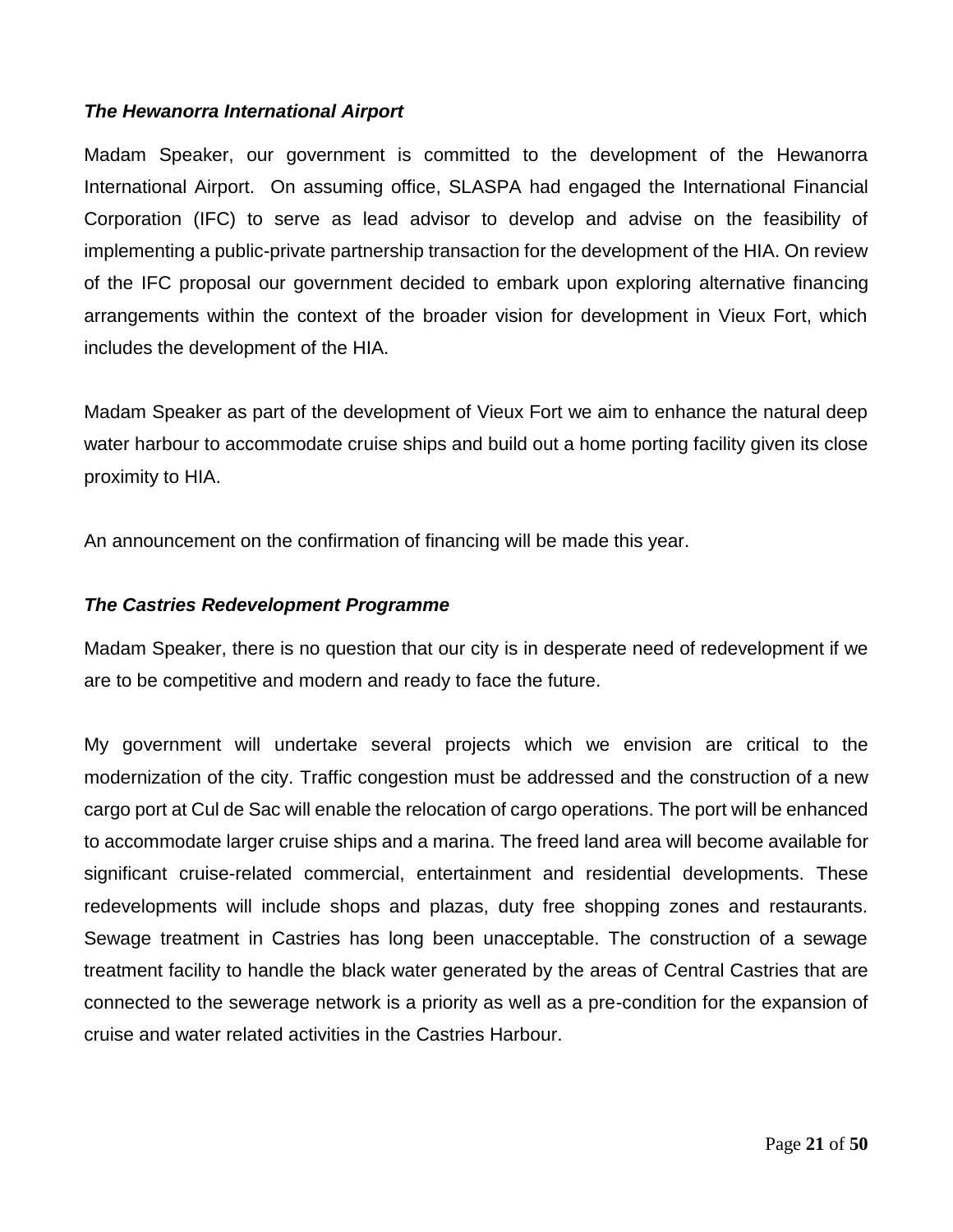The International Business Companies Act has been amended to allow for headquarters of regional companies to be located in Saint Lucia. My government will be following up this legislation with incentives for local developers to construct residential, commercial and mixed use developments to accommodate these companies.

#### **II. REENGINEERING SOCIAL SERVICES**

Madam Speaker, we must pursue a more equitable and just society. All sections of our population, particularly the most vulnerable must have access to a system that provides support and services. And we must build a society that is proactive and embraces risk in a positive way.

Madam Speaker, this new society must be anchored on the pillars of the individual, the family and the community. Accordingly, our social services regime must be reoriented. Our newly configured Ministry of Equity, Social Justice, Empowerment, Culture and Local Government and Youth Development and Sports has been tasked with the responsibility of bringing life to this vision. At the core of this new system for administration of services and programmes within this sector is the Local Government Authority. Every intervention, every extension service must now be placed within that context. It means our Social Transformation Officer, our Family Case Worker, our Youth and Sports Officer all must work within the framework of that local government jurisdiction and the same must apply to those agencies like SSDF, Belfund and CDF. Every provider of service will determine its role within the broader mandate of facilitating the growth of compassionate and resilient individuals, families and communities. Our government will develop the After School Programme as the model to demonstrate this new arrangement. In recent times, this programme has been regarded as a stand-alone intervention, administered through the Community Services/Development Unit but we recognize that there is the potential to realise even more significant benefits.

In the area of sports, we intend to focus on sports like football, basketball and athletics, where we believe the greatest opportunity exists for our young persons to progress academically and professionally. We will endeavor to engage coaches at the community level as opposed to the more recent school based efforts, which can lead to a dilution of the overall coaching impact.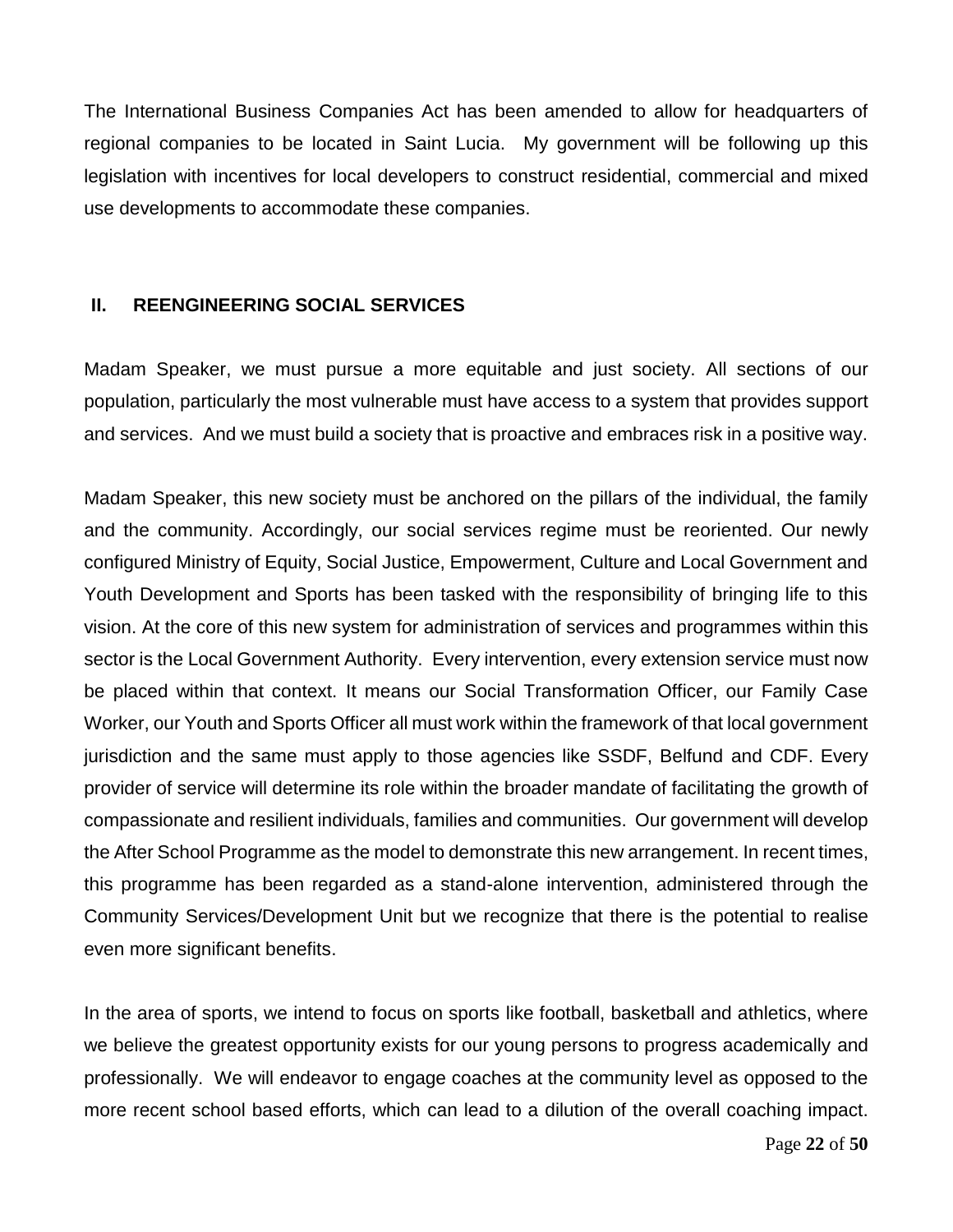Similarly within the creative arts sector, we will create an avenue for CDF and other creative arts facilitators to enhance the quality of talent at the individual and community level.

Madam Speaker, this approach will link school to community, community to sporting and cultural organisations and ultimately ensure that our youth, primarily those at risk, are productively engaged. It will also serve to maximize the use of our school plant and community centres, which traditionally are underutilized for significant periods of the day. We will try to engage -- through our Youth empowerment Service Programme -- those out-of-school, out-of-work boys and girls who are unoccupied through initiatives such as an After School Programme. We will do this through our partnership with the CDB and USAID.

Madam Speaker, we must reform our social protection system in order to assure access to services for those most in need. It is unacceptable that in this era of technology, where the need for data and evidence-based decision making is incessant, that we are referencing poverty data that is over 10 years old. It is equally unacceptable that we have not established an architecture that enables us to be more client friendly. We will therefore initiate this new system by supporting the conduct of the country poverty assessment, inclusive of a quantitative and qualitative assessment. We will also (after years of delay) finalize a targeting instrument, the SL – NET Proxy Means Test to ensure that we can categorically identify those who require the state's support. I want to stress that this instrument which will incorporate income and non-income criteria and will be administered and utilized by all Ministries, Agencies, Departments and organizations delivering state supported and/or endorsed social services. Such an instrument however will be useless, unless we establish a central registry or database to enable us to adopt a "one client – one record" system that provides an historical map of a particular applicant, outlining his/her circumstance, support provided and noted achievements and impacts. The final pillar of this reform is the integration of social, financial and other forms of assistance.

#### *Education Revolution*

Madam Speaker, in order to realise the transformation in our economy, education must be given priority; education must be seen as the platform to enable citizens to attain their full potential. Our population growth is slowing and we have a fast declining school age population. We will conduct a comprehensive assessment of all public schools, their inventory, and students in order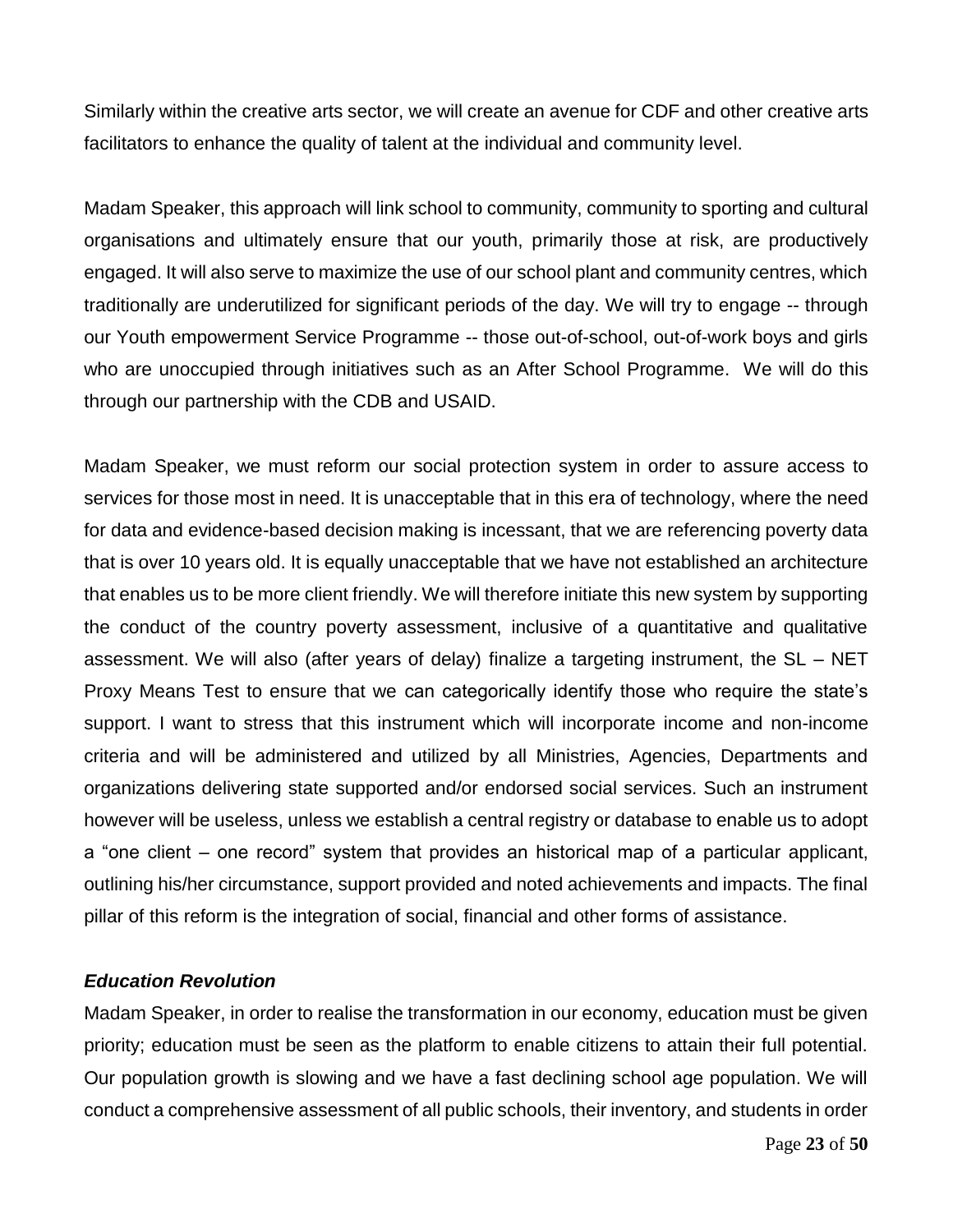to maximize the use and resources deployed at our island's schools. Additionally, a diagnostic study of the education system will be undertaken to inform the transformation of the education sector. The Government will introduce and enforce standards throughout the education system. These will include standards for school buildings and infrastructure, school supervision, policy administration, teacher preparation and curriculum delivery.

At the level of early childhood education and development we recognize the private sector is playing a critical role as the main provider, therefore the Government through the Ministry of Education will work towards the setting and monitoring of standards, which should be adhered to by early childhood education facilities. Additionally, vacant space in primary schools will be utilized for the provision of early childhood education.

Madam Speaker we are living in a rapidly changing world, one which continues to evolve through globalization and information and communication technology. We must prepare our students to compete globally by modernizing our curriculum and incorporating technology into the delivery of lessons. The use of ICT must be embraced by students and teachers and a greater effort must be made to incorporate ICT into our education system.

The Ministry of Education will work with our teachers to develop digital content catered specifically for students. It is our intention to reduce the dependence on textbooks and create an environment which embraces electronic learning. Madam Speaker, it is our intention to create a generation which is technology literate who can use ICTs for productive means and are capable of functioning effectively in a globally, technologically driven society.

Additionally, the Ministry of Education will source platforms which allow for independent learning by students and caters to individual learning styles.

# *Advancing the Health Reform Agenda*

Madam Speaker, "the highest attainable standard of health care as a fundamental right of every human being" is enshrined in the World Health Organization's Constitution. My government is committed to providing improved health care to all the citizens of Saint Lucia.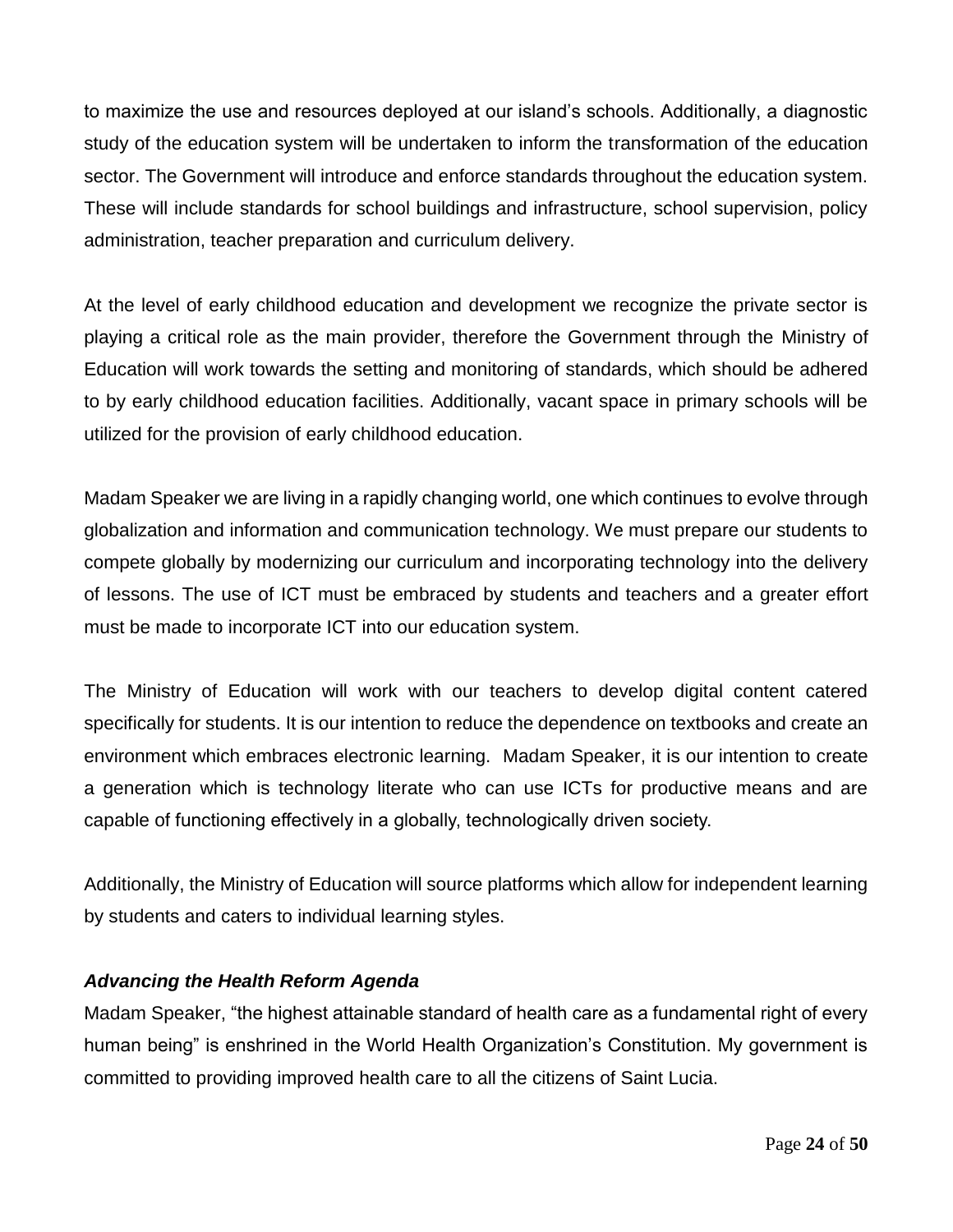Madam Speaker, the health sector requires an immediate overhaul. The quality of health care, the legislative framework, human resources for health and very importantly health financing are all areas on which our government will focus. Too many of our people are denied access to healthcare because they cannot afford it. Too many of our children are dying because their parents cannot pay for critical care. This cannot continue.

The Ministry of Health estimates that a minimum basic package of health services for the population will cost approximately \$179 million. This cost will allow for the provision of primary, secondary and tertiary care services.

The funding will be used to cover the operating and maintaining of the two new hospitals, improving primary care services by increasing hours of operation in support of the hospitals and strengthening mental health services. Currently the budget for the Ministry of Health is \$110 million. Hence, there is a financing gap of \$69 million.

We were given the option to increase NIC by 5% which would generate an additional \$55 million, this would only allow us to open up the hospitals. It meant that people who could not afford health care before would still not be able to. And so Madam Speaker this was not an option.

Our objective for this sector is to transform the government's role from a direct provider of health care services through hospitals and clinics and a direct funder through budgetary subventions to a policy maker and regulator. My government aims to achieve this by implementing a twopronged strategy, which pursues public private partnerships for provision of services and the introduction of national health insurance. My government believes that to preserve the future sustainability of the sector we must establish a financing mechanism.

Madam Speaker, my government aims to utilize the resources of the National Health Insurance Fund to finance health care. A number of matters will be addressed including purchasing and contracting with public private service providers, consumer choice, the administration of the fund, the regulations and the finalization of the packages of services to be provided to all registrants for health service. The aim is to provide health coverage for all our people as too many are falling through the cracks.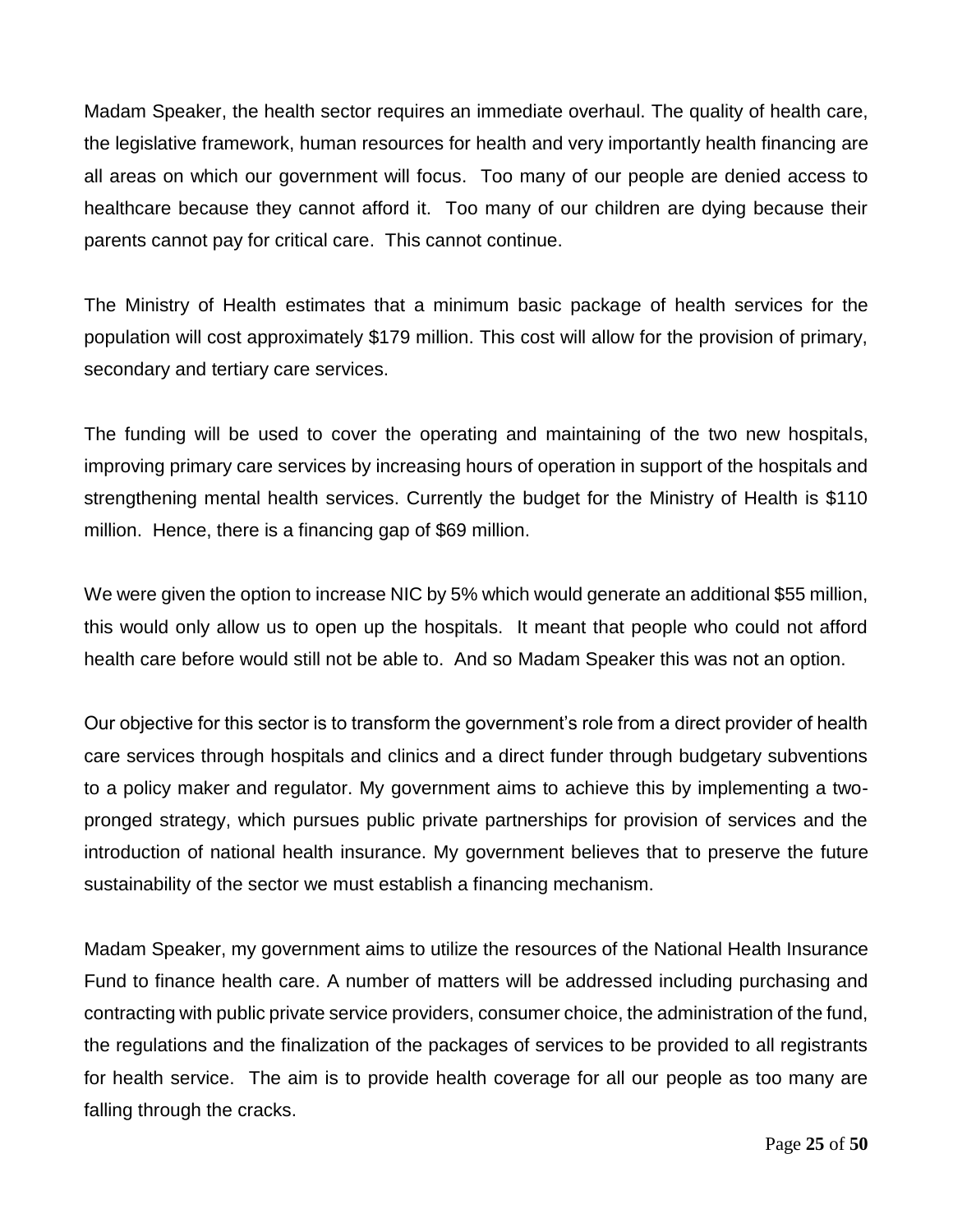# **III. Reforming Government to make it more responsive to The business community and citizens**

I turn now to Reforming Government to make it more responsive to the business community and citizens

Madam Speaker, I am pleased to announce that the Inland Revenue Department's Electronic Payment Platform has gone live as of March 21<sup>st</sup>, 2017. Electronic payments are now possible for all major tax types for both individuals and businesses using either a debit or credit card. This is just one practical example of steps taken by the Government to improve the business environment, thereby improving the ease of doing business in Saint Lucia.

Madam Speaker, I mentioned earlier that there was a need to improve productivity economywide if we are to build a competitive and robust economy. This will no doubt require a comprehensive re-engineering of the public service given its size and influence on the rest of the economy. The public service continues to operate as it did in the 1980s. Since then the world has changed dramatically but the public service has continued to operate "business as usual" being guided by the Staff Orders for the Public Service of Saint Lucia issued in the 1980s.

The Public Service of today, Madam Speaker, must be fixed. I intend Madam Speaker to ensure that we have the Public Service Management Bill tabled in this House within this financial year. The citizens of today are more demanding and require a better and higher quality of service. The public service must therefore have as its fundamental objective the provision of excellence in service delivery. Many services ought to be accessible and available 24 hours a day, 365 days a year. But in order for this to happen Madam Speaker, there must be comprehensive changes in the legislation, the accountability systems, and the introduction of relevant ICT.

Madam Speaker, expenditure on wages and salaries inclusive of NIC contributions on behalf of public officers is just under \$410 million or about 35.4 percent of the total recurrent expenditure budget. It is important that we2 ensure that the taxpayers get value for money and that proper accountability systems are put in place in the public service. In this regard, Madam Speaker we have started the work of developing a results-oriented framework for the budget. This framework is to be cascaded to the level of the public officer so that accountability is established at all levels.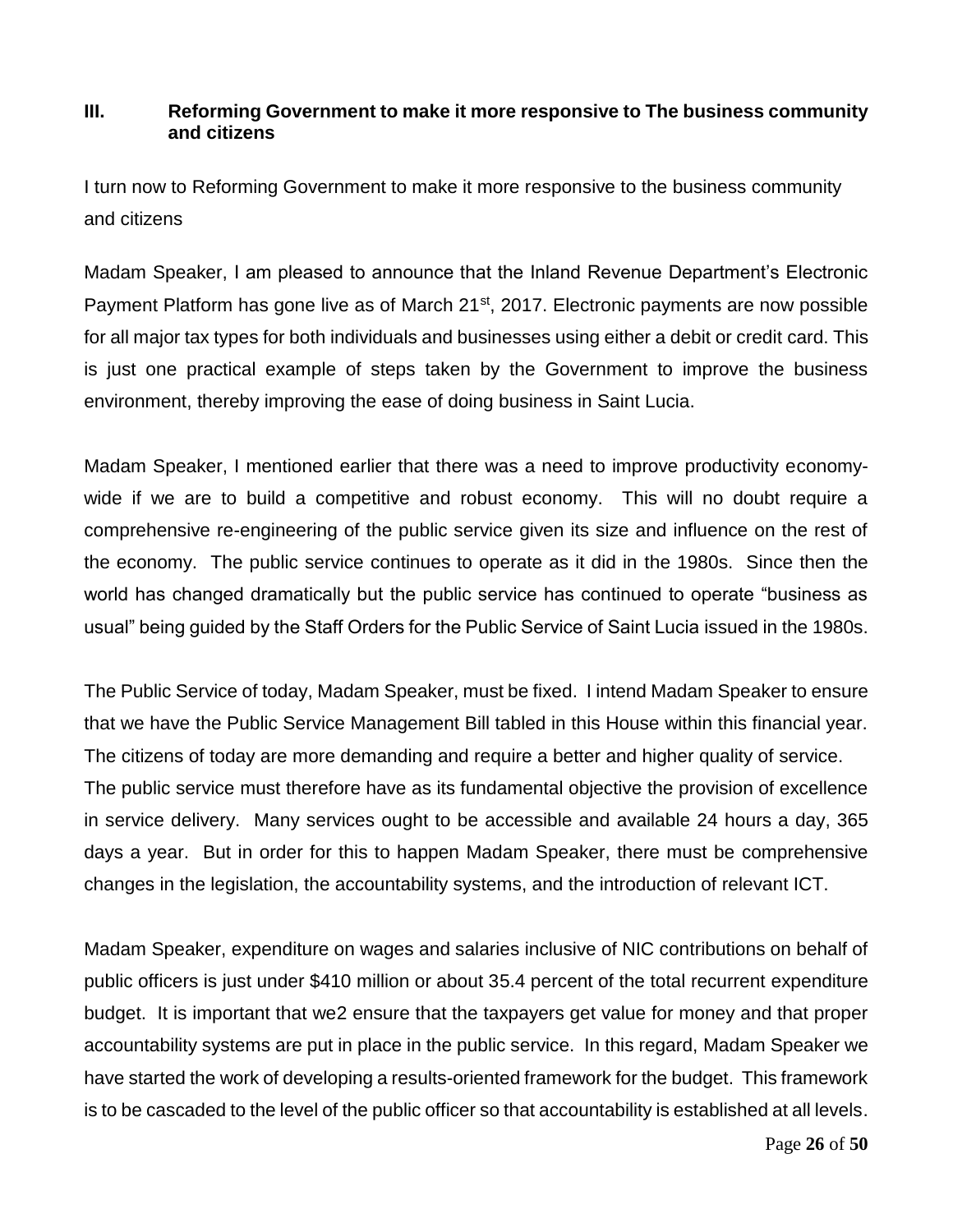I am convinced Madam Speaker, that unless we hold every public officer accountable for the work that they do, we will continue to perpetuate a situation in which the public service continues to operate inefficiently with everyone playing the blame game.

We need to embrace ICT in the public service to reduce costs and improve efficiency and service delivery. I am keen to see the introduction of online services to better serve our people. Once a person has access to the internet, services can be accessed from the convenience of their homes. In the case of driver's licences there should be no need to drive to Union to apply for a licence renewal. There is no reason these applications cannot be made online.

Madam Speaker, the departments in the public service continue to operate largely in a vacuum and turf control is the order of the day. This has resulted in widespread inefficiency about which our citizens complain from year to year but which only seems to be get worse. We can no longer afford to allow the public service to operate in this manner and we must put in place systems and processes to ensure that a holistic government approach is taken in making decisions on critical policy matters which have implications for more than one agency. It is for this reason, Madam Speaker that we have created a system of clusters, whereby relevant agencies are grouped within a particular cluster to work together. This approach should allow for greater collaboration and cooperation among agencies within the cluster and therefore lead to better policy formulation and implementation.

#### *Inclusive Growth*

After reviewing the state of the economy it has become quite clear that we must embark upon a strategy to significantly grow this economy if we are to manage debt, provide sustainable productive employment and improve the standard of living of all citizens.

My Government believes there is sufficient potential within Saint Lucia that from 2018 onwards we can generate and maintain high levels of growth. This growth will initially be driven by the Construction and Tourism sectors with linkages being capitalised on in agriculture, manufacturing and, real estate. This growth will not be localised to any one group of individuals but will be a growth that will be felt throughout the economy and enjoyed by all our people.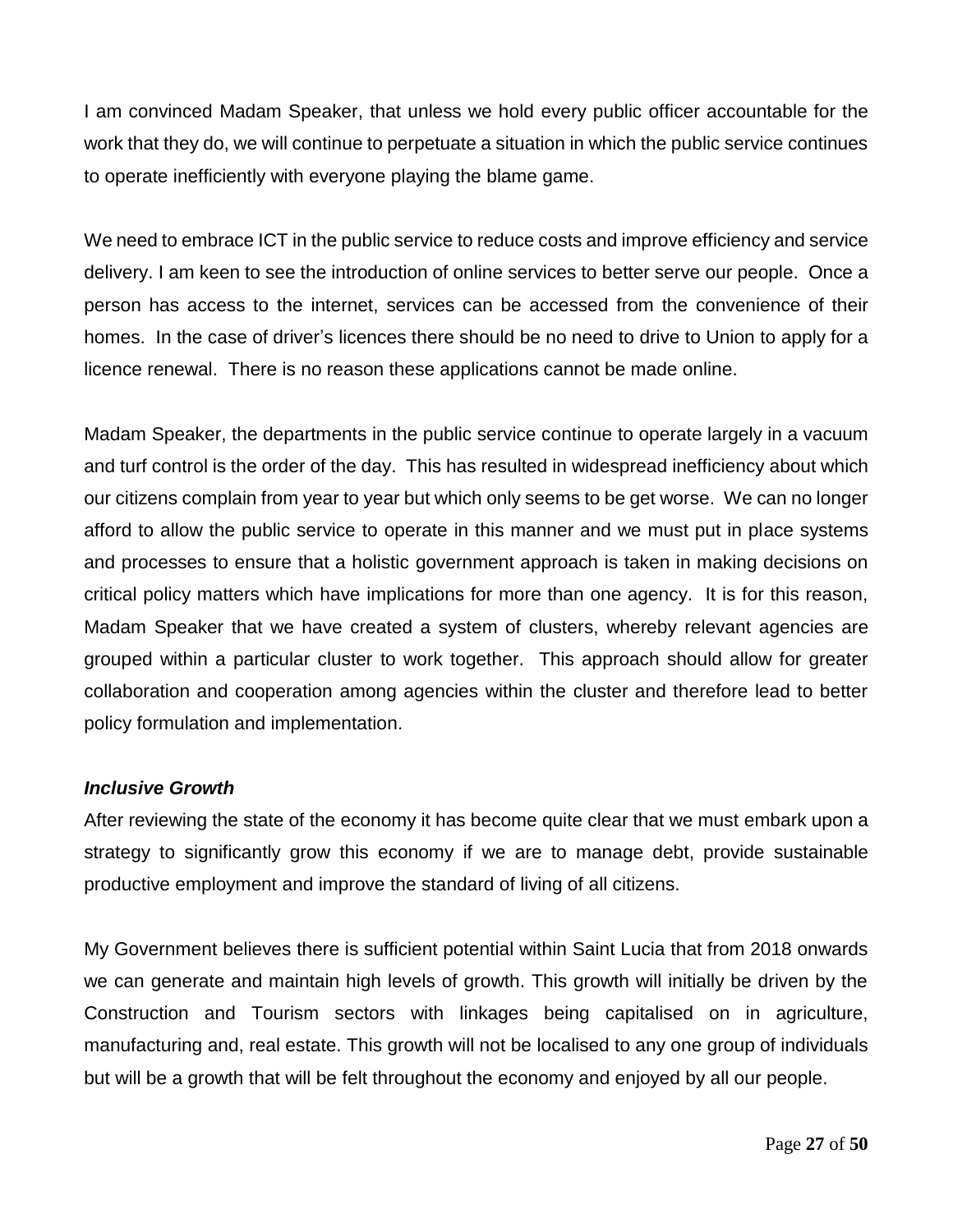We have begun the consultative process with stakeholders on the development of a growth strategy which focuses on productive employment, equity, enhancing the business environment, building our innovative capacities and upgrading the skills of our human resources. Thus far we have identified a number of bottlenecks to growth including low productivity, lack of skilled workers, limited access to credit and the high cost of operation. We will continue our work with the private sector and civil society on sustainable solutions to these challenges as well as the eventual development of a National Growth Strategy.

#### *Resolving Insolvency*

Madam Speaker, access to credit has long been a challenge for us in Saint Lucia, both at the household level, but more so for the private sector. Difficulty in accessing credit continues to constrain economic activity within our country. The challenge is not due to a lack of liquidity, but rather, risk averse lenders concerned about the high levels of default of loans within Saint Lucia. The delinquency of some, has resulted in all of us being penalised by elevated interest rates and more stringent conditions to access loans. In the upcoming year the Government will continue work with all stakeholders on the establishment of a Credit Bureau, a Registry of Movable Assets and A Secured Transactions System. New, more relevant legislation and regulations are being drafted on insolvency. This suite of legislation will provide the mechanisms to ensure viable businesses continue as a going concern and preserve their value, despite encountering financial challenges. A Secure Transactions Bill is also being drafted, which will result in a modern and functional Secured Transactions System which will feature a modern collateral registry. The Secure Transactions reform will allow many small businesses and entrepreneurs to utilize nontraditional forms of collateral such as inventory and other movable assets to secure credit to expand their business. Madam Speaker all of these actions are meant to address the challenges which we face as a country in accessing credit.

#### **IV. IMPROVING SECURITY AND JUSTICE**

Madam Speaker, this Government will work to improve the administration of justice and the security of our country. Saint Lucia's courts have been without a home for some time, which has resulted in delays in the hearing of cases and the rising remand population in the prisons.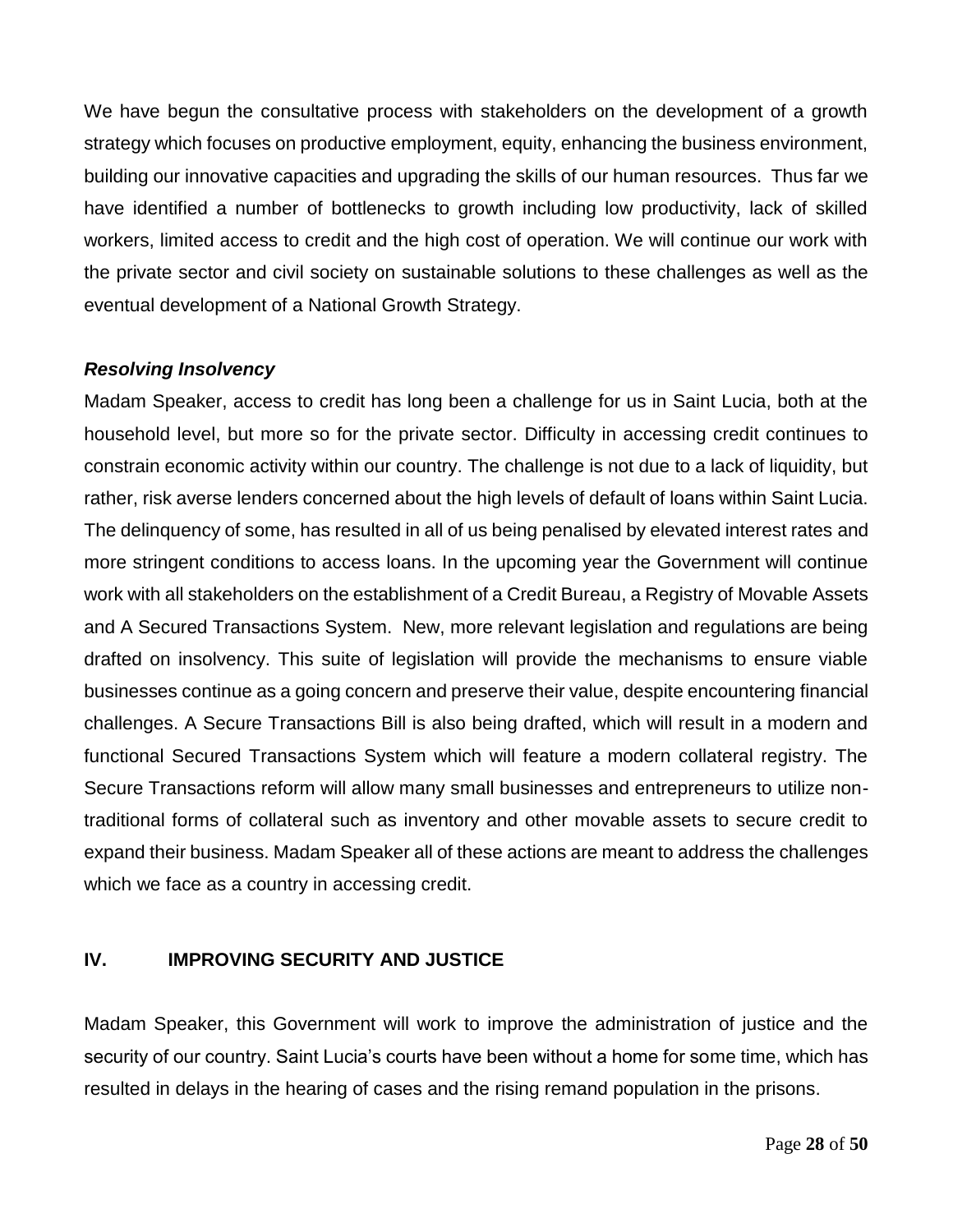The Courts will be temporarily relocated to the grounds of the National Cultural Centre. A temporary structure will be erected to house the Family court, First District Court, the High Court, Magistrates court and the Offices of the Director of Public Prosecutions while the National Cultural Centre will be relocated to an alternative location.

Madam Speaker the Office of the Director of Public Prosecutions has been short of resources for some time. This has hindered the pace at which cases can be handled. We will strengthen the office of the Director of Public Prosecution through adequate staffing and the provision of other enabling services such as proper equipment. This will further assist with the reduction of the backlog of cases. Madam Speaker we can report that with the appointment of the new DPP, significant progress has already been made in reducing the back log of cases and I would like to publicly congratulate him and his Department on their success thus far.

Madam Speaker I am pleased to report the Forensic Science Laboratory reopened during this financial year. We expect this to assist the Royal Saint Lucia Police Force in their crime-fighting efforts. In addition, we will increase the resources of the Royal Saint Lucia Police Force by training 46 recruits and providing additional vehicles and other much needed equipment. We cannot keep expecting our police to perform better if we do not give them the necessary support and tools to perform.

Madam Speaker, through our intelligence-driven crime fighting strategies we aim to increase surveillance within the city of Castries with the installation of CCTV cameras throughout the city, particularly in areas prone to crime. The Government will be partnering with the private sector in the supply and maintenance of cameras.

Madam Speaker there is the need to improve organizational effectiveness within the Royal Saint Lucia Police Force. A number of senior police officers have retired and it is the intention of my government to establish a leadership training programme to ensure a proper succession plan and to provide effective leadership at all levels of the force. Our government is committed to ensuring that officers are kept abreast of new and advanced crime-fighting techniques.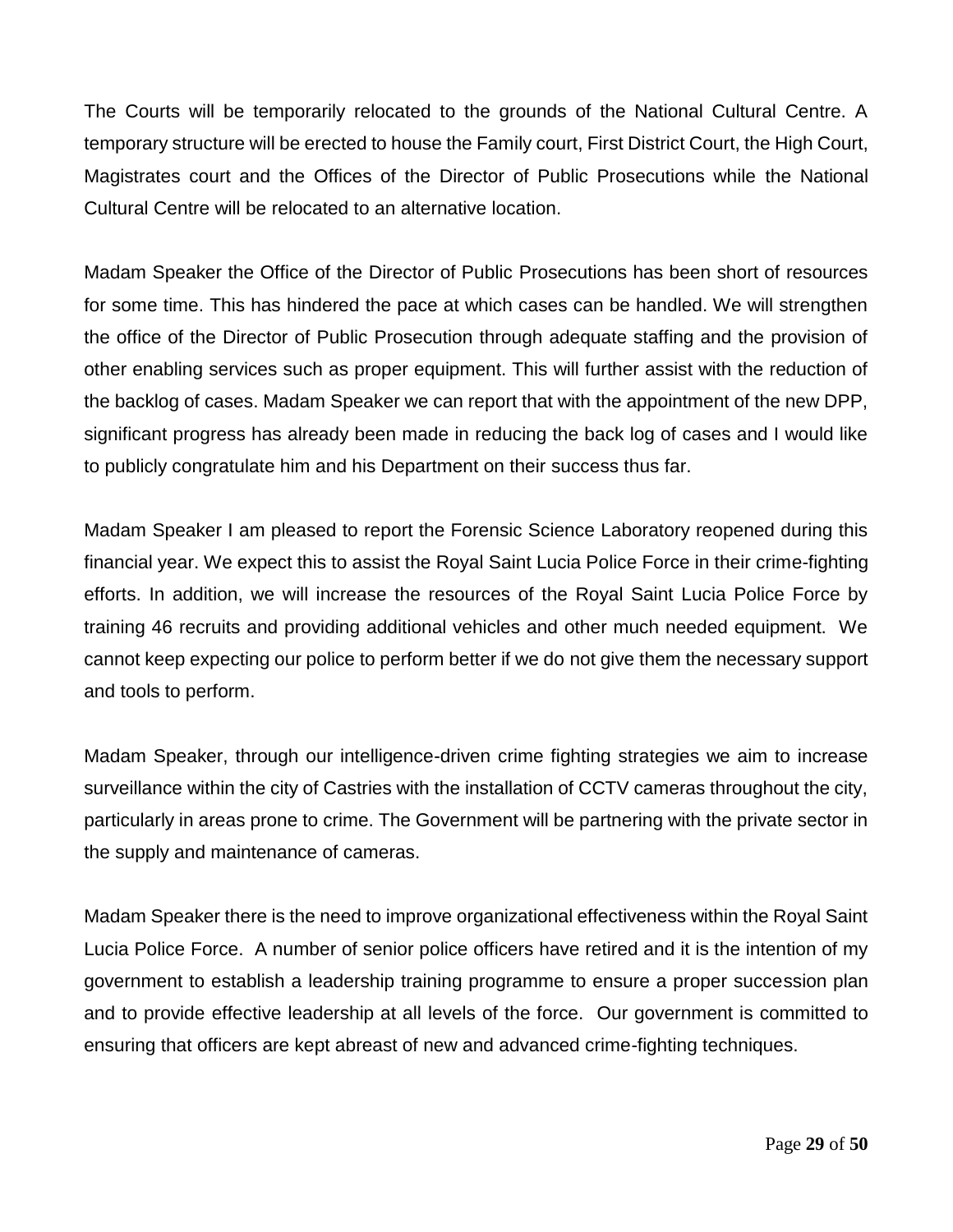# **Strengthening Border Control**

Madam Speaker, permit me to turn my attention to the issue of security at our air and sea ports. At present four agencies perform border management functions in Saint Lucia, these are; Customs and Excise Department, Immigration Department, Marine Unit and the Quarantine Division of the Department of Agriculture. Collectively, these agencies have responsibility for overseeing the movement of people, animals and plants, the imports and exports of goods and services and the securing of Saint Lucia's borders.

Madam Speaker, these agencies are facing elevated security threats, increased global trade and scarcity of resources. Other challenges include archaic data storage and retrieval practices, inadequate sharing of information, non-transparent legislation and increased procedural requirements as well as a greater demand against their resources due to increased travel and trade into and out of Saint Lucia. These factors have placed an immense burden on these agencies and on the resources of the Government of Saint Lucia.

Madam Speaker, there is need to re-think our approach to securing our borders, which would bring about greater efficiency and effectiveness in the dispensation of border control and management. To this end, we will develop a Border Control Services Agency.

This agency will be responsible for:

- Border Management and the processing of people, goods, plants and animals at all ports of entry
- Customs and immigration services
- Enforcement of relevant legislation
- Protection of Saint Lucia's borders

Madam Speaker we expect that the formation of one agency with responsibility for border management will correct many of the existing deficiencies.

To this end a committee has been set up with representatives from key agencies to examine the options for the establishment of a border control services agency.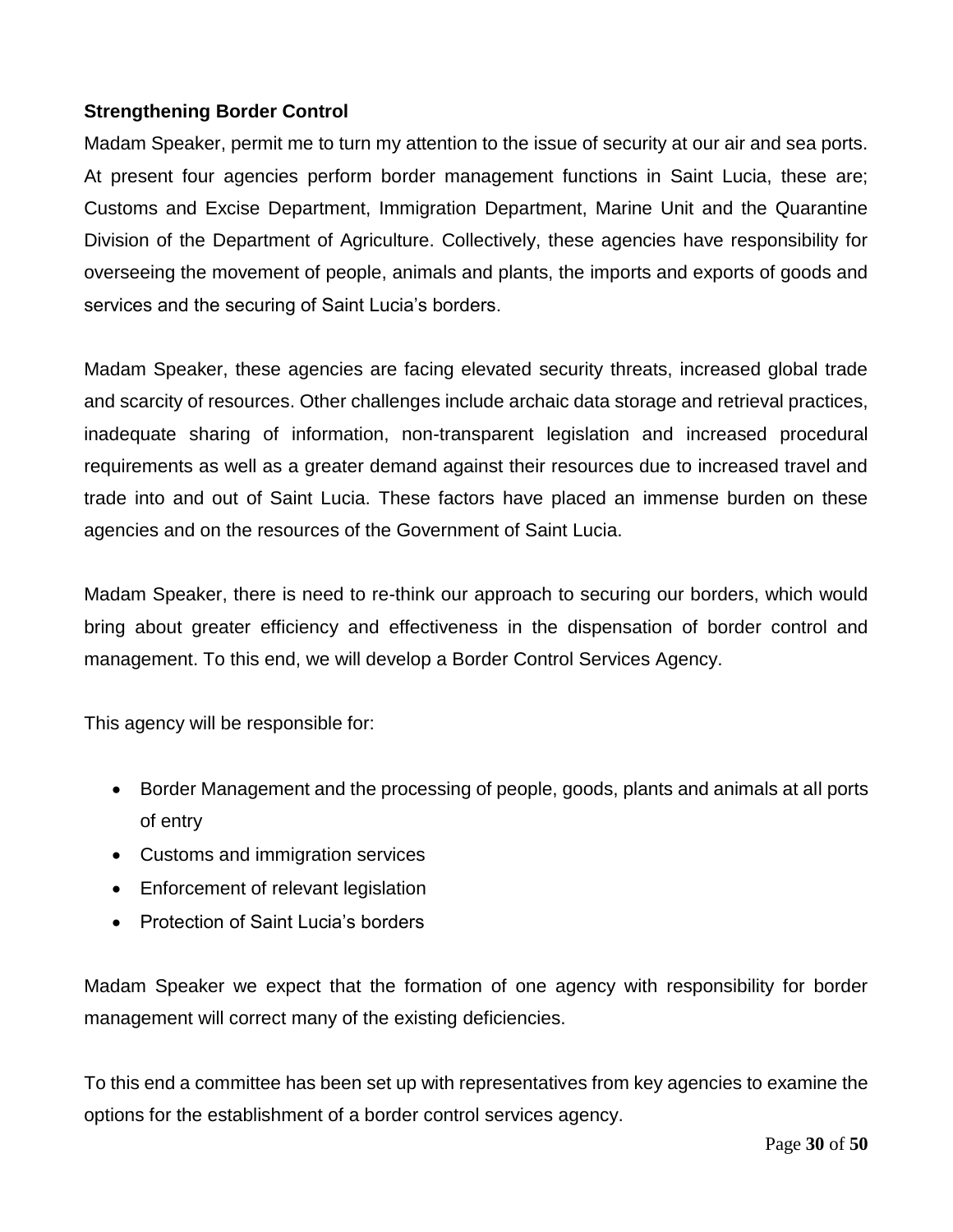# **V. BUILDING CAPACITY IN RENEWABLE ENERGY**

Madam Speaker, the great scientist Albert Einstein once said that "*In the middle of difficulty lies opportunity*" and the challenging global economic situation has forced countries to seek creative new means of promoting social and economic development.

While generally recognised as a critical factor of production and one vital for overall national development, Energy has usually not been seen as a sector in its own right within our country. We wish to change this view and to foster the development of a national sustainable energy sector that will spur investment and job creation while broadening and diversifying the national economy and supporting efforts at protecting the environment and combating climate change. This objective will be pursued through a Sustainable Energy Sector Development Strategy.

The strategy will be to increase the demand for sustainable energy services in the economy. To this end, Government will seek to continue, and to accelerate, ongoing work on the diffusion of renewable energy and energy technologies. This means that Government will more aggressively pursue the installation of photo-voltaic and solar hot water systems on public buildings. Government will also seek to advance ongoing work in the areas of geothermal exploration and solar farm development.

Madam Speaker, the strategy will also include the promotion of increased manufacturing energy enterprises in Saint Lucia. For many years now, the manufacture or assembly of solar water heaters has been undertaken in-country. It is now time to diversify the manufacturing base to include photo-voltaic and other components and energy-efficient street lamps and street lighting and this will be achieved by directly targeting investment in this area.

Government will pursue the development and implementation of energy efficiency guidelines to reduce energy costs in its operations and to further signal its readiness to be an exemplar of energy use. This Sustainable Energy Sector Development Strategy, Madam Speaker, will be to encourage Energy Innovation. We will aim to reduce dependence on fossil fuels while at the same time increasing foreign exchange through a reduction in imports of fossil fuels.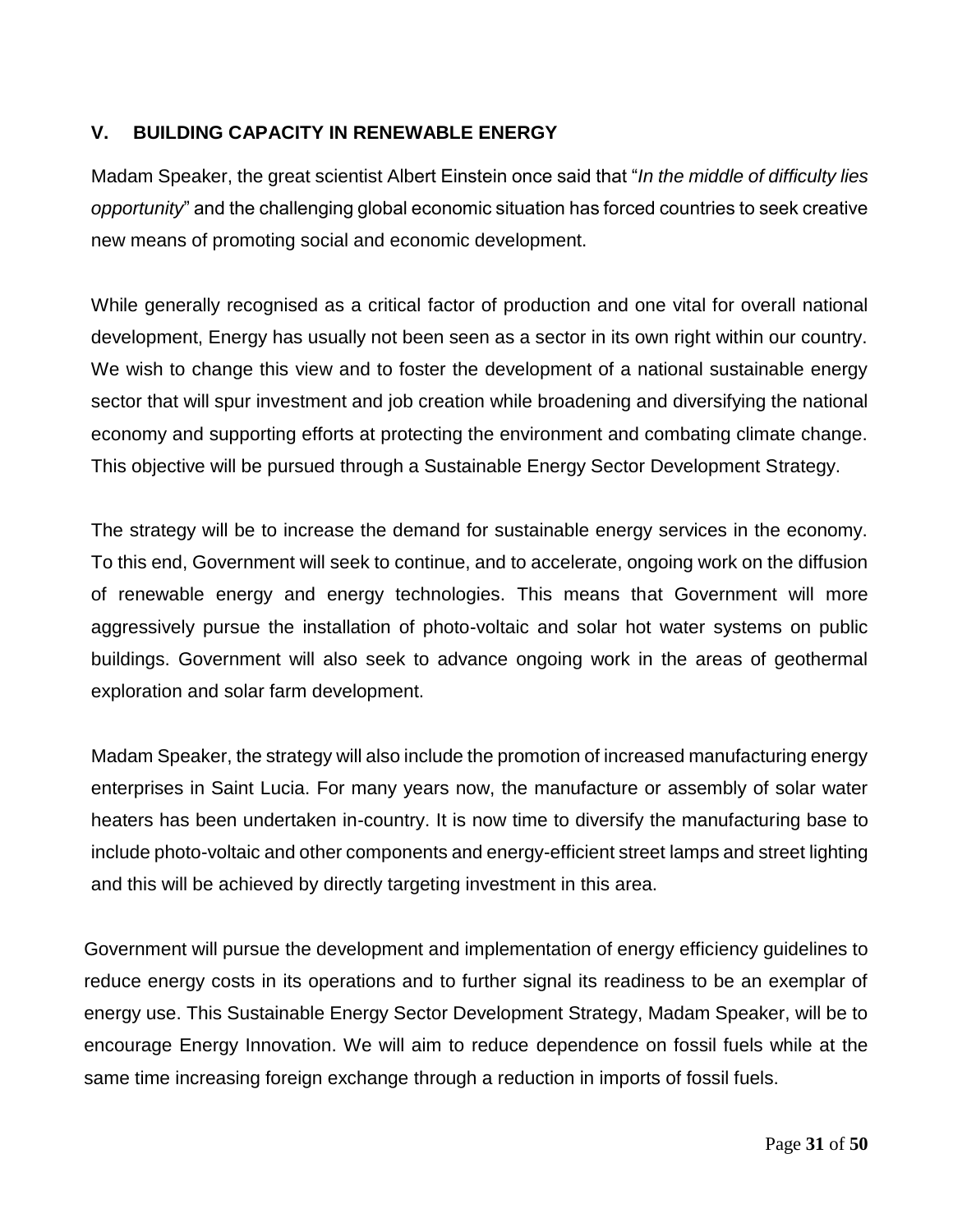Madam Speaker, a fully-fledged Energy sector will require the presence of a corresponding enabling environment and a comprehensive review of the relevant policy, legislative and fiscal framework will be undertaken.

### **VI. ADAPTING TO CLIMATE CHANGE**

Madam Speaker, climate change poses a major challenge to our sustainable development and a threat to the very survival of many small island developing states and threatens to do so, well into the future. The successive hottest years on record, rising sea levels, the increasingly violent tropical storms, crop failures, the outbreaks of vector-borne diseases in new parts of the world: these all bear testimony to the seemingly inevitable onslaught of climate change. No matter what the naysayers would have us believe, this phenomenon is a reality.

What is more, even the proverbial ostrich can no longer bury his head in the sand as the sand has now grown too hot. In other words, Madam Speaker, inaction will not make climate change disappear. It is widely known that although Saint Lucia and other small island states are not the main contributors to global warming, they are among the most vulnerable to climate impacts. Our survival is at stake. We must take action now!

Adaptation continues to be a major concern as we seek to build resilience in our water, agriculture, tourism, health, fisheries and other sectors. Over the last decade, a number of pilot adaptation projects have been implemented but these need to be significantly scaled up if we are to meaningfully adapt to climate change.

In December 2015, in ratifying the Paris Agreement, Saint Lucia undertook a Nationally Determined Contribution that, once implemented, will see sharp reductions in Saint Lucia's greenhouse gas emissions through, among others, the diffusion of renewable energy and energy- efficient technologies and practices.

Madam Speaker, climate change adaptation and emissions reduction, or mitigation, will not come cheaply. While we must pay attention to ensuring our own survival and to play our part towards the greater global good, we will not be able to adapt or mitigate fast enough relying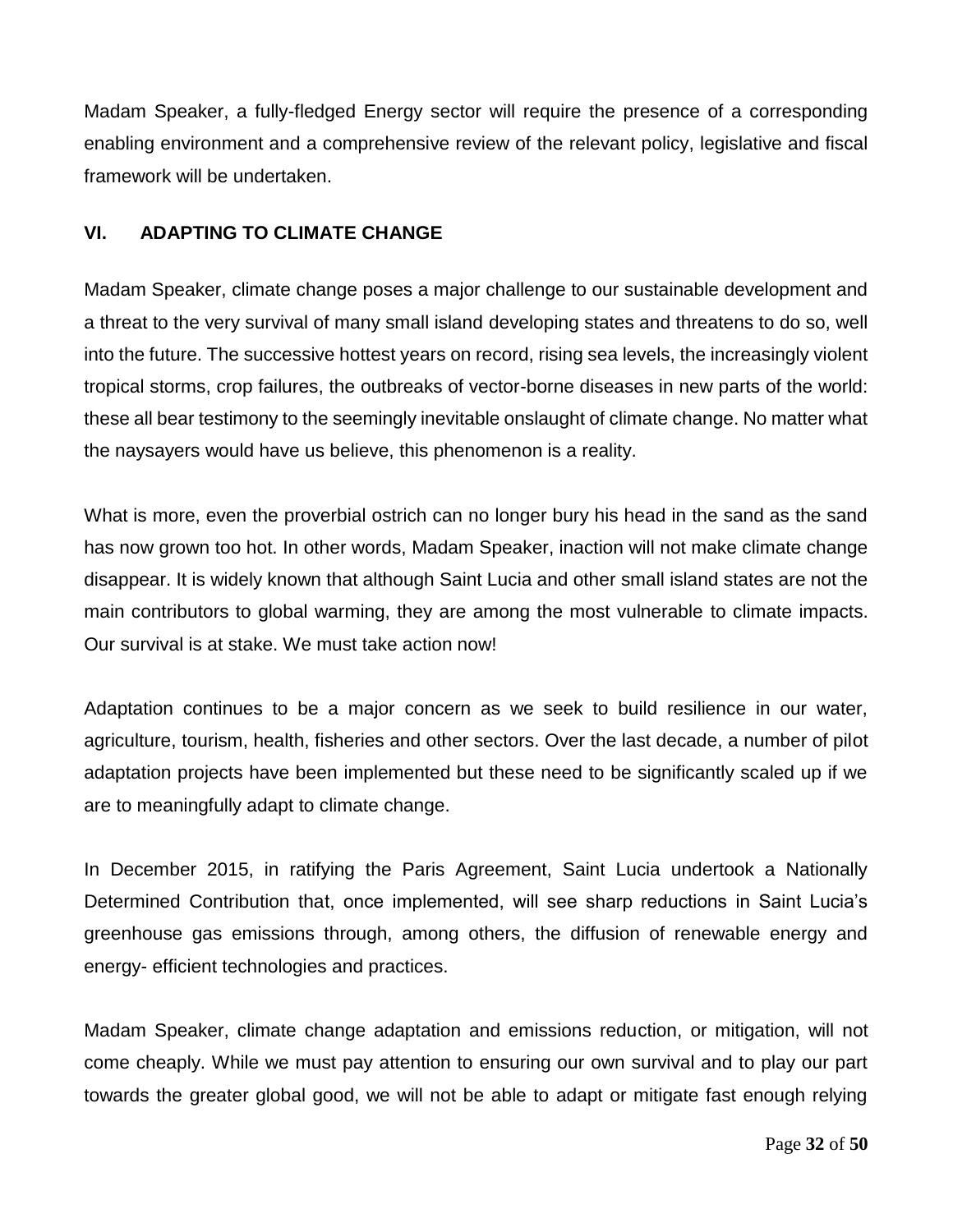purely on our own resources. As such, this financial year, a particular effort will be made to pursue available climate financing from various sources. We will focus on expediting access to the Green Climate Fund and other similar climate entities and we will address institutional and other barriers which have impeded access to such financing.

Madam Speaker, every effort will be made to achieve synergy between the climate change and energy agendas.

# **OUR FISCAL STRATEGY**

Madam Speaker, the Government is currently working on a medium term fiscal strategy aimed at crafting a clear path towards growing the economy while improving Saint Lucia's fiscal and debt position.

From 2012-2016 the level of public debt continued to grow. While some measures have been taken to curtail expenditure while improving revenue intake, we are still spending more than we collect in revenue resulting in increased borrowing and higher public debt. The low8 levels of economic growth have not helped in correcting our fiscal imbalance. Hence the fiscal strategy that we will adopt entails a two-pronged approach of increasing the level of growth while improving the productivity of expenditure.

Madam Speaker, we will soon be introducing to this honourable house a new Public Financial Management Bill. The Bill does not only set new guidelines for the management of the country's finances but requires the Minister for Finance to report to Parliament no later than one month after the second quarter of every financial year on the state of the public finances.

# **Tax Reforms**

My Government has made tax reforms a major priority over the medium term. In this regard, Madam Speaker, work has already commenced in a number of areas geared toward improving competitiveness and stimulating growth.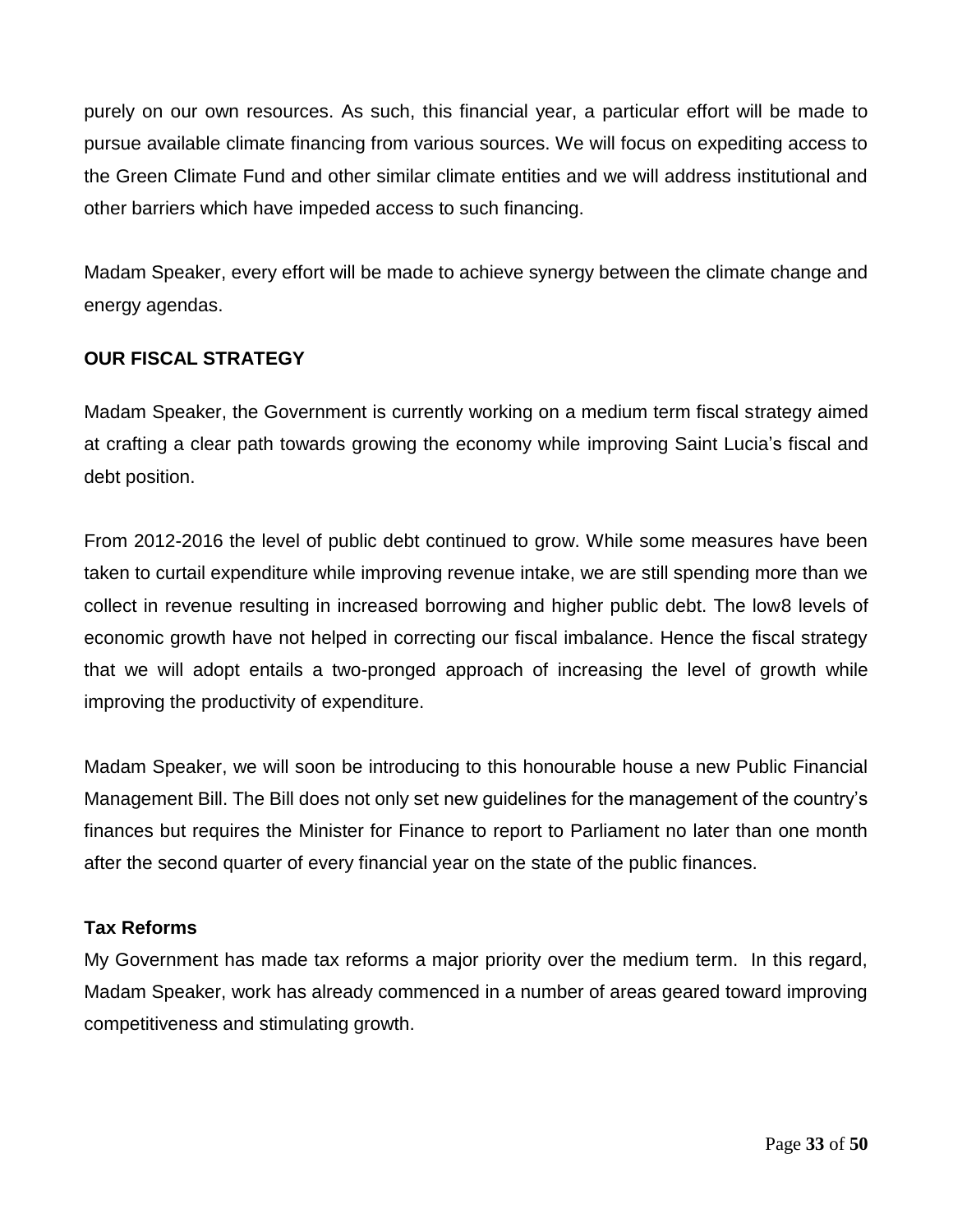### **Value Added Tax**

Madam Speaker, one of the promises made in our 2016 manifesto is to provide tax relief to Saint Lucians in the areas of personal and corporate income tax and VAT. In keeping with this promise on 1<sup>st</sup> of February of 2017, we reduced the VAT rate from 15% to 12.5% as part of the initial VAT reform. It is the view of this Government that the reduction in VAT will reduce prices to the consumer and/or boost profits for business, thereby stimulating confidence in the economy.

# *VAT Deferral for Manufacturers'*

Madam Speaker our manufacturers, have complained about the burden from VAT on imported raw materials used in their production processes. Given that VAT is a border adjusted tax, when goods are imported into Saint Lucia, the manufacturer is required to pay VAT upon clearance of these goods. This input VAT incurred is claimable and is offset against any VAT collected when a VAT return form is submitted by the 21<sup>st</sup> of the following month. If the manufacturing collects less output VAT than the amount paid on inputs, then the difference is refunded within four (4) to six (6) weeks of processing the claim. This Madam Speaker, can create an unnecessary cash flow strain, thus adding to the financial burden on manufacturers, in that, they must source financing either from loan financing or overdraft, which can be expensive and render their businesses uncompetitive.

Madam Speaker, we have designed a VAT deferral system to minimize the impact of the VAT obligations faced by manufacturers. This system will eliminate the VAT payment on imports of raw materials and no such payment is required subsequently, to the extent that the manufacturer is allowed to claim the full input VAT.

For example, a manufacturer has VAT payable on imports of \$20,000. The manufacturer will be allowed to clear the goods with no payment of this VAT. If the manufacturer is entitled to claim 100% of inputs for that month, there will be no cash VAT payment on that transaction.

A payment will be required to the extent that a portion of this input VAT is not claimable and the manufacturer has no VAT refundable. This gives manufactures immediate use of the imports to manufacture and sell the goods that they have produced.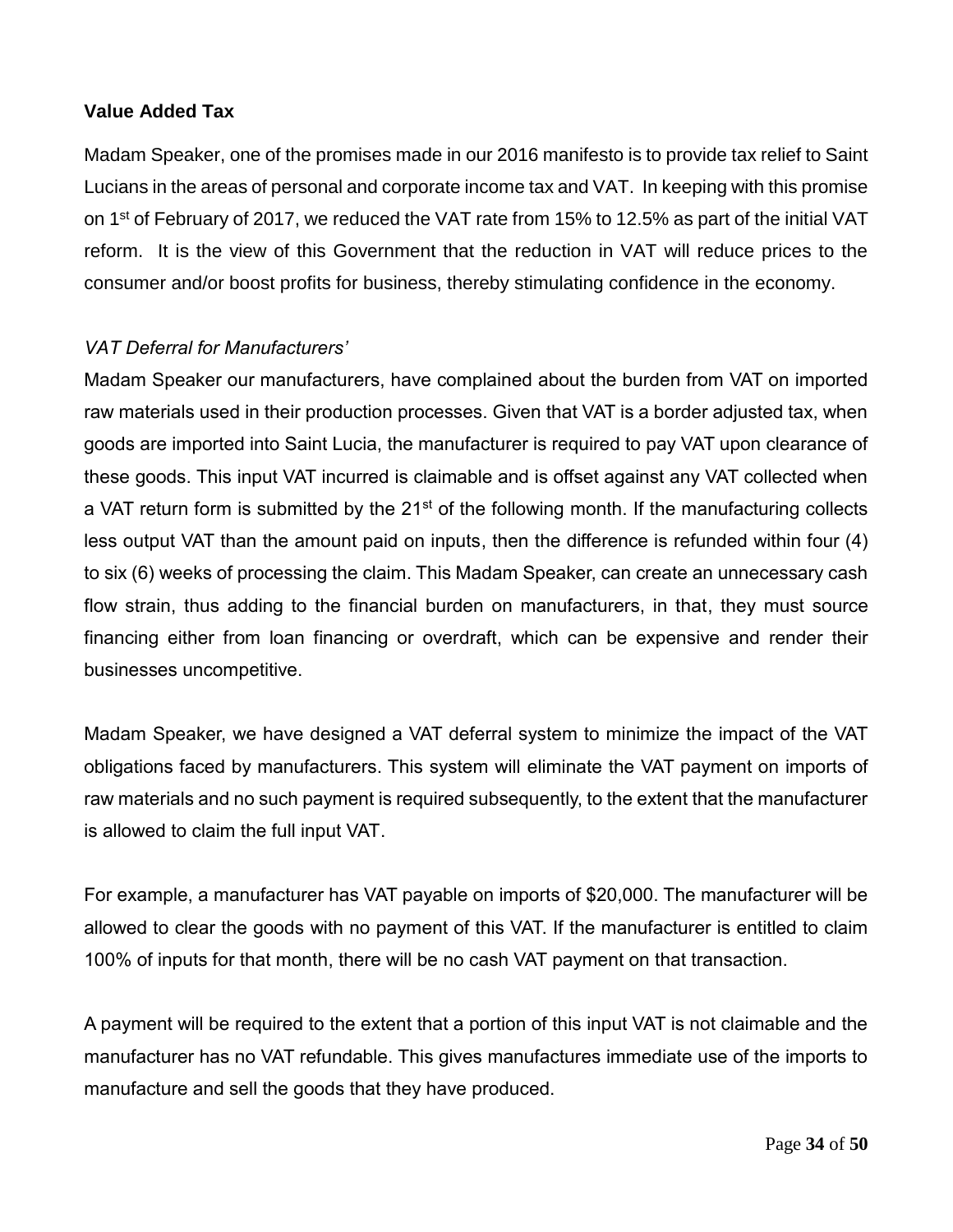The IRD has already produced the draft legislation to allow for the implementation of the deferral tax system on certain imports; this draft legislation will therefore be amended to incorporate raw materials imported by approved manufacturers.

### **Personal Income Tax**

I now wish to highlight the reforms my government proposes to undertake in respect of personal income tax.

Any properly structured personal income tax system, Madam Speaker, must be seen as fair in the sense that it is progressive and simple to administer both from a taxpayer and tax administration perspective. The overall competitiveness of the economy will be improved if we are able to achieve this objective.

The reforms proposed are extensive, Madam Speaker. Allow me to describe the scope and flaws of our current system, and explain how my government wishes to reform it.

Personal income tax is currently calculated as the total income one earns less the personal allowance and any deductions which serves to determine 'chargeable income'. This 'chargeable income' is taxed under a multi-rate and multi-band system.

In addition to having the first \$18,000 or \$24,000 (in the case of pensioners) exempt, persons can reduce their chargeable income by making a claim of any combination of the twenty-eight existing deductions, some of which have numerical caps and some of which do not. This has resulted in:

- 1. The requirements of taxpayers to file to verify claims of deductions
- 2. A considerable amount of resources being allocated by Inland Revenue in processing tax returns
- 3. The huge variance between tax collected and tax due from taxpayers as a result of deductions made during the year. This gives rise to overpayments by some taxpayers; data shows that in any given year this overpayment may be to the tune of \$15.0 million
- 4. The magnitude of deductions claimed is correlated to income. Simply put, high incomeearners have the ability to make significant claims for deductions thereby significantly reducing chargeable income and tax otherwise due.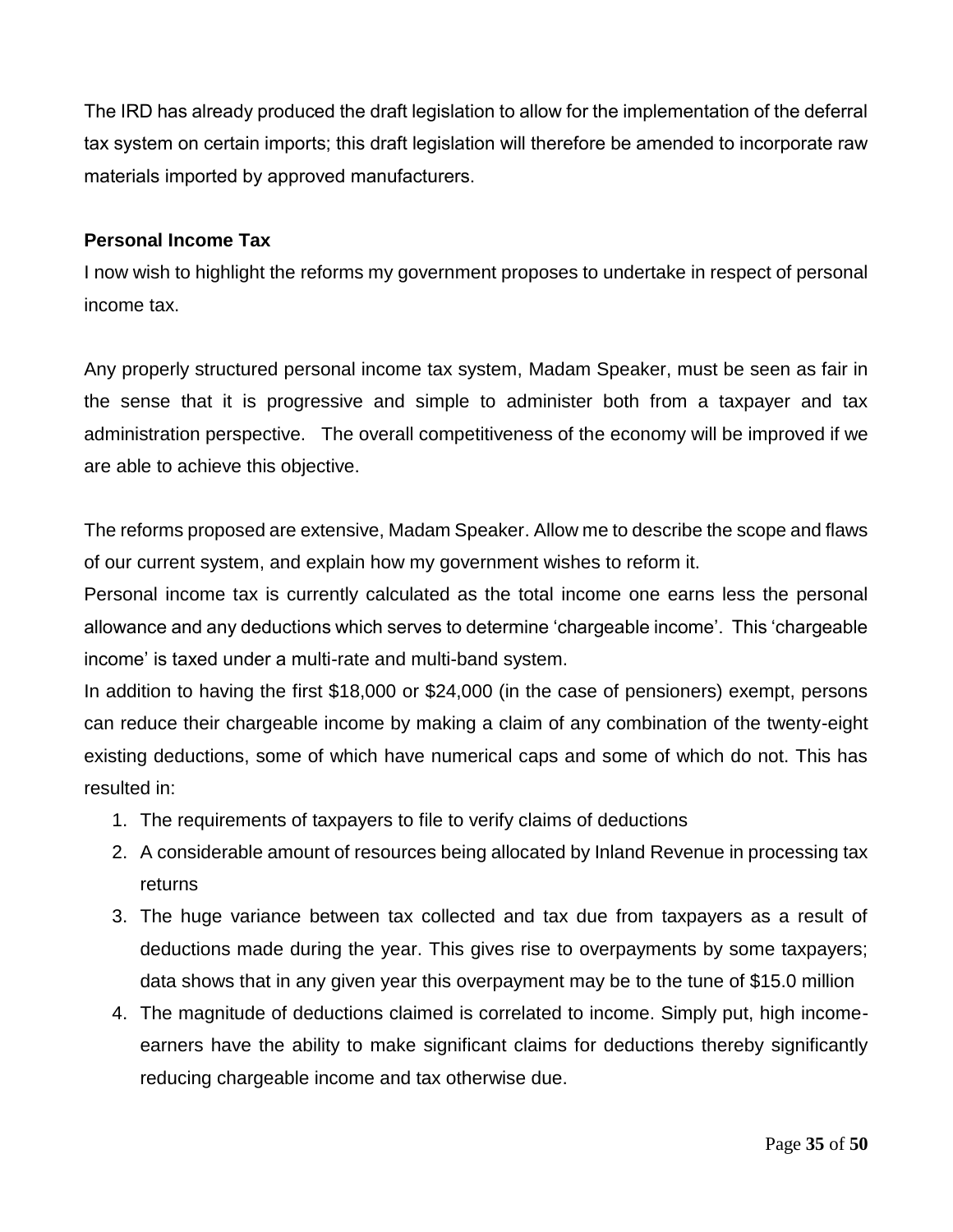In light of these issues Madam Speaker the policy direction of the government with respective to PAYE is as follows:

- *i.* Simplify the system such that filing is no longer required by the tax payers
- *ii.* and Allow for more progressivity in the system

It is therefore proposed Madam Speaker, that both the personal allowance and the applicable deductions be reformed with a view to simplifying the system while simultaneously making it more progressive. It is also the intention of the Government to place a cap on personal income tax. We will make an announcement Madam Speaker of the changes to be made in the personal income tax prior to its implementation.

# **Foreign Residency Programme**

Madam Speaker, it is the intention of this Government to introduce a foreign residency program that will allow high net worth persons to take up residence in Saint Lucia. In order to qualify, the foreign resident will have to invest in real estate, open a company that hires more than 10 people or invest in our sovereign fund. Those persons, once they have acquired residence in Saint Lucia will be treated like Saint Lucians except they will **not** have the right to vote or to own a Saint Lucian passport.

#### *Sovereign Wealth Fund*

The Government has commissioned a study to review mechanisms to enhance the competitiveness of the existing CIP program and to amend the tax legislation to make it attractive for foreign persons to become tax residents of Saint Lucia. As a result of the studies Government will be taking steps to establish a Sovereign Wealth Fund ("the fund") that will allow participants in the CIP program the option of making an investment in the Fund along-side the Government of Saint Lucia.

The Fund will be designed to ensure that it meets appropriate governance standards and will be staffed by professional investment managers. It is expected that the majority of the Fund's capital will be deployed in liquid foreign denominated securities with the balance being earmarked for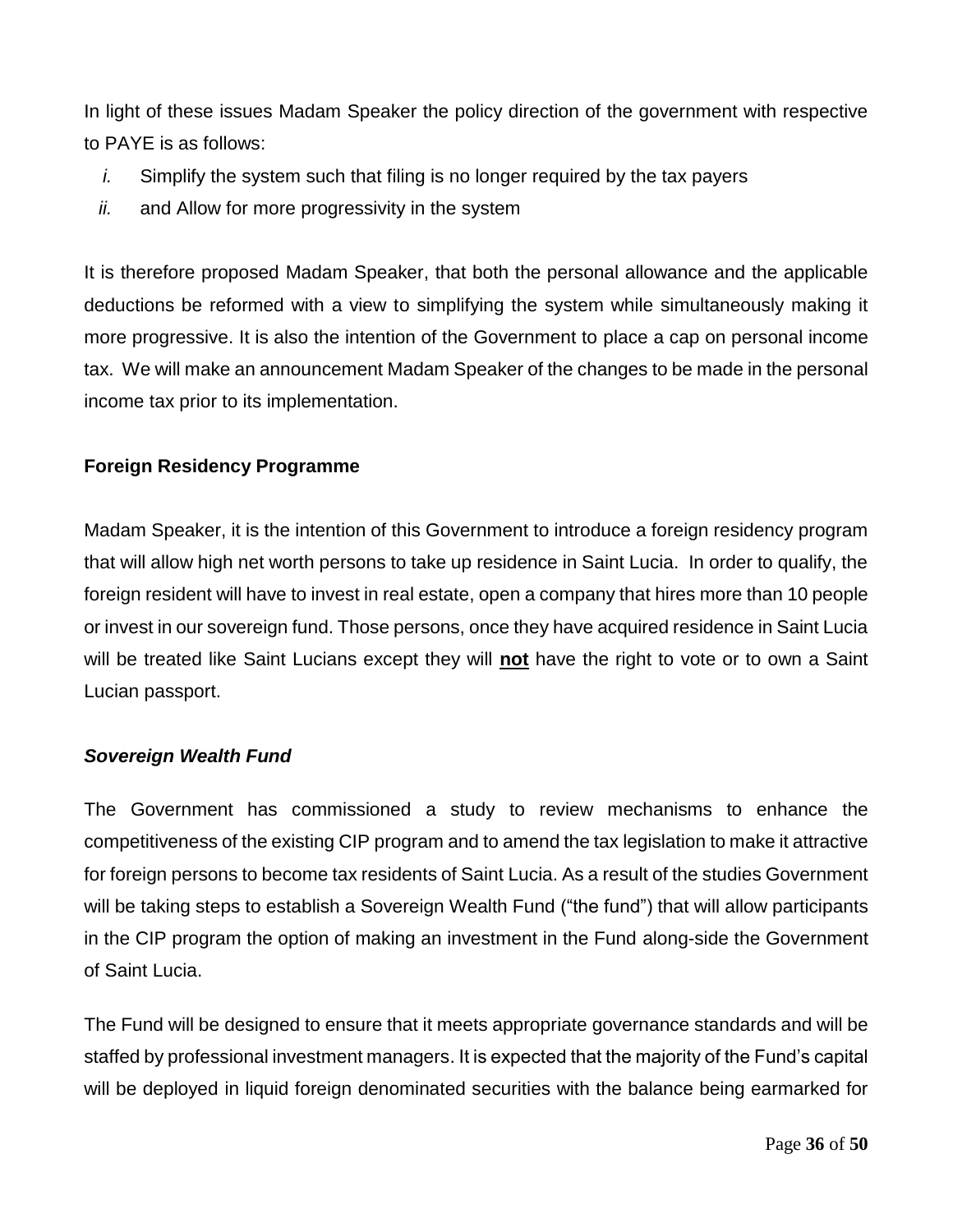suitable investments in the Saint Lucian economy. Profits derived from investments in the fund are expected to be used for Central Government expenditure.

#### **Citizenship by Investment Programme**

Madam Speaker, the Government has taken steps to encourage greater participation in the CIP. Honourable members would be aware that the donation component was reduced from US\$300,000 to US\$100,000.

Madam Speaker, we will take measures to strengthen background checks. We expect an increase in the number of applications as more projects are implemented.

#### **Revenue Measures**

#### *Excise Tax on Fuel*

Madam Speaker, over the years we have not been able to allocate enough money to maintain our road network which has come under tremendous pressure from the rapidly increasing number of vehicles on our roads. In 2016 the number of vehicles imported in Saint Lucia increased by 40.8% to 3,137. There has been increased traffic congestion, and resulting deterioration of our roads. The high level of public debt and the current sources of tax revenue do not allow sufficient resources for road rehabilitation and expansion of the road network. Therefore, my Government will dedicate a stream of revenue to go towards maintaining and upgrading the road network and associated infrastructure such as bridges. This stream of revenue will come from an increase in the excise tax on gasoline and diesel which will be increased from \$2.50 a gallon to \$4.00. This will take effect from June, 2017.

#### **Expenditure Measures**

#### *Tackling the National Debt*

Madam Speaker, the time has come to tackle our national debt problem. For too long successive Governments have been paying lip service to this situation and the problem gets worse each year.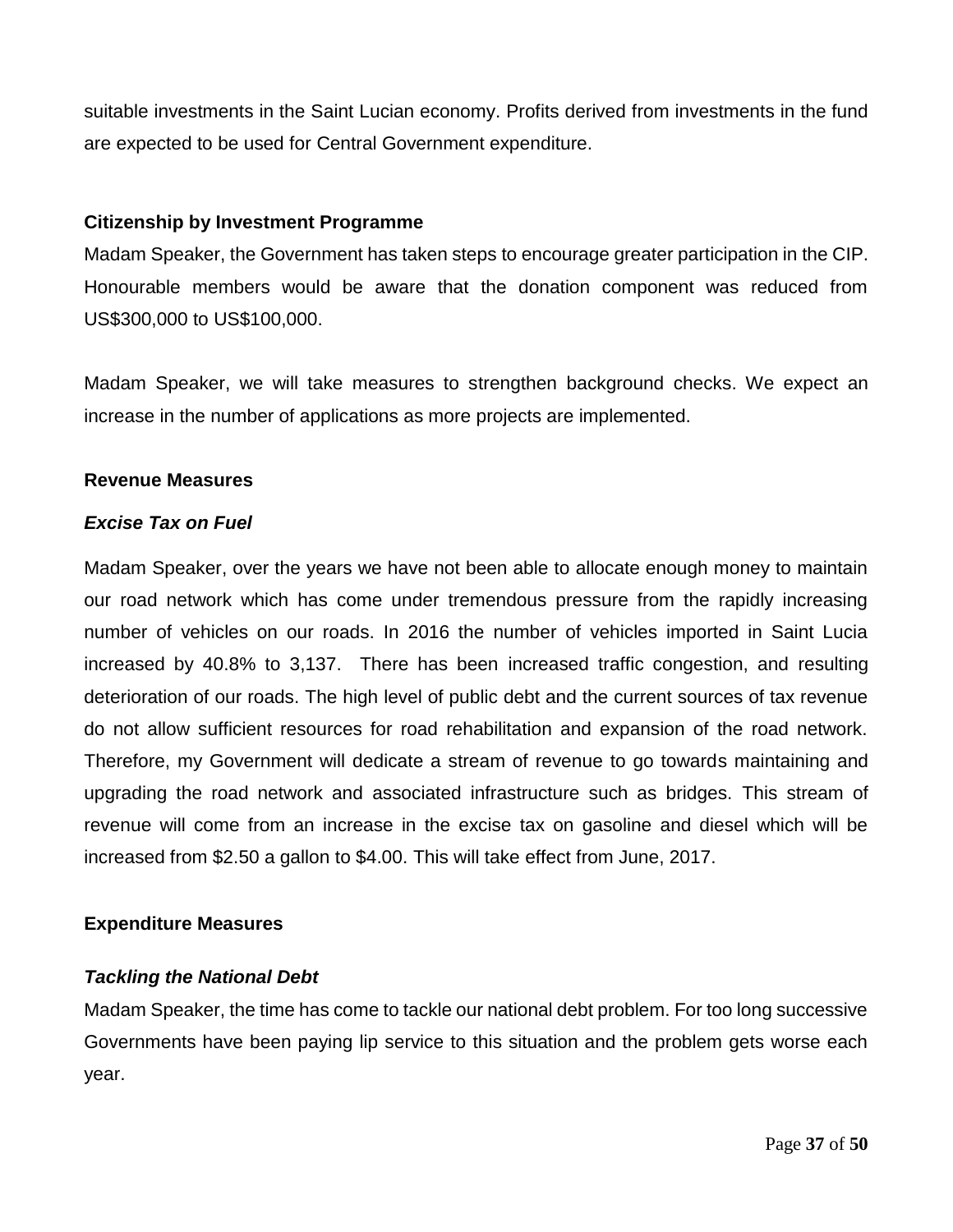This government will not let another term go by with no decisive action. To do so would be to undermine our fiscal reform effort, and to jeopardise the potential that this country has, to enter into a new era of sustained higher economic growth. We owe this to future generations and we must tackle it now.

And so we have developed a Medium Term Debt Management Strategy (MTDS) to address this situation the objective of which is to analyze the costs and risks inherent within the debt portfolio, referencing the interest rate risk and refinancing risk. This strategy document comes against a background of adverse economic and financial developments within the ECCU including Saint Lucia. The management of the debt programme involves the design and implementation of debt strategies which will effectively align the debt level with fiscal sustainability.

Madam Speaker, our current debt burden has hindered our ability to accumulate buffers and to implement fiscal policies to spur the economic growth needed to place the country on a more sustainable path. The current debt portfolio consists largely of short term domestic debt putting significant pressure on cash flow and creating high rollover risks.

Madam Speaker, to solve the debt problem we will have to do our fair share as a Government and as a people. We cannot do it alone. To restore the public finances we must recognise that our fiscal stability is a shared interest for all stakeholders in our economy. We will have to act in partnership with the private sector, and with our bilateral and multilateral stakeholders. The burden of adjustment will have to be shared by all.

Over the next few months we plan to announce several initiatives which we believe are necessary to place our debt on a sustainable path.

# **Reduction in Transfers**

Madam Speaker this budget is geared towards revenue reform, restructuring of the tax system and enhancing economic growth; however, we must exercise fiscal responsibility and discipline. We must look carefully at transfers and determine whether the performance of statutory bodies and affiliated agencies justifies continued support of these agencies. There may be instances where a merger of agencies, or an elimination or reduction of transfers is the most suitable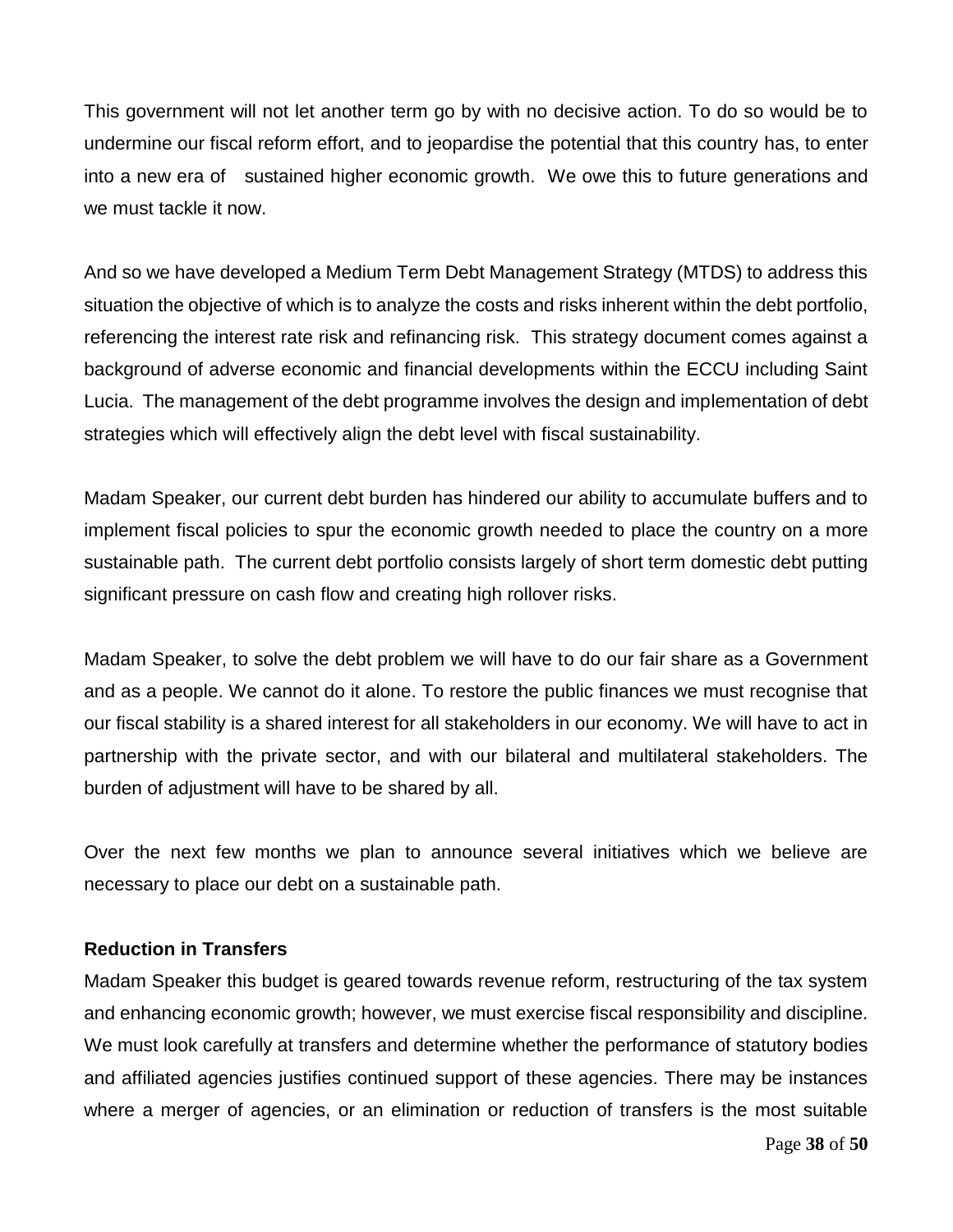option. In some cases the environment has evolved, and the purpose for the creation of these agencies no longer exists. In other instances agencies may be better placed to operate as private institutions and allow market forces to set rates and determine the true cost of operations. This is no easy task, but is a necessary part of the journey to exercising fiscal discipline and reducing our debt burden.

Madam Speaker, the first agency of Government for which transfers have been reduced, is the Saint Lucia Tourist Board. Upon assuming office my Government took a decision to close the Saint Lucia Tourist Board and to establish the Saint Lucia Tourism Authority. This has resulted in the reduction of administrative expenses from \$8.6 million in 2016/17, to \$5.6 million programmed for the 2017/18 financial year.

We have also identified a number of other agencies whose operations and performances have been reviewed and a determination will be made on their continuation in their current form in the coming weeks and months; these include:

# **a. The Saint Lucia Marketing Board**

The St Lucia Marketing Board was established in 1968 to solve food marketing deficiencies which existed at that time. The primary purpose of the Board was to encourage agriculture production and facilitate the distribution of farm produce from farmers to final consumers. Over the years, particularly during the 90's and early 2000's the Marketing Board was the primary "farm gate" purchaser across the island. This is no longer the case.

Massy Stores as well as other ad hoc farm-produce purchasing and distribution companies, coupled with direct interactions between hoteliers and farmers has resulted in a diminished position of the Marketing Board. Currently, it handles approximately only 2% of the total produce of farmers. Consecutive years of losses have now rendered the Board virtually obsolete although its liabilities continue to burden taxpayers. The liabilities in 2014 were in excess of 2 million dollars. The Farmers are also dissatisfied with the Board highlighting low and nonguaranteed prices, arbitrary grading standards and unreliable pick-up service as just a few of their many complaints.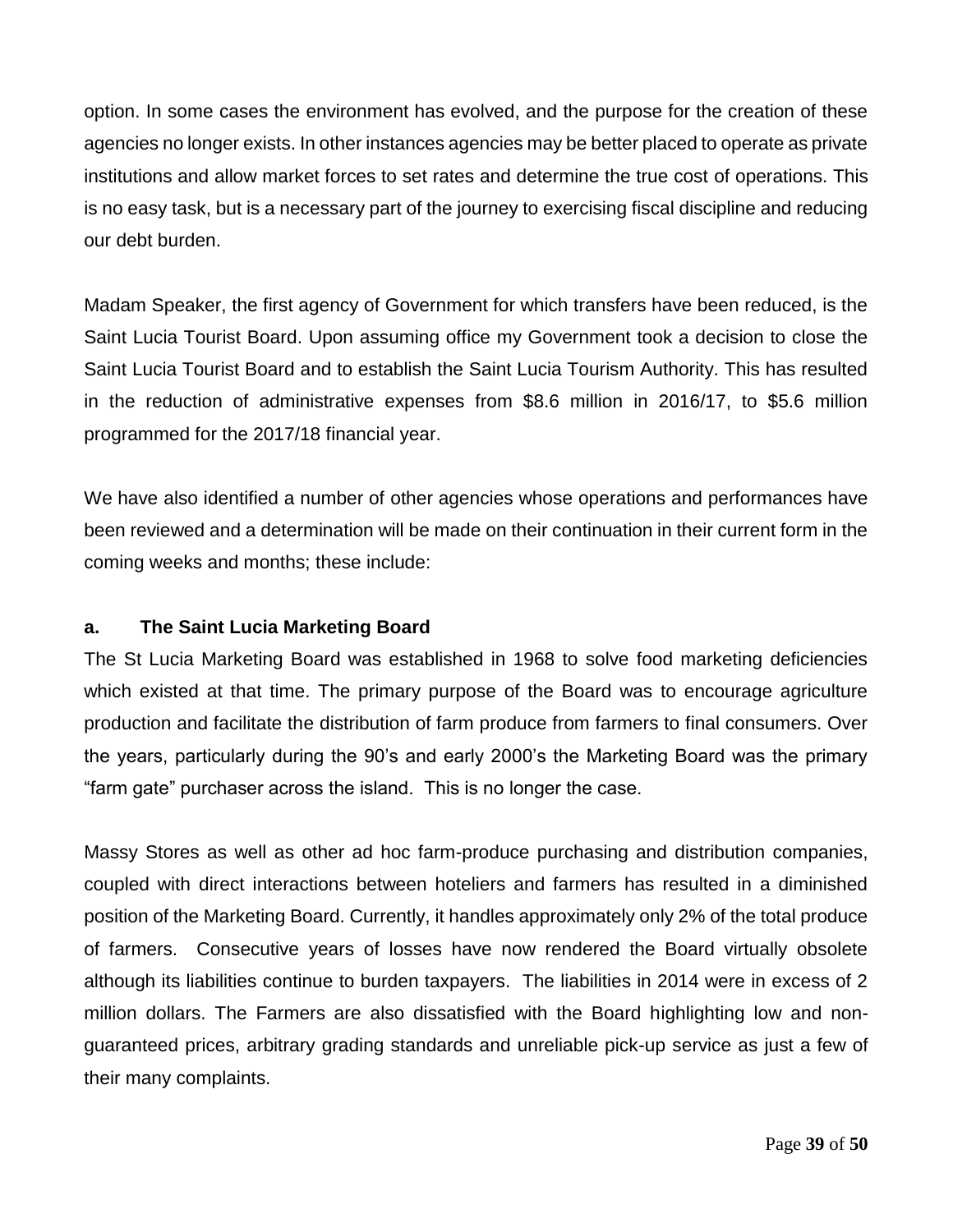Madam Speaker, the Saint Lucia Marketing Board cannot be allowed to continue down this path and a determination must be made on its future. Through the years several reports have been prepared making recommendations from closure of the Board, to restructuring of the shareholdings to full privatization. We have decided to solve this issue by winding up the operations of the Board within the upcoming financial year.

# **b. The Saint Lucia Fish Marketing Corporation**

Madam Speaker the Saint Lucia Fish Marketing Corporation is another institution which has registered disappointing performances within recent years, and whose financial and operational performance leaves much to be desired.

It was established in 1984 with the goal of aiding in the development of the sector by providing a guaranteed market for fisher folk. At that time large volumes of fish were landed in Saint Lucia which oversaturated the market and resulted in fishermen having to take up the role of supplier/vendor as well, thereby reducing their productive time. Several competitors have now entered the market and stand ready to accept fish which has landed on island. This current situation now calls into question the role of the Saint Lucia Fish Marketing Corporation given that the competitors now are performing the role of the Corporation and are doing it more efficiently.

Madam Speaker, the Fish Marketing Corporation, has also been heavily criticised by the same fishermen whom the Corporation was established to assist. One common complaint is late payments. In addition, the Corporation has accumulated a significant debt over the years. In 2015 Government borrowed \$1.5 million to assist the Corporation to meet its obligations, and has been added to the debt stock of the country. Over \$5 million dollars is now owed to the Government from advances which have been made to the Corporation. It should be noted that this sum does not include amounts borrowed by the Government on the Corporation's behalf. Madam Speaker repayment of this amount will certainly be a struggle for the Corporation which has consistently underperformed and Government will have to make an imminent decision on its future.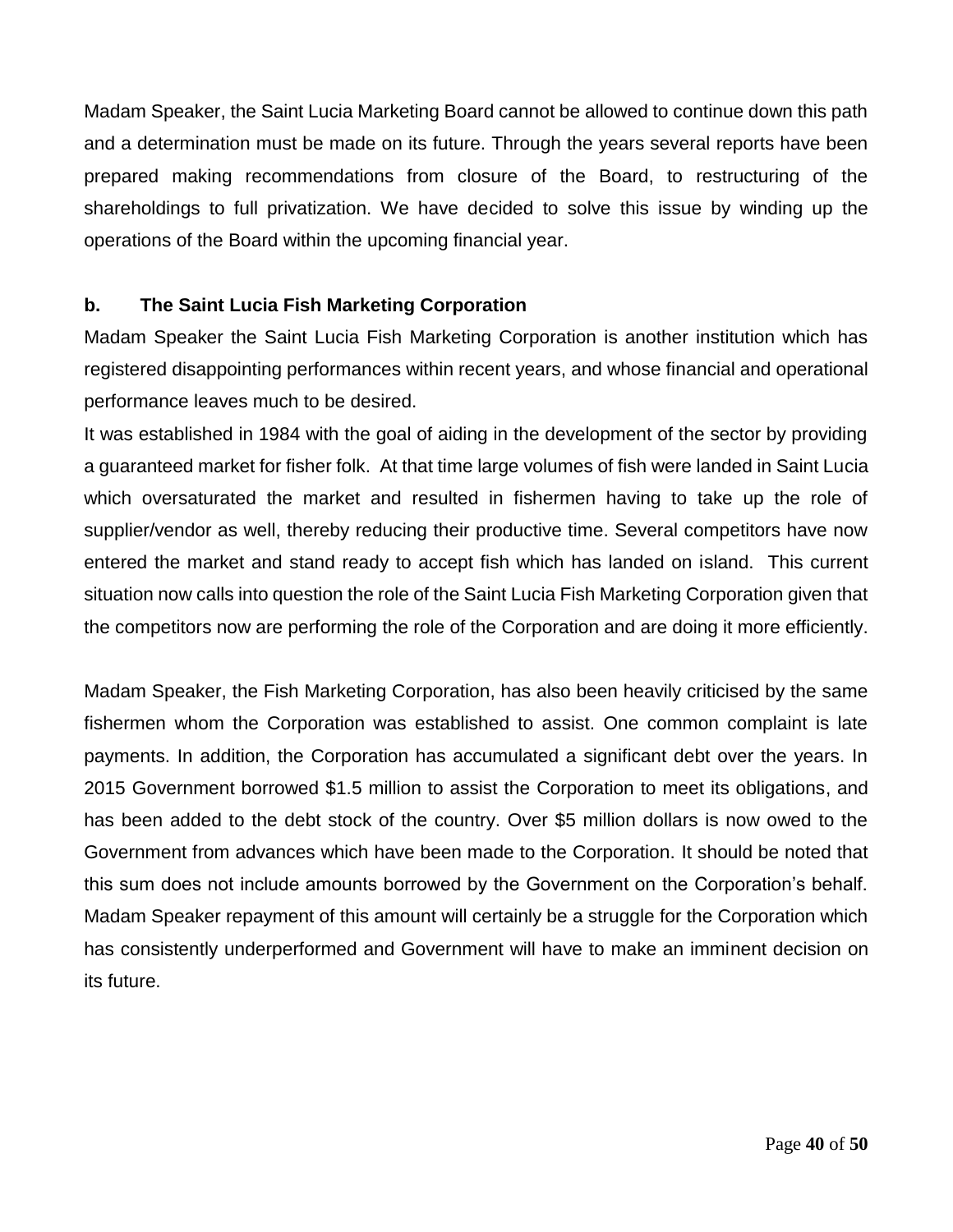#### **c. Radio Saint Lucia**

Madam Speaker, Radio Saint Lucia (RSL) is another state affiliated entity which appears to have lost its way. The financial performance of RSL in recent years has been far from desirable, and it continues to accumulate liabilities which could possibly be inherited by Government. As at March 31, 2015 the company's accumulated losses amounted to \$3,362,725 and the company also reported a loss of \$515,497 in 2015. The company has failed to meet its statutory requirements by way of wage-related expenses. RSL owes the National Insurance Corporation \$543,000 for unpaid employee contributions and owes Government \$231,000 in unpaid taxes. This is in addition to a significant accounts payable balance and contingent liabilities.

Madam Speaker the annual Government subvention of \$417,636 is unable to meet the significant liabilities which are being accumulated by RSL. Like the Marketing Board and the Fish Marketing Corporation, the factual matrix upon which RSL was established has changed. When RSL was established there were few avenues for disseminating information to our citizens. The radio was the most widely used tool for mass media and there were very few other radio stations. Madam Speaker, the current climate is far different; the internet, television, cell phones have taken over in terms of communication. The airwaves are saturated with radio stations, and multiple avenues exist for Government to get its message across to its citizens. We must therefore revisit the question of the role of RSL in this current climate. Madam Speaker, my government will reorganize the GIS to more effectively disseminate government information and its programmes. The company currently known as RSL will be closed, and the relevant programs will be restructured to take advantage of the new technologies for information dissemination.

#### **d. The Supply Warehouse**

Madam Speaker we propose to review the operations of the Government Supply warehouse. The supply warehouse is the sole distributor of bulk rice, flour and sugar on the island. The Supply Warehouse also facilitates special requests for the import of flour and sugar and performs quality checks on these commodities. The department has for some time operated at a loss, with expenditures surpassing revenue collections. The Government will make a determination on the way forward for the Supply Warehouse after the review has been completed.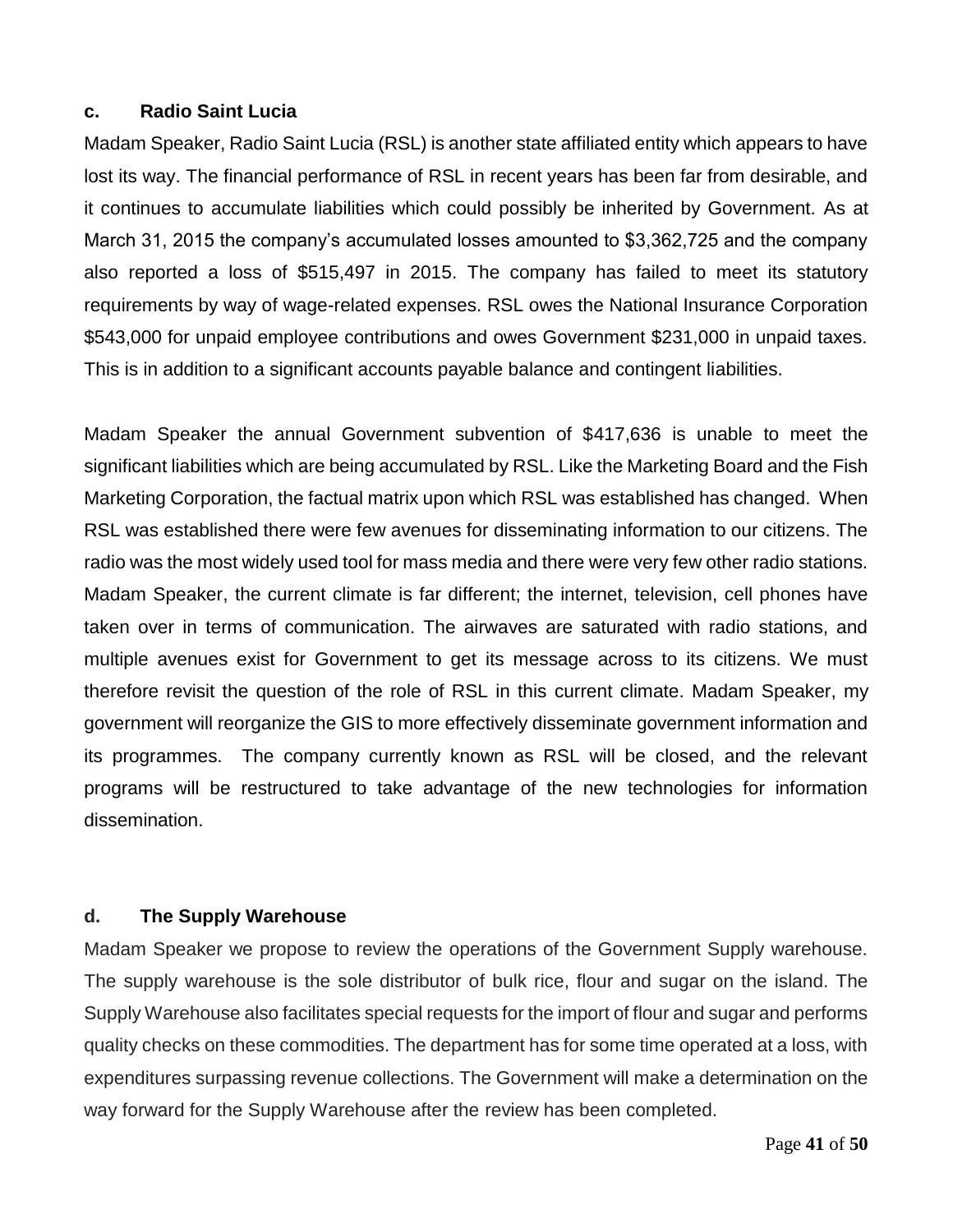#### **e. The Saint Lucia National Trust**

The Trust is charged with conserving the natural and cultural heritage of Saint Lucia. It is an advocacy group and is responsible for developing the sites which have been vested in it. As an advocacy group, the Trust performs that function reasonably well. The Trust has, however, not performed well in developing the sites that are vested in it. The Government has supported the Trust through an annual subvention as well as through the vesting in the Trust, premier heritage sites. These valuable national assets can and should be leveraged to generate more significant revenue to sustain its operations, and thereby the Trust is being asked to revise its business model to become financially independent. As a result, the annual subvention will be discontinued. However, the government will continue to provide support to initiatives the Government believes has merit in supporting the development objectives of the state.

#### **f. The Saint Lucia Postal Service**

Madam Speaker the Saint Lucia Postal service has served us well. It predates independence and has connected individuals, businesses and families both locally and abroad. Traditionally, however, the operations of the postal service have been run at a loss. With the advent of the internet and email, the demand for postal services has declined significantly resulting in a reduction in revenue from these traditional services. This cannot continue, Madam Speaker, particularly given our recent fiscal constraints. In our effort to increase the efficiency of the public service we must re-assess the role of the Postal Service.

We will therefore consider privatization. This is not a decision we will take lightly but one which we must consider given the requirements of the times and our dire fiscal situation. Privatization will accomplish two things - it will force the organization to review its operations and become more efficient, and the value of the services will face market forces and be priced accordingly.

Madam Speaker, none of these decisions will be easy to make, nor do we take them lightly, but these tough decisions are necessary if we are to begin to turn our economy around. Subventions and grants to state affiliated agencies should not be a black hole into which money is poured,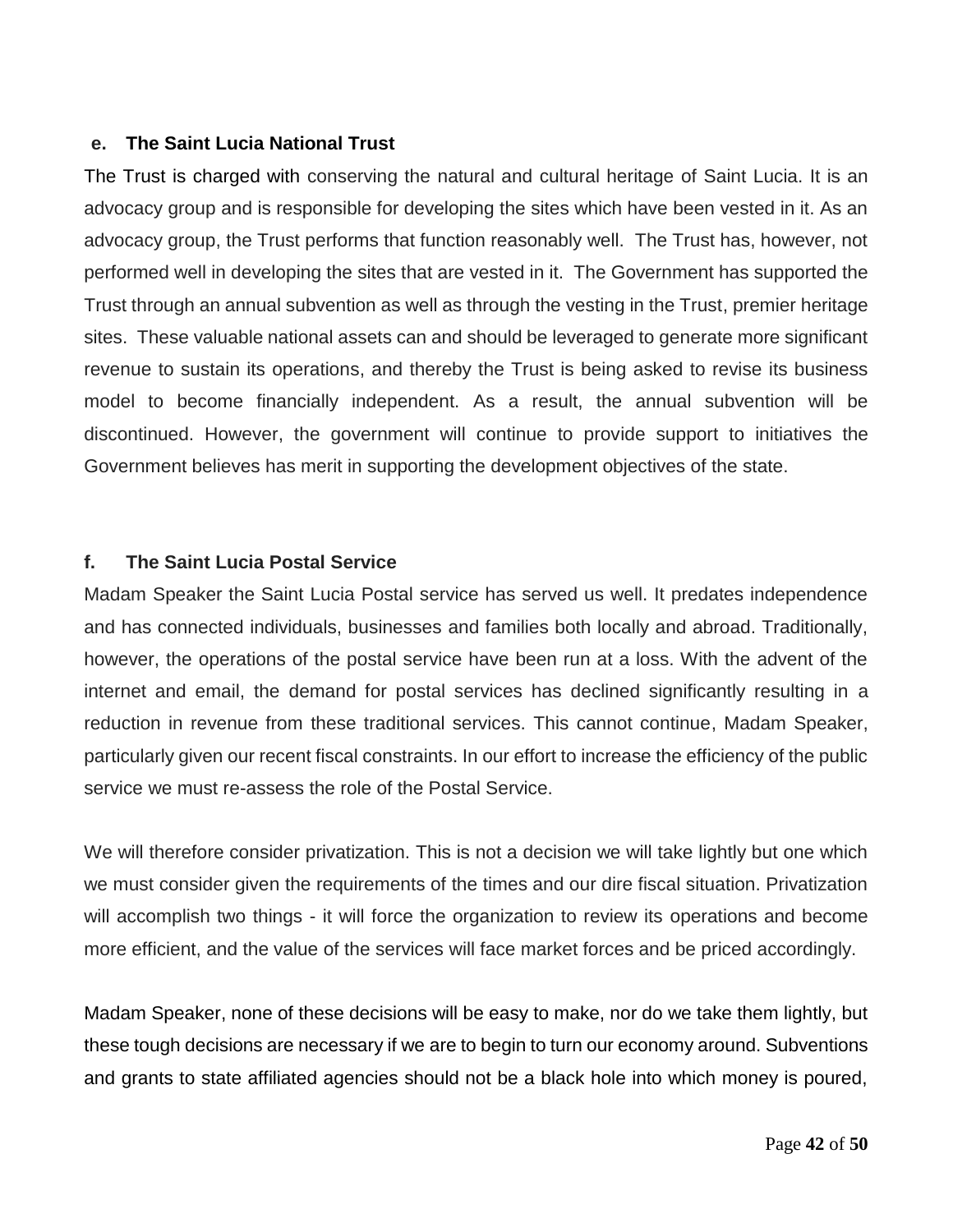but rather should be viewed as investments which should produce returns of relevant, quality services to the people of Saint Lucia.

# **FINANCING THE 2017-2018 ESTIMATES OF EXPENDITURE**

Madam Speaker, during the fiscal year 2017/2018 the Government intends to spend a total of \$1.513 billion representing a 6.1% increase over the 2016-17 approved estimates and a 14% increase over the preliminary outturn for the preceding year. Of the total amount budgeted for in the fiscal year 2017/18, recurrent expenditure accounts for 76.1% and an amount of \$1.151 billion is allocated while the amount allocated for Capital expenditure is \$362 million representing 23.9% of total expenditure. The budgeted amount for recurrent expenditure includes \$124.5 million for Debt Principal Repayments.

The budget will be financed as follows:

- 1. **Recurrent Revenue** of \$1.073 billion comprising :
	- a. Tax Revenue of \$958 million (89.3% of revenue)
	- b. Non Tax Revenue of \$115 million (10.7% of revenue)
	- 2. **Capital Revenue** from the proceeds of the sale of assets amounting to \$7.4 million
	- 3. **Grants amounting to** \$87.4 million from friendly governments and multilateral institutions including:
		- i. Republic of China (Taiwan) contributing \$35.7 million
		- ii. Caribbean Development Bank (CDB) contributing \$9.9 million
		- iii. European Development Fund (EDF) contributing \$13.8 million
		- iv. Government of Mexico contributing \$9.1 million.
		- v. World Bank (IDA/IBRD) contributing a total of \$9.8 million
		- vi. United Nations Environmental Programme (UNEP) \$4.2 million
	- 4. **Government Instruments**, including **Bonds** of \$208 million and **Treasury Bills** of \$50 million.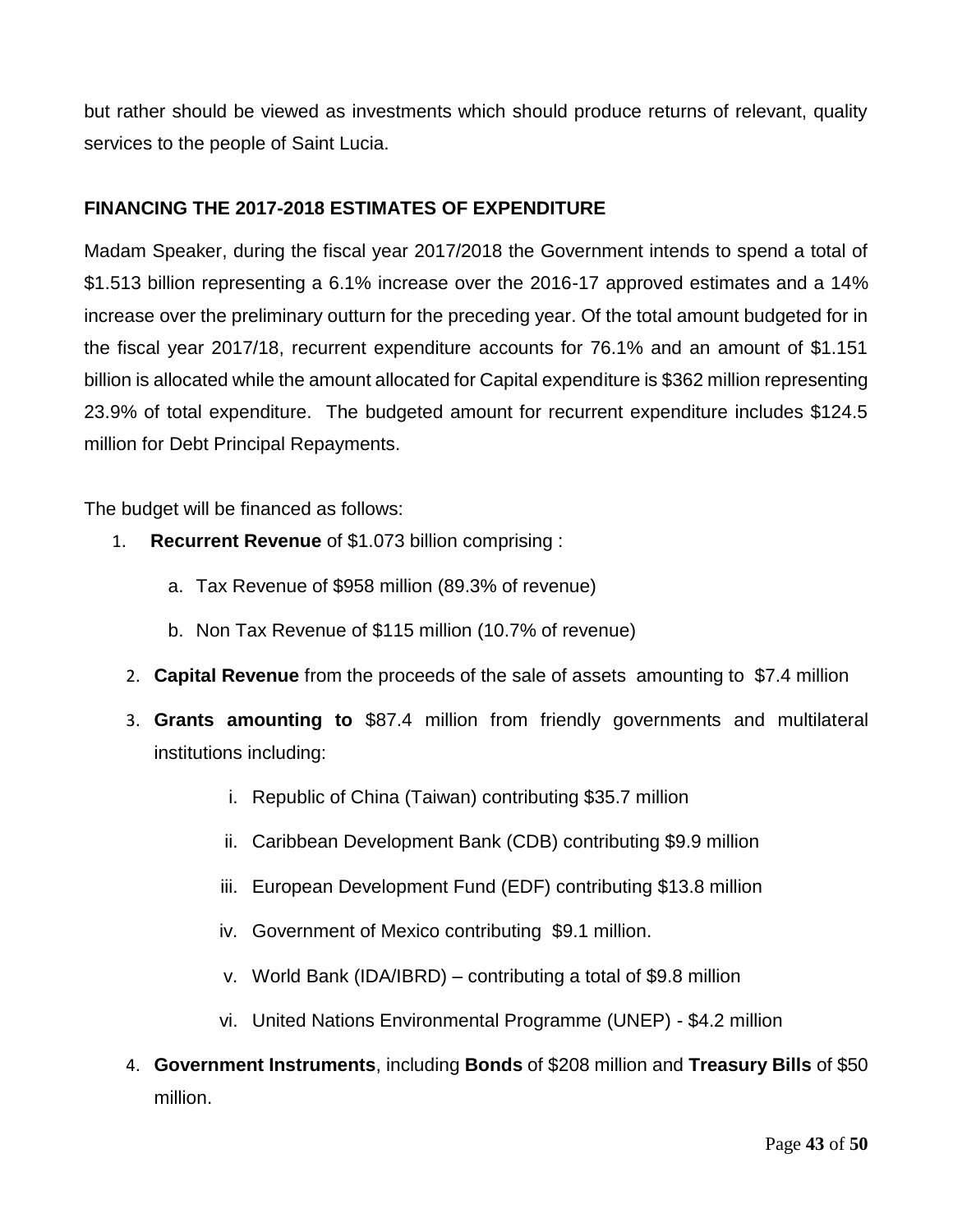#### 5. Other **Loans totaling** \$84.8m comprising

- a. \$43.1 million from the Caribbean Development Bank
- b. \$ 24.9 million from the World Bank
- c. \$13.6 million from the Republic of China (Taiwan)
- d. \$1 million from the National Insurance Corporation (NIC)
- e. \$2.2 million from the Kuwait Fund for Arab Economic Development

#### **Allocation of Expenditure**

Madam Speaker, I wish at this time, to provide a brief summary of the allocation of expenditure. You may recall that a number of agencies of Government were reconfigured into clusters, and so a comparison to the previous year may be somewhat difficult.

The Economic Sector Departments are poised to receive the largest share of total expenditure in the amount of \$899.6 million or 60%. This represents an increase of \$87.2 million, or 10% over the last financial year 2016/2017. Of this amount a sum of \$612.8 million or 69% is allocated to recurrent expenditure while \$286.8 million or 31% represents the share allocated to capital expenditure.

The Ministry of Finance will receive the largest share of this amount totaling \$499.2 million or 56% of the total expenditure for the economic sector. It is extremely important to note, Madam Speaker, that approximately \$376.1 million or 76% is budgeted for debt service payments and retiring benefits.

Madam Speaker, I propose to allocate to the Department of Economic Development, Transport and Civil Aviation the sum of \$67.8 million for Capital Expenditure, of which \$27.5 million is to be allocated to the Disaster Vulnerability Reduction Project (DVRP). The objective of this project is to reduce vulnerability to natural disasters and climate change. I am also proposing an allocation of \$19.1 million for the St. Jude's Hospital Reconstruction Project and \$19.2 million for the Constituency Development Programme.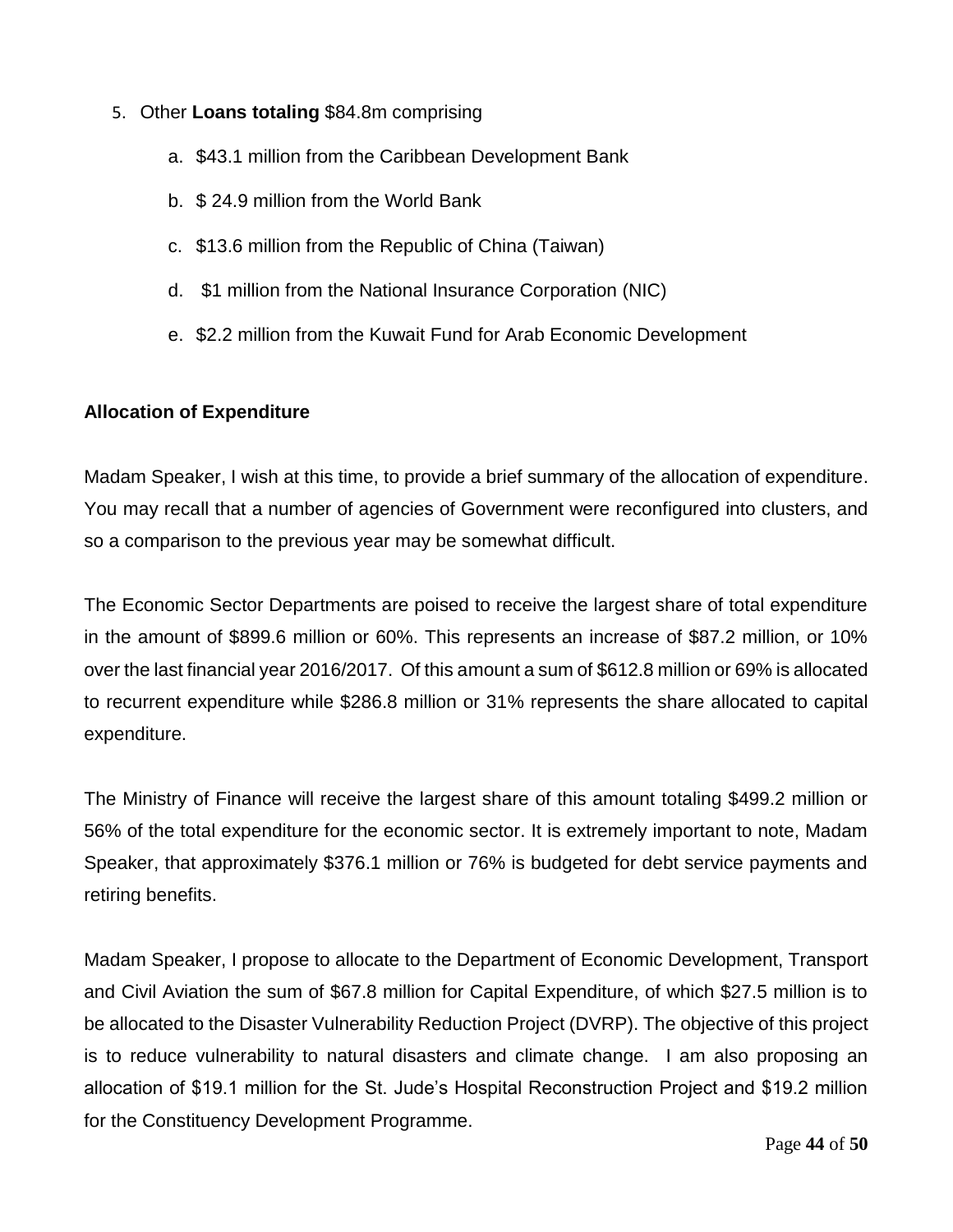Madam Speaker, I have discussed the poor condition of our road network. In this regard, I propose to allocate to the Ministry of Infrastructure, Ports and Energy the sum of \$60.8 million for Capital Expenditure out of which \$14.9 million is for the Disaster Recovery Programme. This programme is intended to address the impact of Hurricane Tomas and reduce the risks associated with landslide and flood hazards. The balance of the capital investment in the amount of \$42.8 million, will go towards road improvement and rehabilitation works throughout the country.

Madam Speaker, our Government intends to resurrect, revitalize and reinvigorate the Agriculture Sector and I wish to propose a major capital injection of \$49.3 million to help stimulate that sector. Of this amount, \$13.8 million is proposed to go towards the Banana Productivity Improvement Project, \$10.9 million to the Agricultural Transformation Programme and \$3.9 million to the Rehabilitation of Farms following Tropical Storm Matthew.

In respect to our water supply system, I am extremely pleased to announce an allocation of \$10.6 million and \$5.9 million for the Dennery and Vieux-Fort Water Supply Redevelopment projects respectively.

Madam Speaker, I wish to propose a capital of \$33.6 million to the Department of Tourism, Information and Broadcasting. Of this amount, \$28.9 million will go towards Tourism Marketing Promotion to support Tourism Marketing and airlift into the country.

Madam Speaker, in respect to the Department of Housing, Urban Renewal and Telecommunications, I propose to allocate \$25.5 million, the bulk of which will be directed to PROUD/Settlement Upgrade Project, PROUD III, the National Sites and Services Programme and the CDB funded Housing Construction Programme.

Madam Speaker, I now turn to the Social Services sector. An allocation of \$406.7 million is proposed for this sector, of which \$359.2 million is recurrent expenditure and \$47.4 million is for capital expenditure. This represents an increase in allocation of \$11 million over last year's budget.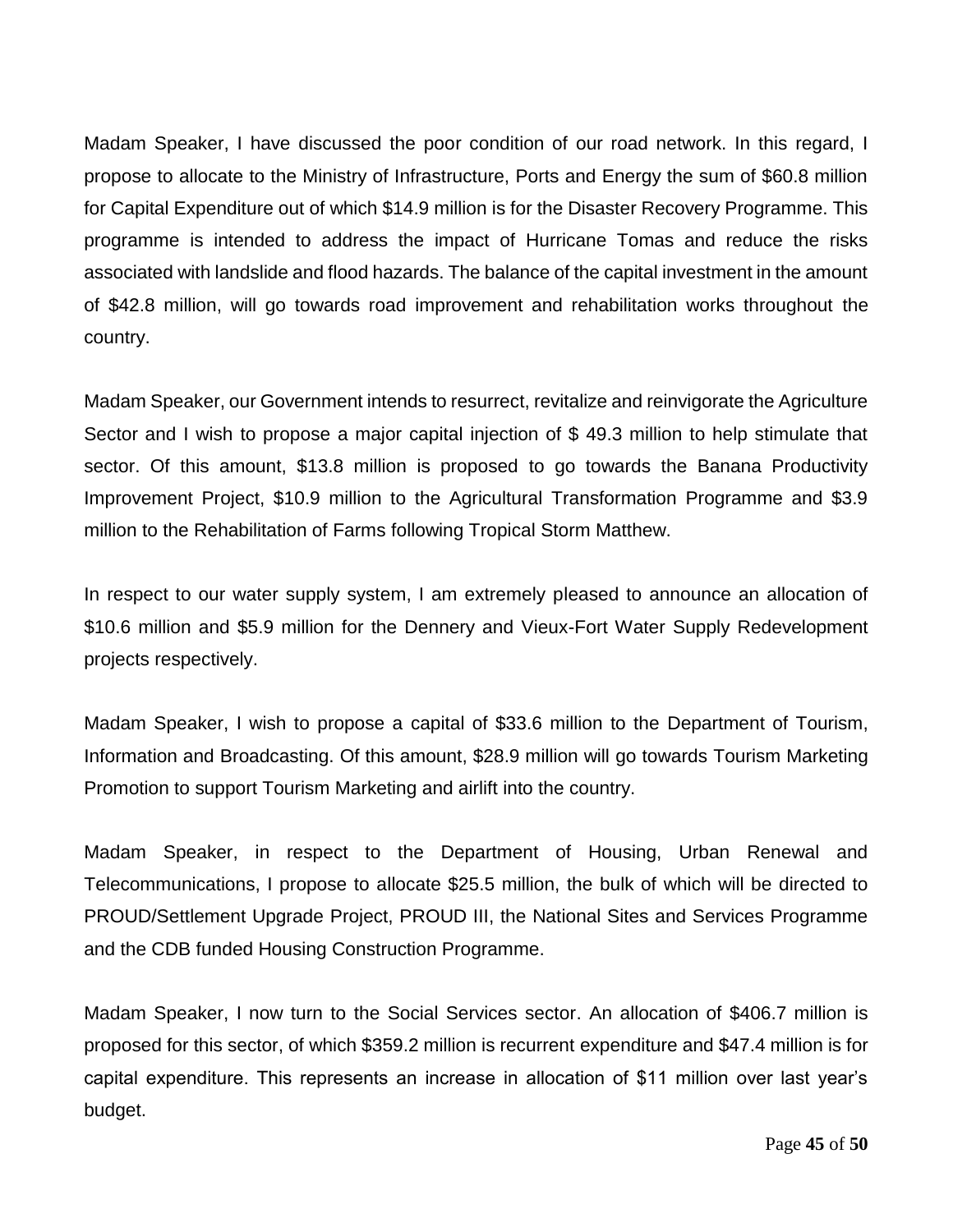It is no surprise Madam Speaker that the bulk of the recurrent expenditure, a sum of \$289.9 million is earmarked for the Ministries of Education and Health and the remainder of \$69.3 million is to be distributed to the Ministries of Equity, Labour, Youth Development and Local Government.

As it relates to capital expenditure, a sum of \$22.6 million is proposed for the Ministry of Equity, of which a provision of \$10.7 million is for the Basic Needs Trust Fund  $7<sup>th</sup>$  and  $8<sup>th</sup>$  programmes. A further \$5.3 million is for the Home Care Programme and \$3.2 million for the Youth Empowerment for Life Project.

Further Madam Speaker, a capital provision of \$18.7 million is allocated for the Ministry of Health and Wellness. A sum of \$6.6 million and \$4.7 million is earmarked for commissioning the New National Hospital and New National Hospital works programme respectively.

Madam Speaker, I now wish to focus on the Justice System, which has been badly neglected. We will address the issues plaguing it. An amount of \$139.7 million is to be allocated to this sector of which \$132.1 million is for recurrent expenditure and \$7.6 million for capital expenditure.

In the area of capital expenditure, \$3.8 million is to be allocated to the Fire Service Department particularly for firefighting equipment and to effect repairs to Fire Stations. I wish to announce that we will be commissioning the Babonneau Fire Station.

Madam Speaker, the police are in desperate need of vehicles, many of which are in poor condition. In this regard, I am pleased to allocate an amount of \$772,000 for purchasing vehicles.

With respect to the General Service Agencies, Madam Speaker, I propose an allocation of \$58.5 million. Of this amount, \$38.1 million is recurrent expenditure and \$20.4 million is capital expenditure. The share of this amount is as follows: - Ministry of Public Service - \$27.5 million and the Office of the Prime Minister - \$8.7 million.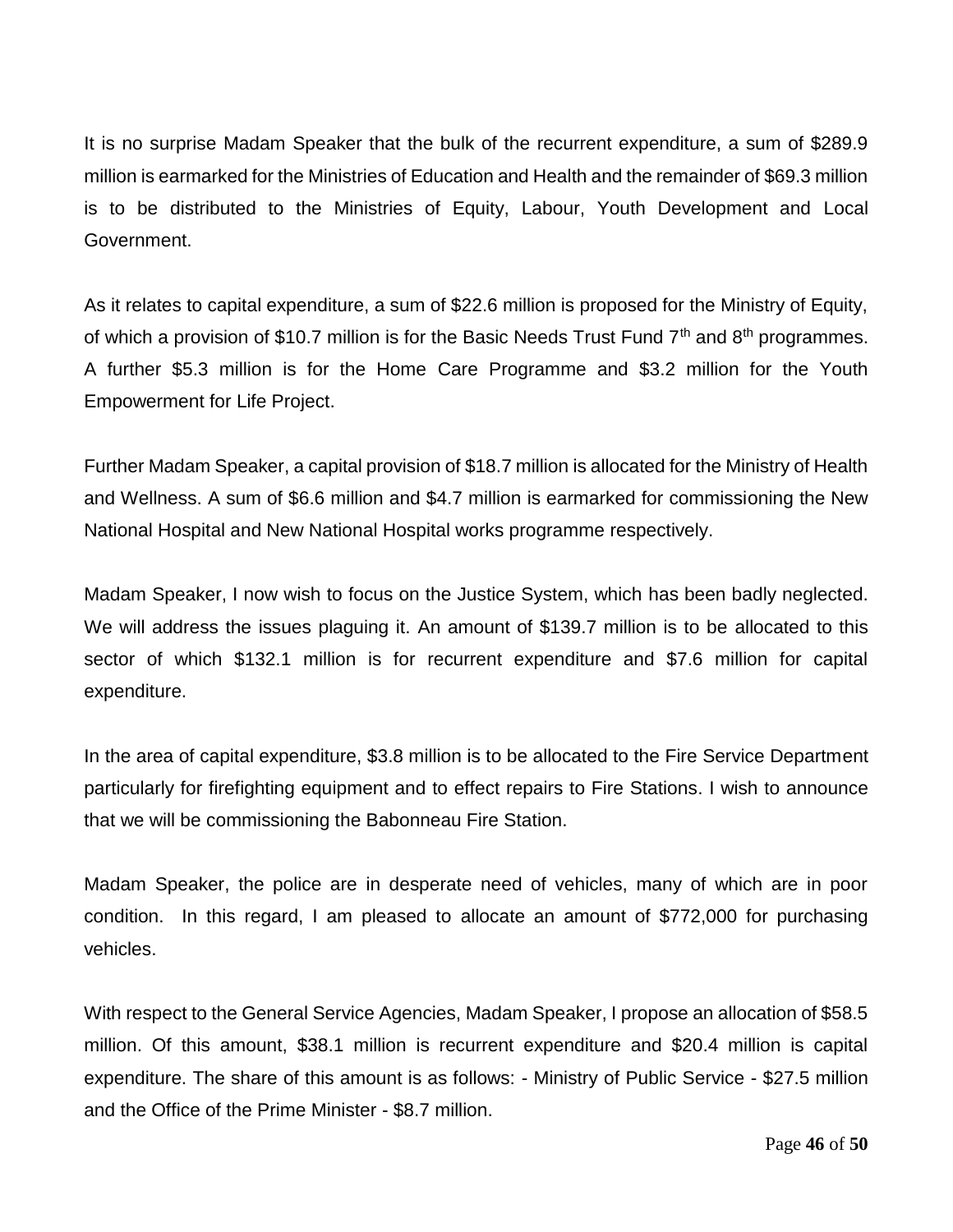Madam Speaker, I wish to make mention of a \$10 million allocation for the National Apprenticeship Programme, which includes two components namely a Call Center and Hospitality Training.

A provision of \$5.9 million is allocated for the Caribbean Regional Communication Infrastructure (CARCIP) for the roll-out of the Government Wide Area Network (GWAN).

Finally Madam Speaker, I wish to propose an allocation of \$8.9 million to the Agencies of Governance which include Legislature, the Service Commissions and the Electoral and Audit Departments.

Madam Speaker, I wish to reiterate that our Government through this budget has demonstrated its unwavering commitment to grow this economy by investing more in its capital programme, which reflects an increase of \$36.2 million or 11.1% from last year.

#### **CONCLUSION**

Madam Speaker, the people of Saint Lucia elected the United Workers Party on June 06, 2016 to bring back, confidence and prosperity to our country. This budget puts us onto the road to economic recovery. Our Government, believes that we must pursue an aggressive pro-growth strategy led by a competitive private sector which is ably supported by a responsive, efficient and effective public sector. The current cycle we find ourselves in of low growth, increased deficit has crippled the government's ability to provide basic services such as globally competitive education, security for our people, road infrastructure and social services. If we make no changes the quality will continue to decline. It is our firm conviction that our strategy will deliver higher levels of growth, and greater levels of investment, more sustainable jobs, and efficient management of our resources which can lead to surplus government to provide a higher standard of living for the people of Saint Lucia. It is important that we understand that in order to achieve a higher standard of leaving for the people, we need to generate consistent government savings.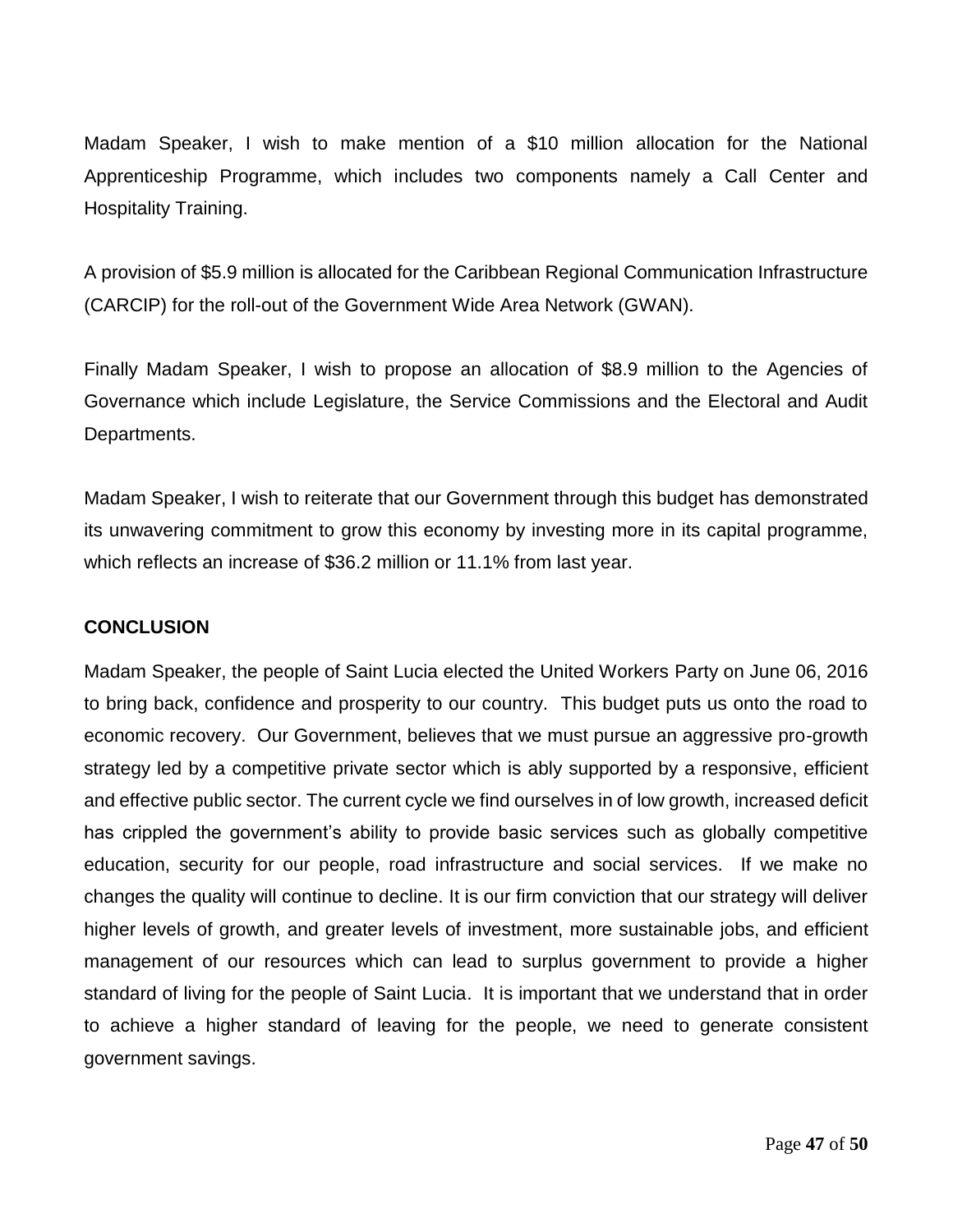Madam Speaker, one of the challenges that I foresee in pursuing our policy agenda is implementation. It is no secret that we have suffered from a serious implementation deficit in the past and this has seriously affected our ability to implement projects in a timely and costefficient manner. My Government's mantra Madam Speaker is "execute, execute, execute". We intend to put in place the institutional framework and strengthen capacity to enable us to accelerate the pace of implementation.

The transformation programme that we will put in place will require bold, courageous and decisive leadership. Our Government shall provide this leadership Madam Speaker my Cabinet of Ministers and I intend to be the champions of our reform and change agenda.

Madam Speaker, I have witnessed first-hand the depth of despair and hopelessness that many families are experiencing in Saint Lucia. It is for this reason, our Government felt that there was need to provide immediate relief to Saint Lucians by way of the reduction in the Value Added Tax from 15 % to 12.5 %.

We wish to pursue with urgency Madam Speaker the implementation of a social safety net system for the lower income group in our society. We are a caring and empathetic Government that will address the plight of the less fortunate in our society.

Madam Speaker, this budget is part of a four year plan that will reform, transform and modernize our Saint Lucia. This budget will therefore provide the foundation for the future growth and development of our economy.

And so our Government has chosen the path of change. We are focused on building a new Saint Lucia, with citizens who are proud and committed to excellence, who are accepting of all people, thoughts and ideas. We relish the challenge of creating a society that is competitive, productive and inclusive with opportunities for all.